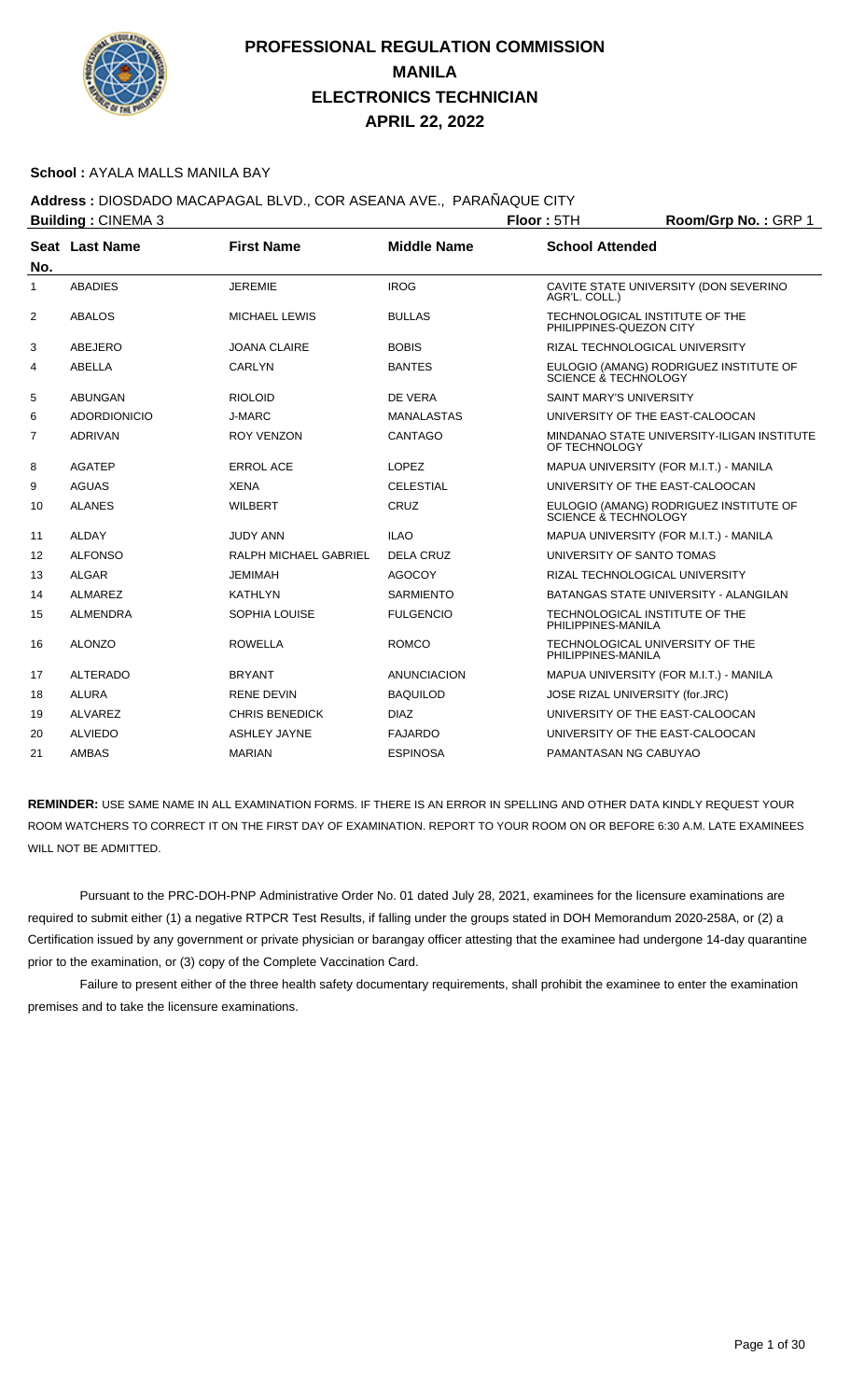

#### **School :** AYALA MALLS MANILA BAY

## **Address :** DIOSDADO MACAPAGAL BLVD., COR ASEANA AVE., PARAÑAQUE CITY

|                | <b>Building: CINEMA 3</b> |                           |                    | Floor: 5TH                        | Room/Grp No.: GRP 2                          |
|----------------|---------------------------|---------------------------|--------------------|-----------------------------------|----------------------------------------------|
|                | Seat Last Name            | <b>First Name</b>         | <b>Middle Name</b> | <b>School Attended</b>            |                                              |
| No.            |                           |                           |                    |                                   |                                              |
| 1              | <b>ANAPI</b>              | <b>ZYRA</b>               | <b>BELTRAN</b>     |                                   | UNIVERSITY OF SAINT LOUIS-TUGUEGARAO         |
| 2              | ANDREADE                  | RALPH ANDREW              | <b>MENDOZA</b>     |                                   | QUEZON CITY POLYTECHNIC UNIVERSITY           |
| 3              | <b>ANDRES</b>             | DEANNA ANDREA XENIA       | ARIZA              |                                   | UNIVERSITY OF RIZAL SYSTEM-MORONG            |
| 4              | <b>ANTONINO</b>           | <b>DANIELLE PATRICE</b>   | <b>BOBADILLA</b>   | UNIVERSITY OF SANTO TOMAS         |                                              |
| 5              | <b>AQUINO</b>             | <b>FRANZIEL THERESE</b>   | <b>DEL VALLE</b>   | CRUZ (LSPC) former (LCAT)         | LAGUNA STATE POLYTECHNIC UNIVERSITY-STAT.    |
| 6              | <b>ARAGON</b>             | <b>RAYNE ABIGALE</b>      | <b>TIGNO</b>       |                                   | UNIVERSITY OF THE PHILIPPINES-DILIMAN        |
| $\overline{7}$ | <b>ARBOLE</b>             | <b>SACHIKO</b>            | <b>SANTOS</b>      |                                   | MAPUA UNIVERSITY (FOR M.I.T.) - MANILA       |
| 8              | <b>ARBOTANTE</b>          | MICHAEL JAE               | <b>MENINGUITO</b>  | DE LA SALLE UNIVERSITY-DASMARIÑAS |                                              |
| 9              | ARELLANO                  | <b>JOLIBETH STEPHANIE</b> | <b>HARABE</b>      | PABLO (LSPC)former (SPCSAT)       | LAGUNA STATE POLYTECHNIC UNIVERSITY - SAN    |
| 10             | AREVALO                   | <b>IAN DANYAEL LOUIS</b>  | <b>RETUBA</b>      |                                   | MAPUA UNIVERSITY (FOR M.I.T.) - MANILA       |
| 11             | ARGENTE                   | <b>CZARINA</b>            | <b>RAS</b>         |                                   | CENTRAL COLLEGES OF THE PHILIPPINES          |
| 12             | ASEÑAS                    | <b>RIZALDY</b>            | <b>NALZARO</b>     |                                   | FEU INSTITUTE OF TECHNOLOGY (for FEU-E.A.C.) |
| 13             | <b>ASI</b>                | <b>JAYSON</b>             | <b>RAZON</b>       |                                   | BATANGAS STATE UNIVERSITY - ALANGILAN        |
| 14             | <b>ASPE</b>               | <b>IRISH HAZEL</b>        | LARA               | JOSE RIZAL UNIVERSITY (for.JRC)   |                                              |
| 15             | <b>ASUNCION</b>           | <b>JUDY ANN</b>           | <b>BULANADI</b>    | JOSE RIZAL UNIVERSITY (for.JRC)   |                                              |
| 16             | <b>ATENDIDO</b>           | AL JOHN                   | <b>MONTERICO</b>   | MAIN-STA, MESA                    | POLYTECHNIC UNIVERSITY OF THE PHILIPPINES-   |
| 17             | <b>ATIENZA</b>            | ALLYSA JOY                | <b>ORLANDA</b>     |                                   | UNIVERSITY OF THE PHILIPPINES-DILIMAN        |
| 18             | <b>ATIENZA</b>            | <b>MIKE LORENCE</b>       | PERADILLA          |                                   | MAPUA UNIVERSITY (FOR M.I.T.) - MANILA       |
| 19             | <b>ATIENZA</b>            | PAUL                      | <b>CATIMBANG</b>   |                                   | BATANGAS STATE UNIVERSITY - ALANGILAN        |
| 20             | <b>ATILLO</b>             | <b>JOAN MARIE</b>         | <b>DOROMAL</b>     | JOSE RIZAL UNIVERSITY (for.JRC)   |                                              |
| 21             | <b>AURELLANO</b>          | <b>DIAN</b>               | <b>GUTAY</b>       | UNIVERSITY OF THE EAST-CALOOCAN   |                                              |
|                |                           |                           |                    |                                   |                                              |

**REMINDER:** USE SAME NAME IN ALL EXAMINATION FORMS. IF THERE IS AN ERROR IN SPELLING AND OTHER DATA KINDLY REQUEST YOUR ROOM WATCHERS TO CORRECT IT ON THE FIRST DAY OF EXAMINATION. REPORT TO YOUR ROOM ON OR BEFORE 6:30 A.M. LATE EXAMINEES WILL NOT BE ADMITTED.

 Pursuant to the PRC-DOH-PNP Administrative Order No. 01 dated July 28, 2021, examinees for the licensure examinations are required to submit either (1) a negative RTPCR Test Results, if falling under the groups stated in DOH Memorandum 2020-258A, or (2) a Certification issued by any government or private physician or barangay officer attesting that the examinee had undergone 14-day quarantine prior to the examination, or (3) copy of the Complete Vaccination Card.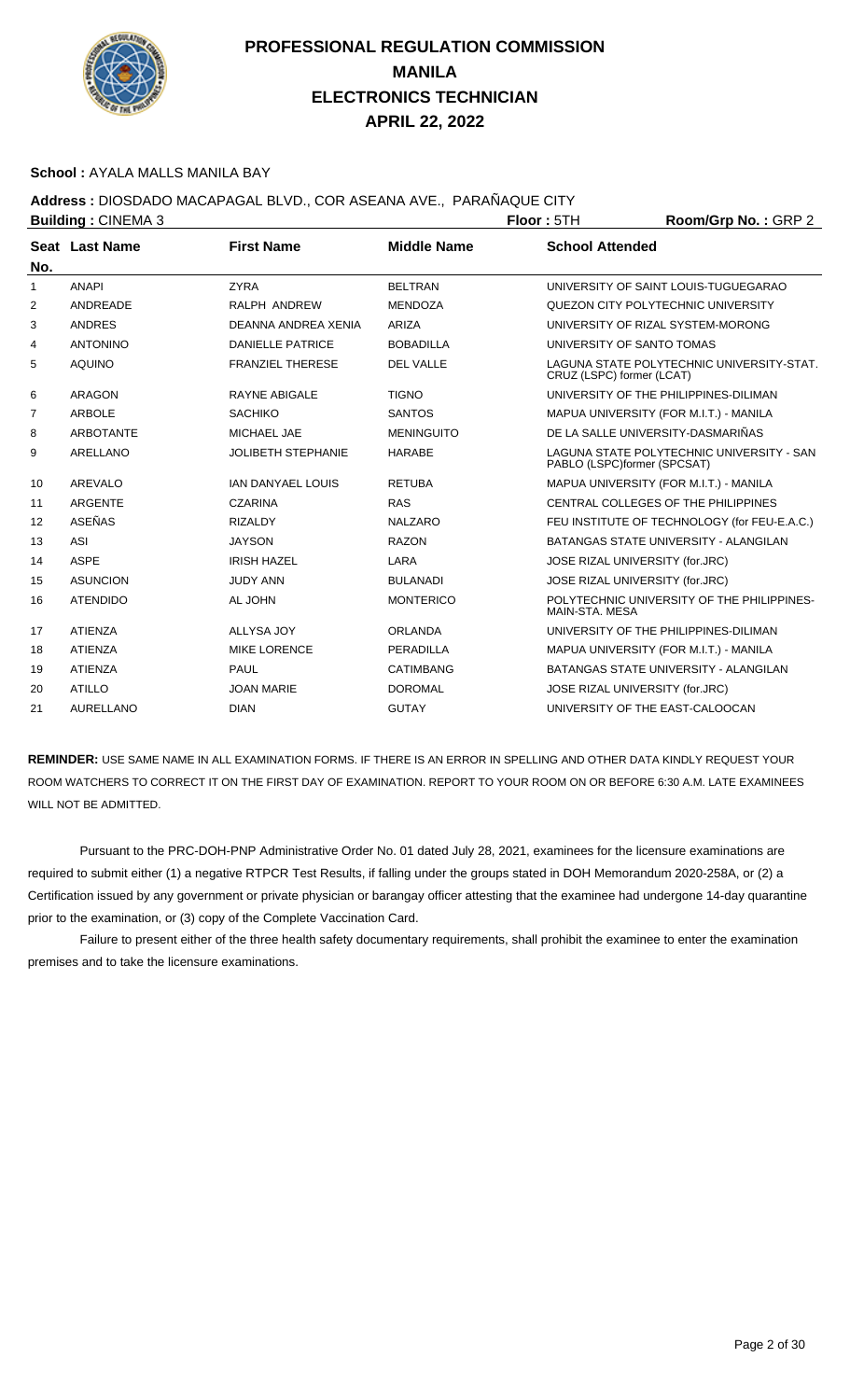

#### **School :** AYALA MALLS MANILA BAY

**Address :** DIOSDADO MACAPAGAL BLVD., COR ASEANA AVE., PARAÑAQUE CITY

| <b>Building: CINEMA 3</b> |                    |                                         |                    | Floor: 5TH                     | Room/Grp No.: GRP 3                          |
|---------------------------|--------------------|-----------------------------------------|--------------------|--------------------------------|----------------------------------------------|
| No.                       | Seat Last Name     | <b>First Name</b>                       | <b>Middle Name</b> | <b>School Attended</b>         |                                              |
| 1                         | <b>AUSTRIA</b>     | <b>LINDSY NICOLE</b>                    | <b>ORAIS</b>       |                                | BATANGAS STATE UNIVERSITY - ALANGILAN        |
| 2                         | <b>AVILA</b>       | <b>JOVEN</b>                            | <b>NUEVO</b>       | <b>ADAMSON UNIVERSITY</b>      |                                              |
| 3                         | <b>AYSON</b>       | MICHAEL JHERRIECHO<br><b>CHRISTIANE</b> | <b>VELANTE</b>     |                                | MAPUA UNIVERSITY (FOR M.I.T.) - MANILA       |
| 4                         | <b>AZMAN</b>       | <b>CHESTER JOHN</b>                     | <b>MALAB</b>       | <b>SAINT MARY'S UNIVERSITY</b> |                                              |
| 5                         | <b>BABAAN</b>      | <b>CRISSA VIN</b>                       | <b>REYES</b>       |                                | MAPUA UNIVERSITY (FOR M.I.T.) - MANILA       |
| 6                         | <b>BABAY</b>       | <b>FRINDEL</b>                          | <b>IBANITA</b>     |                                | CAMARINES SUR POLYTECHNIC COLLEGE-NABUA      |
| 7                         | <b>BACCAY</b>      | <b>SOLIMAR</b>                          | <b>BENITO</b>      |                                | QUEZON CITY POLYTECHNIC UNIVERSITY           |
| 8                         | <b>BACOMO</b>      | <b>LESTER ALLEN</b>                     | <b>GABO</b>        |                                | FEU INSTITUTE OF TECHNOLOGY (for FEU-E.A.C.) |
| 9                         | <b>BACOSA</b>      | <b>EMILY LORRAINE</b>                   | BAG-AO             |                                | ADVENTIST UNIVERSITY OF THE PHILIPPINES      |
| 10                        | <b>BAGAUB</b>      | <b>IRVIN ALLAN</b>                      | <b>ELAURIA</b>     | RIZAL TECHNOLOGICAL UNIVERSITY |                                              |
| 11                        | <b>BAGUIO</b>      | <b>JAMES PAUL</b>                       | <b>GALLO</b>       | RIZAL TECHNOLOGICAL UNIVERSITY |                                              |
| 12                        | <b>BAJARO</b>      | <b>RENZ JAY</b>                         | <b>MILLENA</b>     | RIZAL TECHNOLOGICAL UNIVERSITY |                                              |
| 13                        | <b>BALABA</b>      | <b>ROWEN CARLO</b>                      | <b>MAGDAY</b>      |                                | MAPUA UNIVERSITY (FOR M.I.T.) - MANILA       |
| 14                        | <b>BALAGAT</b>     | <b>STEPHEN LYNDON</b>                   | <b>DELLORO</b>     | UNIVERSITY OF SANTO TOMAS      |                                              |
| 15                        | <b>BALDOZA</b>     | QUEENIE                                 | <b>GONGONA</b>     |                                | CAMARINES SUR POLYTECHNIC COLLEGE-NABUA      |
| 16                        | <b>BALLARES</b>    | <b>JESTER</b>                           | <b>ISIP</b>        |                                | MAPUA UNIVERSITY (FOR M.I.T.) - MANILA       |
| 17                        | <b>BALLESTEROS</b> | <b>GLENDA</b>                           | ABELLA             |                                | CAGAYAN STATE UNIVERSITY-TUGUEGARAO          |
| 18                        | <b>BALTAZAR</b>    | <b>TIMOTHY JUSTIN</b>                   | <b>CABRERA</b>     |                                | COLEGIO DE SAN JUAN DE LETRAN-INTRAMUROS     |
| 19                        | <b>BALUYO</b>      | <b>QUEENIE</b>                          | <b>CANTONG</b>     | <b>MALOLOS</b>                 | BULACAN STATE UNIVERSITY (for.BCAT)-         |
| 20                        | <b>BAMBAO</b>      | <b>ROMA JOY</b>                         | <b>EMANO</b>       | RIZAL TECHNOLOGICAL UNIVERSITY |                                              |
| 21                        | <b>BAÑAS</b>       | <b>DENISSE ANTOINETTE</b>               | <b>TATEL</b>       | NATIONAL UNIVERSITY-MANILA     |                                              |
|                           |                    |                                         |                    |                                |                                              |

**REMINDER:** USE SAME NAME IN ALL EXAMINATION FORMS. IF THERE IS AN ERROR IN SPELLING AND OTHER DATA KINDLY REQUEST YOUR ROOM WATCHERS TO CORRECT IT ON THE FIRST DAY OF EXAMINATION. REPORT TO YOUR ROOM ON OR BEFORE 6:30 A.M. LATE EXAMINEES WILL NOT BE ADMITTED.

 Pursuant to the PRC-DOH-PNP Administrative Order No. 01 dated July 28, 2021, examinees for the licensure examinations are required to submit either (1) a negative RTPCR Test Results, if falling under the groups stated in DOH Memorandum 2020-258A, or (2) a Certification issued by any government or private physician or barangay officer attesting that the examinee had undergone 14-day quarantine prior to the examination, or (3) copy of the Complete Vaccination Card.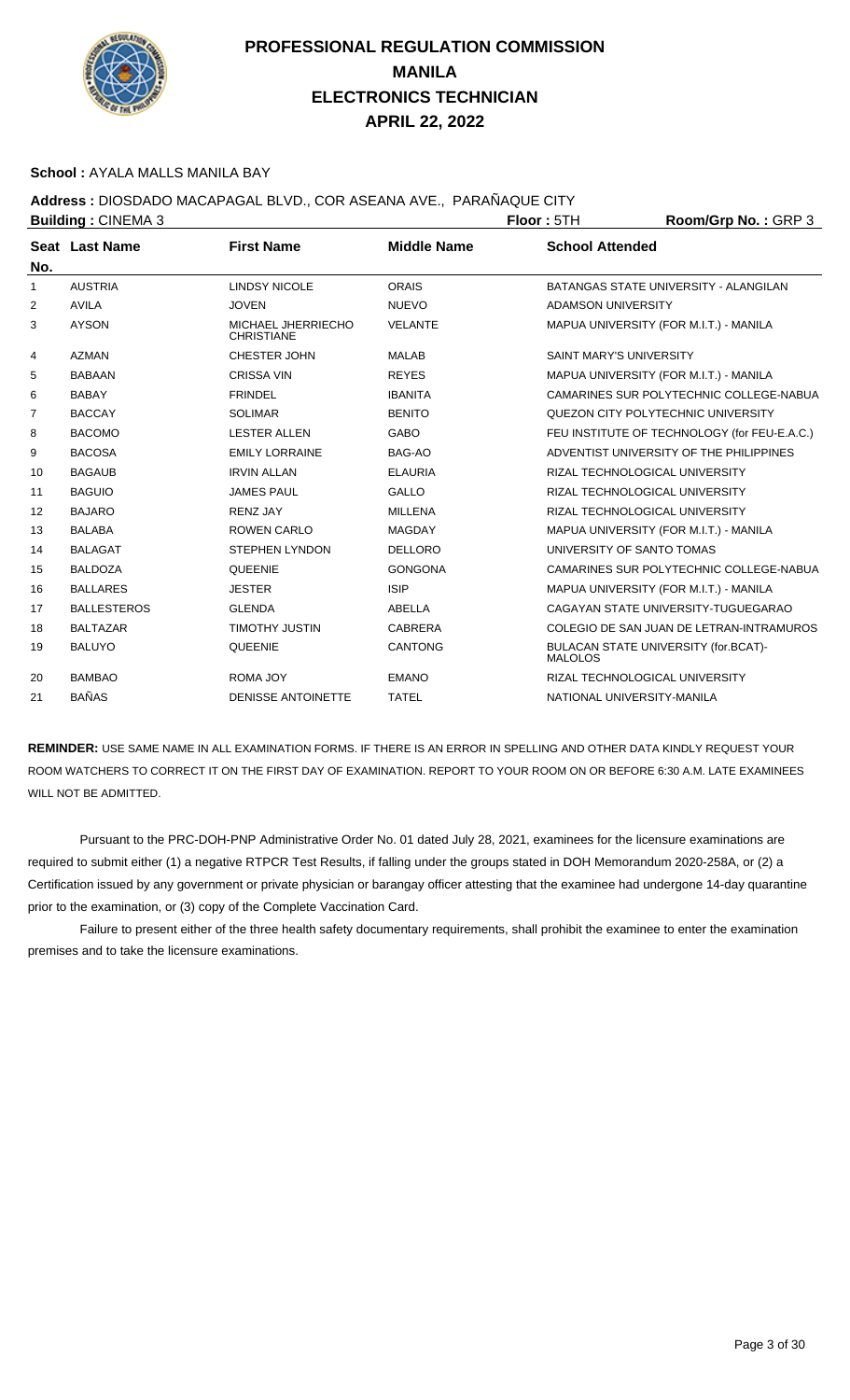

#### **School :** AYALA MALLS MANILA BAY

### **Address :** DIOSDADO MACAPAGAL BLVD., COR ASEANA AVE., PARAÑAQUE CITY

|                | <b>Building: CINEMA 3</b> |                        |                    | Floor: 5TH                                                | Room/Grp No.: GRP 4                          |
|----------------|---------------------------|------------------------|--------------------|-----------------------------------------------------------|----------------------------------------------|
|                | Seat Last Name            | <b>First Name</b>      | <b>Middle Name</b> | <b>School Attended</b>                                    |                                              |
| No.            |                           |                        |                    |                                                           |                                              |
| $\mathbf{1}$   | <b>BANGAYAN</b>           | JADZ                   | <b>CASIBANG</b>    |                                                           | CAGAYAN STATE UNIVERSITY-TUGUEGARAO          |
| 2              | <b>BANGCOLENG</b>         | <b>CLARICE</b>         | <b>NISPEROS</b>    | TECHNOLOGICAL INSTITUTE OF THE<br>PHILIPPINES-QUEZON CITY |                                              |
| 3              | <b>BANTAYAN</b>           | <b>MICAELLA</b>        | <b>PAJITA</b>      | RIZAL TECHNOLOGICAL UNIVERSITY                            |                                              |
| 4              | <b>BAQUIRAN</b>           | <b>GENEMAR OLIVER</b>  | <b>MAPA</b>        | MAIN-STA, MESA                                            | POLYTECHNIC UNIVERSITY OF THE PHILIPPINES-   |
| 5              | <b>BARENG</b>             | <b>EARL JOHN</b>       | DE LA CRUZ         |                                                           | MARIANO MARCOS STATE UNIVERSITY-BATAC        |
| 6              | <b>BARLOS</b>             | <b>CHRISTIAN VINCE</b> | <b>ALVAREZ</b>     | RIZAL TECHNOLOGICAL UNIVERSITY                            |                                              |
| $\overline{7}$ | <b>BARRAL</b>             | <b>IRVEN CARL</b>      | <b>PARAME</b>      | OF TECHNOLOGY                                             | MINDANAO STATE UNIVERSITY-ILIGAN INSTITUTE   |
| 8              | <b>BASCO</b>              | <b>JOHN LEONARD</b>    | <b>BALDO</b>       | TECHNOLOGICAL INSTITUTE OF THE<br>PHILIPPINES-MANILA      |                                              |
| 9              | <b>BASHIER</b>            | AHMAD                  | <b>PIDO</b>        | TECHNOLOGICAL UNIVERSITY OF THE<br>PHILIPPINES-TAGUIG     |                                              |
| 10             | <b>BASILIO</b>            | SHEENE ANNE MARIE      | <b>TABAGO</b>      | <b>HOLY ANGEL UNIVERSITY</b>                              |                                              |
| 11             | <b>BATOL</b>              | <b>DAENIELLE JOY</b>   | <b>ROBLE</b>       | <b>BATAAN HEROES MEMORIAL COLLEGE</b>                     |                                              |
| 12             | <b>BAUTISTA</b>           | <b>JERICHO</b>         | <b>BANTAY</b>      | <b>BATAAN HEROES MEMORIAL COLLEGE</b>                     |                                              |
| 13             | <b>BAYLON</b>             | <b>JOHN PAUL</b>       | <b>FUENTES</b>     | JOSE RIZAL UNIVERSITY (for.JRC)                           |                                              |
| 14             | <b>BELARDO</b>            | <b>ANNE MARY</b>       | <b>CAMITAN</b>     | <b>ROGATIONIST COLLEGE</b>                                |                                              |
| 15             | <b>BENASING</b>           | POTRINORDID'DAN        | <b>RASAD</b>       | OF TECHNOLOGY                                             | MINDANAO STATE UNIVERSITY-ILIGAN INSTITUTE   |
| 16             | <b>BENEDICTOS</b>         | <b>DOMINIC VINCE</b>   | <b>LAPUS</b>       |                                                           | FEU INSTITUTE OF TECHNOLOGY (for FEU-E.A.C.) |
| 17             | <b>BERMIL</b>             | <b>CARL ADRIAN</b>     | <b>GACIS</b>       | TECHNOLOGY(FOR. CSPC - NAGA)                              | BICOL STATE COLLEGE OF APPLIED SCIENCES &    |
| 18             | <b>BERNABE</b>            | <b>LESTER ALLAN</b>    | <b>MATIENZO</b>    |                                                           | MAPUA UNIVERSITY (FOR M.I.T.) - MANILA       |
| 19             | <b>BERSAMIRA</b>          | <b>JOSHUA</b>          | <b>NAMOCA</b>      | UNIVERSITY OF SANTO TOMAS                                 |                                              |
| 20             | <b>BETITA</b>             | <b>GERALD</b>          | <b>GANIGAN</b>     | <b>MONDRIAAN AURA COLLEGE</b>                             |                                              |

**REMINDER:** USE SAME NAME IN ALL EXAMINATION FORMS. IF THERE IS AN ERROR IN SPELLING AND OTHER DATA KINDLY REQUEST YOUR ROOM WATCHERS TO CORRECT IT ON THE FIRST DAY OF EXAMINATION. REPORT TO YOUR ROOM ON OR BEFORE 6:30 A.M. LATE EXAMINEES WILL NOT BE ADMITTED.

 Pursuant to the PRC-DOH-PNP Administrative Order No. 01 dated July 28, 2021, examinees for the licensure examinations are required to submit either (1) a negative RTPCR Test Results, if falling under the groups stated in DOH Memorandum 2020-258A, or (2) a Certification issued by any government or private physician or barangay officer attesting that the examinee had undergone 14-day quarantine prior to the examination, or (3) copy of the Complete Vaccination Card.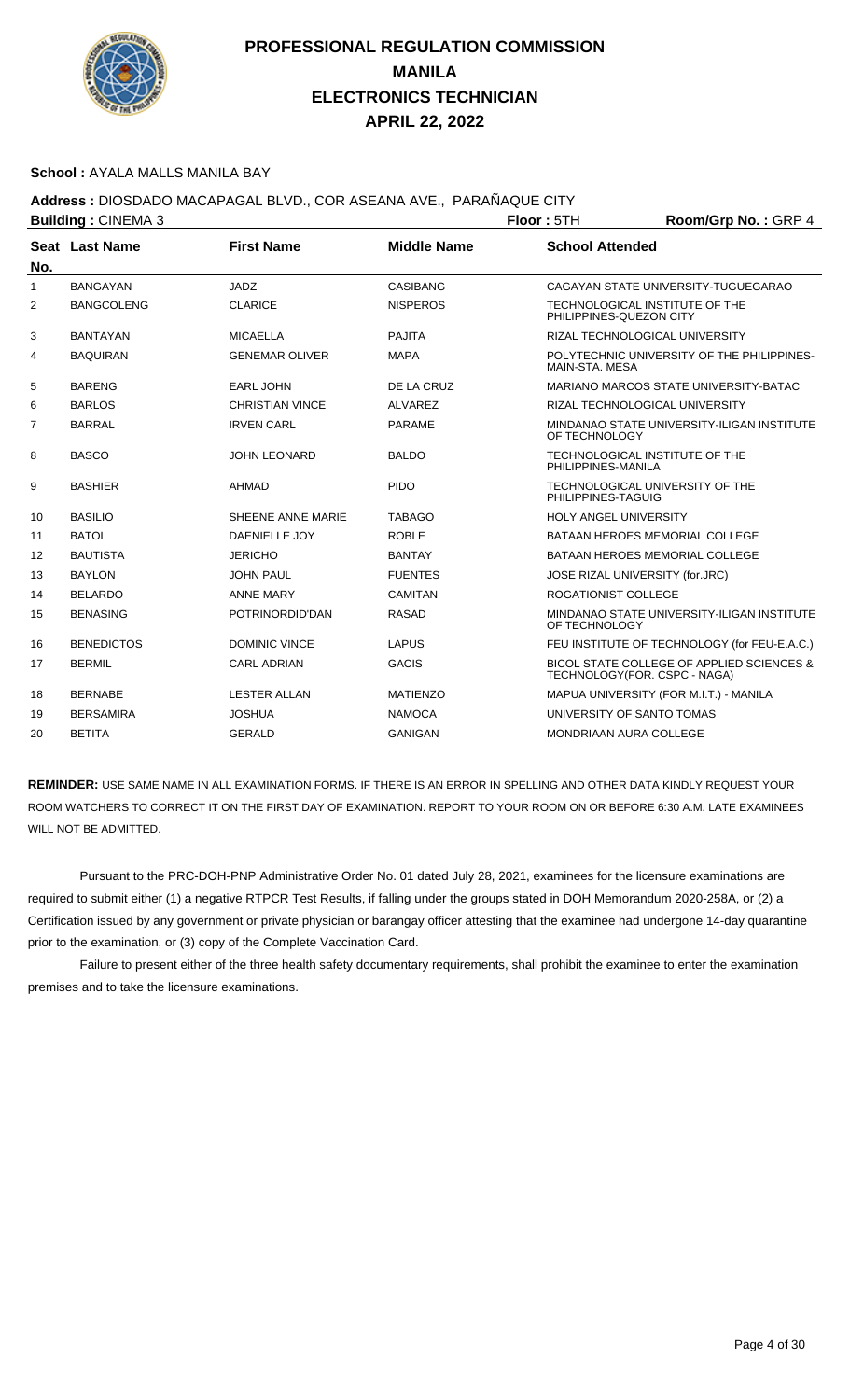

#### **School :** AYALA MALLS MANILA BAY

### **Address :** DIOSDADO MACAPAGAL BLVD., COR ASEANA AVE., PARAÑAQUE CITY

|                   | <b>Building: CINEMA 3</b> |                        |                    | Floor: 5TH                      | Room/Grp No.: GRP 5                          |
|-------------------|---------------------------|------------------------|--------------------|---------------------------------|----------------------------------------------|
|                   | Seat Last Name            | <b>First Name</b>      | <b>Middle Name</b> | <b>School Attended</b>          |                                              |
| No.               |                           |                        |                    |                                 |                                              |
| 1                 | <b>BILLONES</b>           | <b>MARK LORENCE</b>    | <b>NACARIO</b>     | JOSE RIZAL UNIVERSITY (for.JRC) |                                              |
| 2                 | <b>BISARES</b>            | <b>ROBERT JOSHUA</b>   | <b>MALUNES</b>     |                                 | FEU INSTITUTE OF TECHNOLOGY (for FEU-E.A.C.) |
| 3                 | <b>BONAOBRA</b>           | ABEGAIL                | <b>CUNANAN</b>     | <b>CABANATUAN CITY</b>          | WESLEYAN UNIVERSITY-PHILIPPINES-             |
| 4                 | <b>BONGCAYAO</b>          | <b>BRYNAR</b>          | <b>YASIS</b>       |                                 | CAMARINES SUR POLYTECHNIC COLLEGE-NABUA      |
| 5                 | <b>BONIFACIO</b>          | <b>AINA MARIE</b>      | <b>BAWAG</b>       | PHILIPPINES-MANILA              | TECHNOLOGICAL INSTITUTE OF THE               |
| 6                 | <b>BOREJON</b>            | <b>RENEE YLKA</b>      | <b>NOSA</b>        |                                 | MAPUA UNIVERSITY (FOR M.I.T.) - MANILA       |
| $\overline{7}$    | <b>BORRE</b>              | <b>JOHN CARL</b>       | <b>FRANCISCO</b>   | <b>MALOLOS</b>                  | BULACAN STATE UNIVERSITY (for.BCAT)-         |
| 8                 | <b>BORROMEO</b>           | <b>JOHNNE ASHLEY</b>   | <b>ANDRADA</b>     |                                 | UNIVERSITY OF THE PHILIPPINES-DILIMAN        |
| 9                 | <b>BRIONES</b>            | <b>GEMMALIE</b>        | <b>NUNEZ</b>       | SCIENCE & TECHNOLOGY            | EULOGIO (AMANG) RODRIGUEZ INSTITUTE OF       |
| 10                | <b>BRUCA</b>              | SARAH JOY              | <b>BACSAIN</b>     |                                 | CAMARINES SUR POLYTECHNIC COLLEGE-NABUA      |
| 11                | <b>BUENAVISTA</b>         | <b>LUCILLE</b>         | <b>SALGADO</b>     | UNIVERSITY OF THE EAST-MANILA   |                                              |
| $12 \overline{ }$ | <b>BUENO</b>              | <b>JULIUS GENE</b>     | <b>BUENO</b>       | MAIN-STA, MESA                  | POLYTECHNIC UNIVERSITY OF THE PHILIPPINES-   |
| 13                | <b>BUGTONG</b>            | <b>JIM HAROLD</b>      | <b>ATIENZA</b>     | <b>SAINT LOUIS UNIVERSITY</b>   |                                              |
| 14                | <b>BUQUEL</b>             | <b>EDWARD</b>          | CAGURUNGAN         |                                 | CAGAYAN STATE UNIVERSITY-TUGUEGARAO          |
| 15                | <b>CABALLAS</b>           | <b>JOHN ERICSON JR</b> | <b>DINGAL</b>      | MAIN-STA, MESA                  | POLYTECHNIC UNIVERSITY OF THE PHILIPPINES-   |
| 16                | CABATO                    | <b>ALICE JADE</b>      | LOZANO             | PHILIPPINES-MANILA              | TECHNOLOGICAL INSTITUTE OF THE               |
| 17                | <b>CABLAO</b>             | <b>JERIEL IVANN</b>    | <b>ALFONSO</b>     | <b>CABANATUAN CITY</b>          | WESLEYAN UNIVERSITY-PHILIPPINES-             |
| 18                | <b>CABLING</b>            | <b>ANACLETO JR</b>     | <b>VIÑAS</b>       | <b>IETI COLLEGE</b>             |                                              |
| 19                | <b>CAJUCOM</b>            | <b>EMILY JEN</b>       | <b>TOMACRUZ</b>    | <b>MALOLOS</b>                  | BULACAN STATE UNIVERSITY (for.BCAT)-         |
| 20                | CALABIA                   | <b>JHON RICO</b>       | <b>TRINIDAD</b>    |                                 | AMA COMPUTER COLLEGE-CALAMBA                 |

**REMINDER:** USE SAME NAME IN ALL EXAMINATION FORMS. IF THERE IS AN ERROR IN SPELLING AND OTHER DATA KINDLY REQUEST YOUR ROOM WATCHERS TO CORRECT IT ON THE FIRST DAY OF EXAMINATION. REPORT TO YOUR ROOM ON OR BEFORE 6:30 A.M. LATE EXAMINEES WILL NOT BE ADMITTED.

 Pursuant to the PRC-DOH-PNP Administrative Order No. 01 dated July 28, 2021, examinees for the licensure examinations are required to submit either (1) a negative RTPCR Test Results, if falling under the groups stated in DOH Memorandum 2020-258A, or (2) a Certification issued by any government or private physician or barangay officer attesting that the examinee had undergone 14-day quarantine prior to the examination, or (3) copy of the Complete Vaccination Card.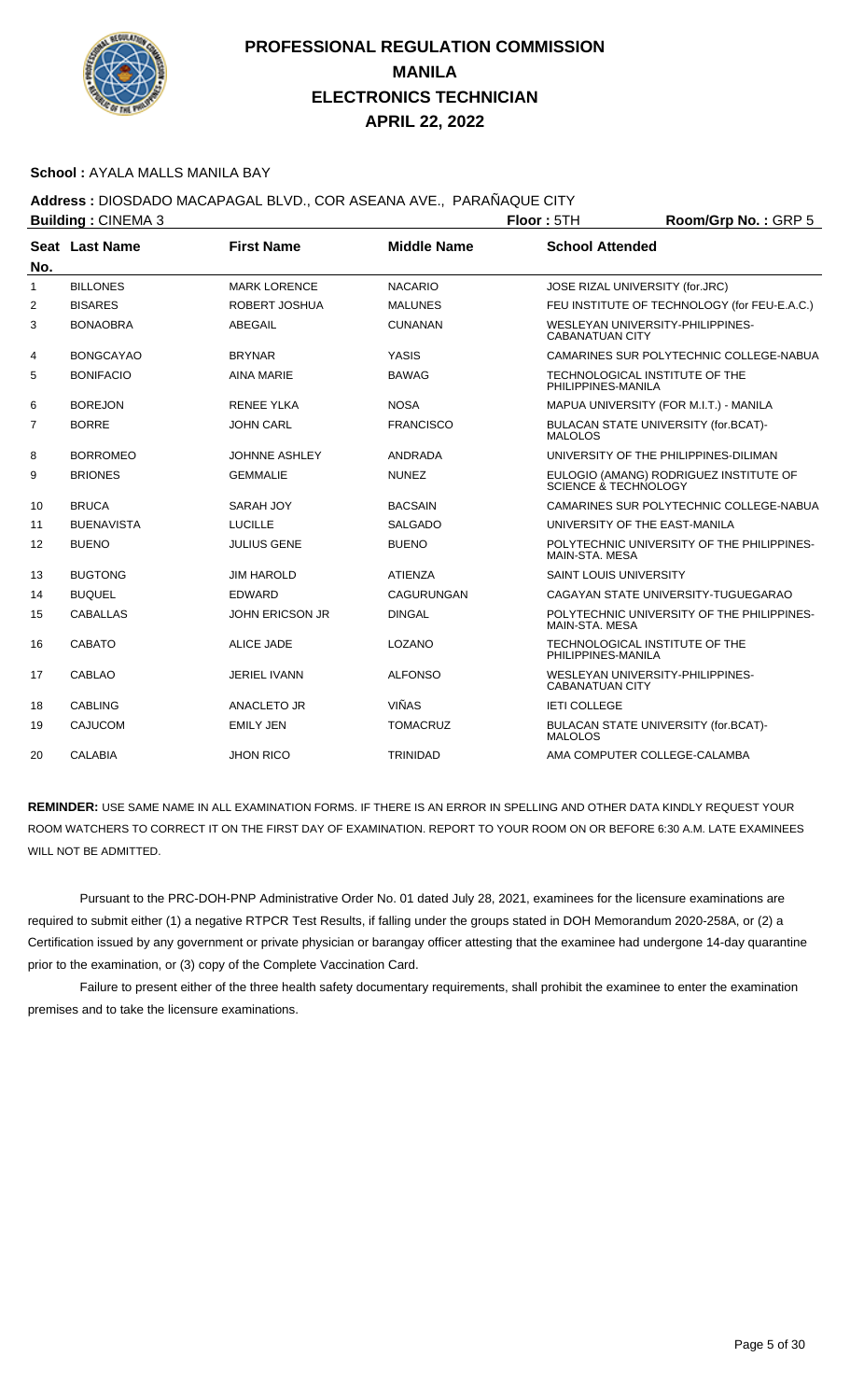

#### **School :** AYALA MALLS MANILA BAY

## **Address :** DIOSDADO MACAPAGAL BLVD., COR ASEANA AVE., PARAÑAQUE CITY

|                | <b>Building: CINEMA 3</b> |                         |                    | <b>Floor: 5TH</b>              | Room/Grp No.: GRP 6                                                                 |
|----------------|---------------------------|-------------------------|--------------------|--------------------------------|-------------------------------------------------------------------------------------|
| No.            | Seat Last Name            | <b>First Name</b>       | <b>Middle Name</b> | <b>School Attended</b>         |                                                                                     |
| $\mathbf{1}$   | <b>CALALAY</b>            | <b>MATTHEW ANGELICO</b> | <b>ALASTOY</b>     |                                | MAPUA UNIVERSITY (FOR M.I.T.) - MANILA                                              |
| 2              | CALANG                    | <b>XYREX</b>            | <b>ABALOS</b>      | OF TECHNOLOGY                  | MINDANAO STATE UNIVERSITY-ILIGAN INSTITUTE                                          |
| 3              | CALEJA                    | <b>ROWENA</b>           | <b>LEOPANDO</b>    | <b>FEATI UNIVERSITY</b>        |                                                                                     |
| 4              | <b>CALINGAY</b>           | LOUIGIE CHARLOTTE       | <b>LINGAD</b>      | ARTS & TRADE)                  | BATAAN PENINSULA STATE UNIVERSITY-MAIN<br>CAMPUS (for.BATAAN P.S, BATAAN NAT'L SCH. |
| 5              | CALVO                     | <b>FELIZ MARIE</b>      | <b>BOGLOSA</b>     | PHILIPPINES-MANILA             | TECHNOLOGICAL INSTITUTE OF THE                                                      |
| 6              | <b>CAMALAO</b>            | <b>JERICHO</b>          | <b>ESCOSIO</b>     | UNIVERSITY OF SANTO TOMAS      |                                                                                     |
| $\overline{7}$ | CAMERO                    | <b>MARIA VERONICA</b>   | <b>PARACUELLES</b> |                                | UNIVERSITY OF THE EAST-MANILA                                                       |
| 8              | <b>CAMINGAL</b>           | <b>NOELITO JR</b>       | <b>FERRER</b>      | <b>SAINT MARY'S UNIVERSITY</b> |                                                                                     |
| 9              | CANLAS                    | WENDELL                 | <b>CAMPOS</b>      | <b>NEW ERA UNIVERSITY</b>      |                                                                                     |
| 10             | CANSECO                   | ROBERT JR               | <b>ANUNCIO</b>     | <b>MALOLOS</b>                 | BULACAN STATE UNIVERSITY (for.BCAT)-                                                |
| 11             | <b>CANTIMBUHAN</b>        | <b>MARI</b>             | <b>SANTIAGO</b>    |                                | DE LA SALLE UNIVERSITY-DASMARIÑAS                                                   |
| 12             | <b>CAPALOS</b>            | <b>CHRISTIAN</b>        | <b>NATIVIDAD</b>   |                                | MAPUA UNIVERSITY (FOR M.I.T.) - MANILA                                              |
| 13             | CARAIG                    | <b>AVEGUEL</b>          | <b>MONTEALEGRE</b> | <b>BATAAN</b>                  | POLYTECHNIC UNIVERSITY OF THE PHILIPPINES-                                          |
| 14             | <b>CARBON</b>             | <b>JAY-MERSON</b>       | <b>MORALES</b>     | NATIONAL UNIVERSITY-MANILA     |                                                                                     |
| 15             | CARGAMENTO                | <b>ALYSSA NIKKA</b>     | <b>MOSELINA</b>    |                                | RIZAL TECHNOLOGICAL UNIVERSITY                                                      |
| 16             | CARIAZO                   | <b>HAROLD HARRY</b>     | <b>MATEO</b>       | NATIONAL UNIVERSITY-MANILA     |                                                                                     |
| 17             | CARIÑO                    | <b>ANDREW ANGELO</b>    | <b>GADIA</b>       | <b>MAIN-STA, MESA</b>          | POLYTECHNIC UNIVERSITY OF THE PHILIPPINES-                                          |
| 18             | CARLOS                    | <b>ADELLE LYN</b>       | <b>DELOS REYES</b> |                                | SAN SEBASTIAN COLLEGE-RECOLETOS, CAVITE                                             |
| 19             | <b>CARTIN</b>             | <b>ROMULO JR</b>        | <b>MADERAZO</b>    | PHILIPPINES-MANILA             | TECHNOLOGICAL INSTITUTE OF THE                                                      |
| 20             | <b>CASCARRO</b>           | <b>ANTHONY DANIEL</b>   | <b>ROSAL</b>       |                                | DE LA SALLE UNIVERSITY-DASMARIÑAS                                                   |

**REMINDER:** USE SAME NAME IN ALL EXAMINATION FORMS. IF THERE IS AN ERROR IN SPELLING AND OTHER DATA KINDLY REQUEST YOUR ROOM WATCHERS TO CORRECT IT ON THE FIRST DAY OF EXAMINATION. REPORT TO YOUR ROOM ON OR BEFORE 6:30 A.M. LATE EXAMINEES WILL NOT BE ADMITTED.

 Pursuant to the PRC-DOH-PNP Administrative Order No. 01 dated July 28, 2021, examinees for the licensure examinations are required to submit either (1) a negative RTPCR Test Results, if falling under the groups stated in DOH Memorandum 2020-258A, or (2) a Certification issued by any government or private physician or barangay officer attesting that the examinee had undergone 14-day quarantine prior to the examination, or (3) copy of the Complete Vaccination Card.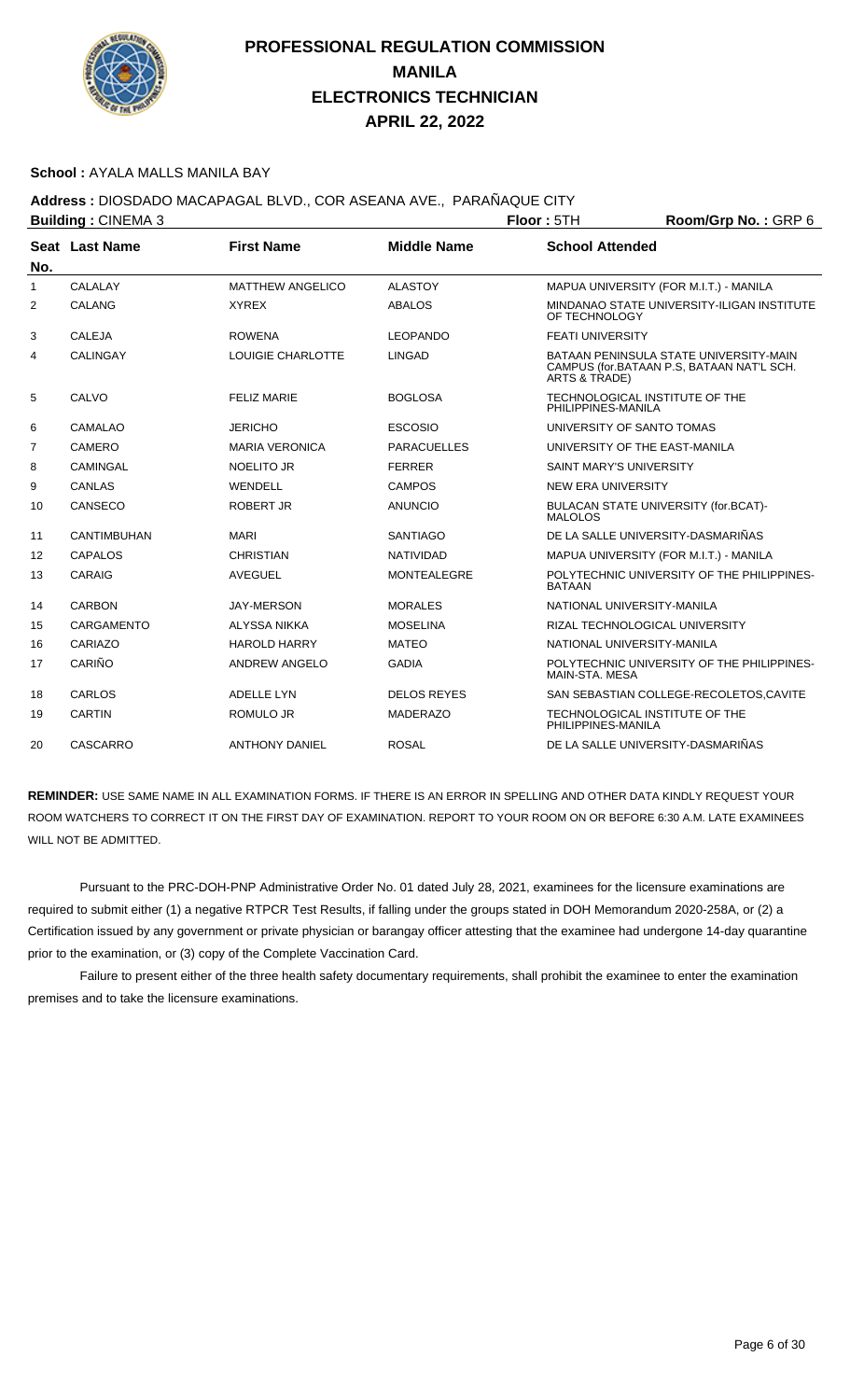

#### **School :** AYALA MALLS MANILA BAY

## **Address :** DIOSDADO MACAPAGAL BLVD., COR ASEANA AVE., PARAÑAQUE CITY

| <b>Building: CINEMA 4</b> |                |                         | Floor: 5TH         | Room/Grp No.: GRP 1           |                                              |
|---------------------------|----------------|-------------------------|--------------------|-------------------------------|----------------------------------------------|
|                           | Seat Last Name | <b>First Name</b>       | <b>Middle Name</b> | <b>School Attended</b>        |                                              |
| No.                       |                |                         |                    |                               |                                              |
| 1                         | <b>CASERES</b> | <b>VINCENT</b>          | <b>YUMOL</b>       |                               | RIZAL TECHNOLOGICAL UNIVERSITY               |
| 2                         | CASTILLO       | <b>ALVIN</b>            | <b>MACASAET</b>    | AGR'L. COLL.)                 | CAVITE STATE UNIVERSITY (DON SEVERINO        |
| 3                         | CASTILLO       | <b>FREDERICK BRANDO</b> | <b>UNIRA</b>       | PHILIPPINES-MANILA            | TECHNOLOGICAL UNIVERSITY OF THE              |
| 4                         | CASTILLO       | <b>JEFRILYN</b>         | <b>SISCAR</b>      | UNIVERSITY OF BATANGAS        |                                              |
| 5                         | CASTILLO       | <b>KERWIN JOY</b>       | <b>BANAGBANAG</b>  |                               | FEU INSTITUTE OF TECHNOLOGY (for FEU-E.A.C.) |
| 6                         | CASTILLO       | <b>RENE ALEXANDER</b>   | <b>SISON</b>       |                               | ATENEO DE MANILA UNIVERSITY-O.C.             |
| $\overline{7}$            | <b>CASTRO</b>  | ALDWIN JOMAR            | <b>FIGURACION</b>  | UNIVERSITY OF SANTO TOMAS     |                                              |
| 8                         | CASTRO         | <b>GLENN MARK</b>       | <b>CLARETE</b>     | LAGUNA                        | UNIVERSITY OF PERPETUAL HELP SYSTEM-         |
| 9                         | CATANE         | <b>PATRICK DALE</b>     | <b>EBORDE</b>      | OF TECHNOLOGY                 | MINDANAO STATE UNIVERSITY-ILIGAN INSTITUTE   |
| 10                        | CATAPANG       | <b>JUSTIN LLOYD</b>     | <b>RIVERA</b>      |                               | MAPUA UNIVERSITY (FOR M.I.T.) - MANILA       |
| 11                        | <b>CATUBIG</b> | PRINCESS NICHOLE        | <b>FLORES</b>      | <b>SAINT LOUIS UNIVERSITY</b> |                                              |
| $12 \overline{ }$         | <b>CENA</b>    | <b>CHELSEA ANNE</b>     | <b>GALISTE</b>     |                               | LYCEUM OF THE PHILIPPINES - CAVITE           |
| 13                        | <b>CENTENO</b> | <b>JUAN CARLOS</b>      | <b>FLOREZA</b>     |                               | MAPUA UNIVERSITY (FOR M.I.T.) - MANILA       |
| 14                        | <b>CLARA</b>   | <b>JOEY ANDREI</b>      | LAXAMANA           | LAGUNA                        | UNIVERSITY OF PERPETUAL HELP SYSTEM-         |
| 15                        | <b>CLEOFE</b>  | <b>JERALYN</b>          | <b>UGAT</b>        | CRUZ (LSPC) former (LCAT)     | LAGUNA STATE POLYTECHNIC UNIVERSITY-STAT.    |

**REMINDER:** USE SAME NAME IN ALL EXAMINATION FORMS. IF THERE IS AN ERROR IN SPELLING AND OTHER DATA KINDLY REQUEST YOUR ROOM WATCHERS TO CORRECT IT ON THE FIRST DAY OF EXAMINATION. REPORT TO YOUR ROOM ON OR BEFORE 6:30 A.M. LATE EXAMINEES WILL NOT BE ADMITTED.

 Pursuant to the PRC-DOH-PNP Administrative Order No. 01 dated July 28, 2021, examinees for the licensure examinations are required to submit either (1) a negative RTPCR Test Results, if falling under the groups stated in DOH Memorandum 2020-258A, or (2) a Certification issued by any government or private physician or barangay officer attesting that the examinee had undergone 14-day quarantine prior to the examination, or (3) copy of the Complete Vaccination Card.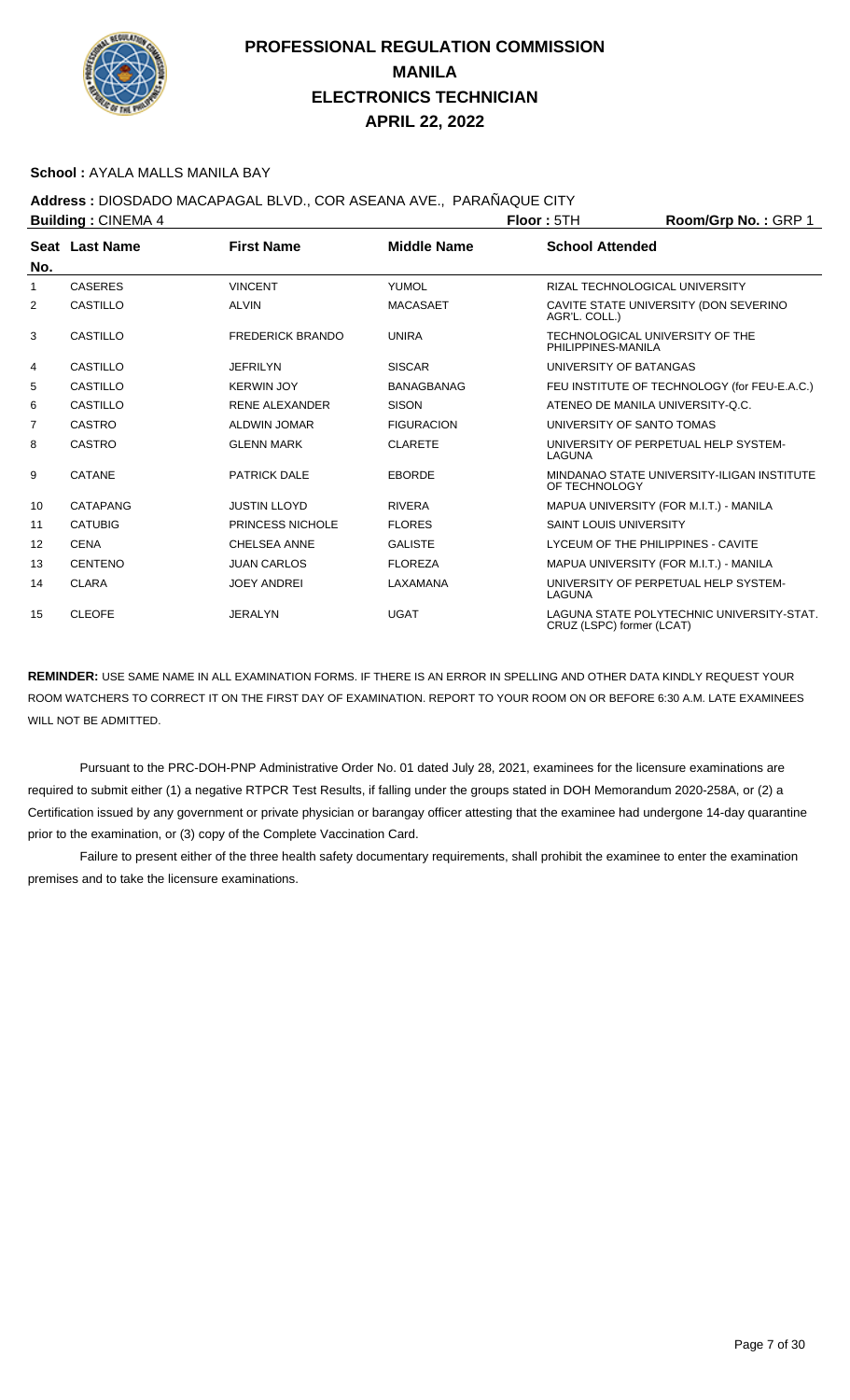

#### **School :** AYALA MALLS MANILA BAY

## **Address :** DIOSDADO MACAPAGAL BLVD., COR ASEANA AVE., PARAÑAQUE CITY

| <b>Building: CINEMA 4</b> |                  |                        | <b>Floor: 5TH</b>  | Room/Grp No.: GRP 2                                  |                                        |
|---------------------------|------------------|------------------------|--------------------|------------------------------------------------------|----------------------------------------|
| No.                       | Seat Last Name   | <b>First Name</b>      | <b>Middle Name</b> | <b>School Attended</b>                               |                                        |
| 1                         | <b>COLIAT</b>    | <b>REGIE</b>           | <b>FESTIJO</b>     |                                                      | BATANGAS STATE UNIVERSITY - ALANGILAN  |
| 2                         | <b>COLINA</b>    | <b>GISELLE</b>         | <b>REBADULLA</b>   |                                                      | DE LA SALLE UNIVERSITY-DASMARIÑAS      |
| 3                         | <b>COLINAYO</b>  | <b>LLOYD IVAN</b>      | <b>CRUZATA</b>     |                                                      | BATANGAS STATE UNIVERSITY - ALANGILAN  |
| 4                         | COLLADO          | <b>ALEC NEIL</b>       | <b>MESA</b>        |                                                      | MAPUA UNIVERSITY (FOR M.I.T.) - MANILA |
| 5                         | <b>COLOBONG</b>  | <b>JANIEL</b>          | <b>BAUTISTA</b>    | ASIA PACIFIC COLLEGE                                 |                                        |
| 6                         | <b>CONSTANTE</b> | <b>ROSETTE</b>         | <b>CRUCILLO</b>    |                                                      | LYCEUM OF THE PHILIPPINES - CAVITE     |
| 7                         | <b>CORAÑES</b>   | <b>LIAN MARIE</b>      | <b>ZAPANTA</b>     | TECHNOLOGICAL INSTITUTE OF THE<br>PHILIPPINES-MANILA |                                        |
| 8                         | CORDOVA          | <b>JOYCE</b>           |                    | <b>SAINT LOUIS UNIVERSITY</b>                        |                                        |
| 9                         | <b>CORONEL</b>   | <b>EMMANUEL JAESON</b> | <b>DAQUINAG</b>    |                                                      | MAPUA UNIVERSITY (FOR M.I.T.) - MANILA |
| 10                        | <b>CORPUZ</b>    | <b>AARON CHRISTIAN</b> | <b>FABROS</b>      |                                                      | MAPUA UNIVERSITY (FOR M.I.T.) - MANILA |
| 11                        | <b>CORTEZ</b>    | <b>JANALYN</b>         | <b>TOLENTINO</b>   |                                                      | MAPUA UNIVERSITY (FOR M.I.T.) - MANILA |
| $12 \overline{ }$         | CREDO            | <b>MAVE RICK</b>       | <b>TOMACAS</b>     |                                                      | PAMANTASAN NG LUNGSOD NG MAYNILA       |
| 13                        | CRUZ             | CEDRICK JOHN KARLO     | <b>DULAY</b>       | JOSE RIZAL UNIVERSITY (for.JRC)                      |                                        |
| 14                        | CRUZ             | <b>KERSTIFF MARTIN</b> | <b>MAGANDA</b>     | UNIVERSITY OF SANTO TOMAS                            |                                        |
| 15                        | CRUZ             | MAR JOHN               | <b>WAGGERMAN</b>   | PHILIPPINES-CAVITE                                   | TECHNOLOGICAL UNIVERSITY OF THE        |
| 16                        | CRUZ             | <b>MARC PAULO</b>      | LAZARO             | <b>MALOLOS</b>                                       | BULACAN STATE UNIVERSITY (for.BCAT)-   |

**REMINDER:** USE SAME NAME IN ALL EXAMINATION FORMS. IF THERE IS AN ERROR IN SPELLING AND OTHER DATA KINDLY REQUEST YOUR ROOM WATCHERS TO CORRECT IT ON THE FIRST DAY OF EXAMINATION. REPORT TO YOUR ROOM ON OR BEFORE 6:30 A.M. LATE EXAMINEES WILL NOT BE ADMITTED.

 Pursuant to the PRC-DOH-PNP Administrative Order No. 01 dated July 28, 2021, examinees for the licensure examinations are required to submit either (1) a negative RTPCR Test Results, if falling under the groups stated in DOH Memorandum 2020-258A, or (2) a Certification issued by any government or private physician or barangay officer attesting that the examinee had undergone 14-day quarantine prior to the examination, or (3) copy of the Complete Vaccination Card.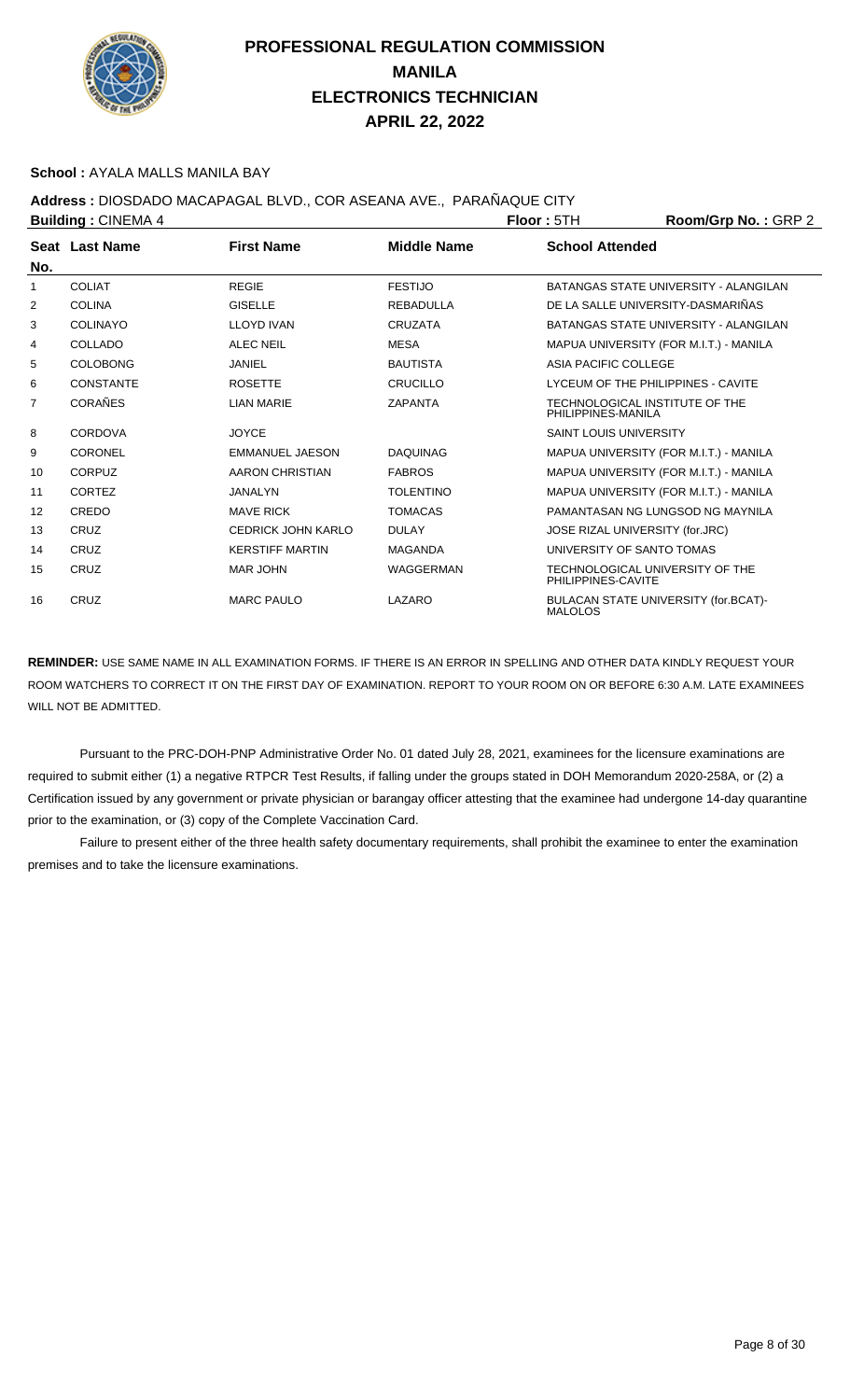

#### **School :** AYALA MALLS MANILA BAY

**Address :** DIOSDADO MACAPAGAL BLVD., COR ASEANA AVE., PARAÑAQUE CITY

|     | <b>Building: CINEMA 4</b> |                       |                     | Floor: 5TH                                                | Room/Grp No.: GRP 3                                                                 |
|-----|---------------------------|-----------------------|---------------------|-----------------------------------------------------------|-------------------------------------------------------------------------------------|
| No. | Seat Last Name            | <b>First Name</b>     | <b>Middle Name</b>  | <b>School Attended</b>                                    |                                                                                     |
| 1   | CRUZ                      | <b>RODRIGO RAFAEL</b> |                     |                                                           | UNIVERSITY OF THE PHILIPPINES-DILIMAN                                               |
| 2   | CRUZADA                   | LESLIE NICOLE         | PAGKALIWANGAN       | RIZAL TECHNOLOGICAL UNIVERSITY                            |                                                                                     |
| 3   | <b>CUENCO</b>             | <b>RONN JOAQUIN</b>   | <b>GAMLANGA</b>     |                                                           | PAMANTASAN NG LUNGSOD NG MAYNILA                                                    |
| 4   | <b>CULABRES</b>           | <b>JERICK</b>         | <b>CEÑIDO</b>       | UNIVERSITY OF THE EAST-CALOOCAN                           |                                                                                     |
| 5   | <b>CUNANAN</b>            | <b>JAYSON RYAN</b>    | LAYCO               | TECHNOLOGY-CABANATUAN)                                    | NUEVA ECIJA UNIVERSITY OF SCIENCE &                                                 |
| 6   | <b>DACARA</b>             | <b>HANNAH CAMILLE</b> | PALABRICA           |                                                           | UNIVERSITY OF RIZAL SYSTEM-MORONG                                                   |
| 7   | <b>DACUYAN</b>            | <b>ROSEMARIE</b>      | <b>ABABAO</b>       | MINDANAO UNIVERSITY OF SCIENCE &<br><b>TECHNOLOGY-CDO</b> |                                                                                     |
| 8   | <b>DAGAN</b>              | <b>GIAN RALPH</b>     | SAGAYSAY            | <b>SAINT MARY'S UNIVERSITY</b>                            |                                                                                     |
| 9   | DAGANDAN                  | <b>TRIMAR</b>         | <b>PUTIS</b>        | SALLE)                                                    | LA SALLE UNIVERSITY (for.IMMA.CONCEPCION-LA                                         |
| 10  | <b>DAVALSANTOS</b>        | ALTEAH JED            | <b>APOSTOL</b>      | RIZAL TECHNOLOGICAL UNIVERSITY                            |                                                                                     |
| 11  | <b>DAVID</b>              | <b>KYLA CARMELA</b>   | <b>MASUNGSONG</b>   | ARTS & TRADE)                                             | BATAAN PENINSULA STATE UNIVERSITY-MAIN<br>CAMPUS (for.BATAAN P.S. BATAAN NAT'L SCH. |
| 12  | <b>DAVID</b>              | <b>RACHELLE</b>       | ABELEDA             | TECHNOLOGICAL INSTITUTE OF THE<br>PHILIPPINES-MANILA      |                                                                                     |
| 13  | <b>DAVID</b>              | <b>SHAINA</b>         | <b>RIVERA</b>       |                                                           | COLEGIO DE DAGUPAN (for.COMPUTRONIX COLL)                                           |
| 14  | DE CHAVEZ                 | RAPHAEL JEROME        | <b>ARBIS</b>        | UNIVERSITY OF SANTO TOMAS                                 |                                                                                     |
| 15  | DE GUZMAN                 | <b>DIANA</b>          | <b>BINALINGBING</b> | ASIA PACIFIC COLLEGE                                      |                                                                                     |
| 16  | DE GUZMAN                 | <b>JEROME JERIC</b>   | <b>CASTRO</b>       | UNIVERSITY OF SANTO TOMAS                                 |                                                                                     |

**REMINDER:** USE SAME NAME IN ALL EXAMINATION FORMS. IF THERE IS AN ERROR IN SPELLING AND OTHER DATA KINDLY REQUEST YOUR ROOM WATCHERS TO CORRECT IT ON THE FIRST DAY OF EXAMINATION. REPORT TO YOUR ROOM ON OR BEFORE 6:30 A.M. LATE EXAMINEES WILL NOT BE ADMITTED.

 Pursuant to the PRC-DOH-PNP Administrative Order No. 01 dated July 28, 2021, examinees for the licensure examinations are required to submit either (1) a negative RTPCR Test Results, if falling under the groups stated in DOH Memorandum 2020-258A, or (2) a Certification issued by any government or private physician or barangay officer attesting that the examinee had undergone 14-day quarantine prior to the examination, or (3) copy of the Complete Vaccination Card.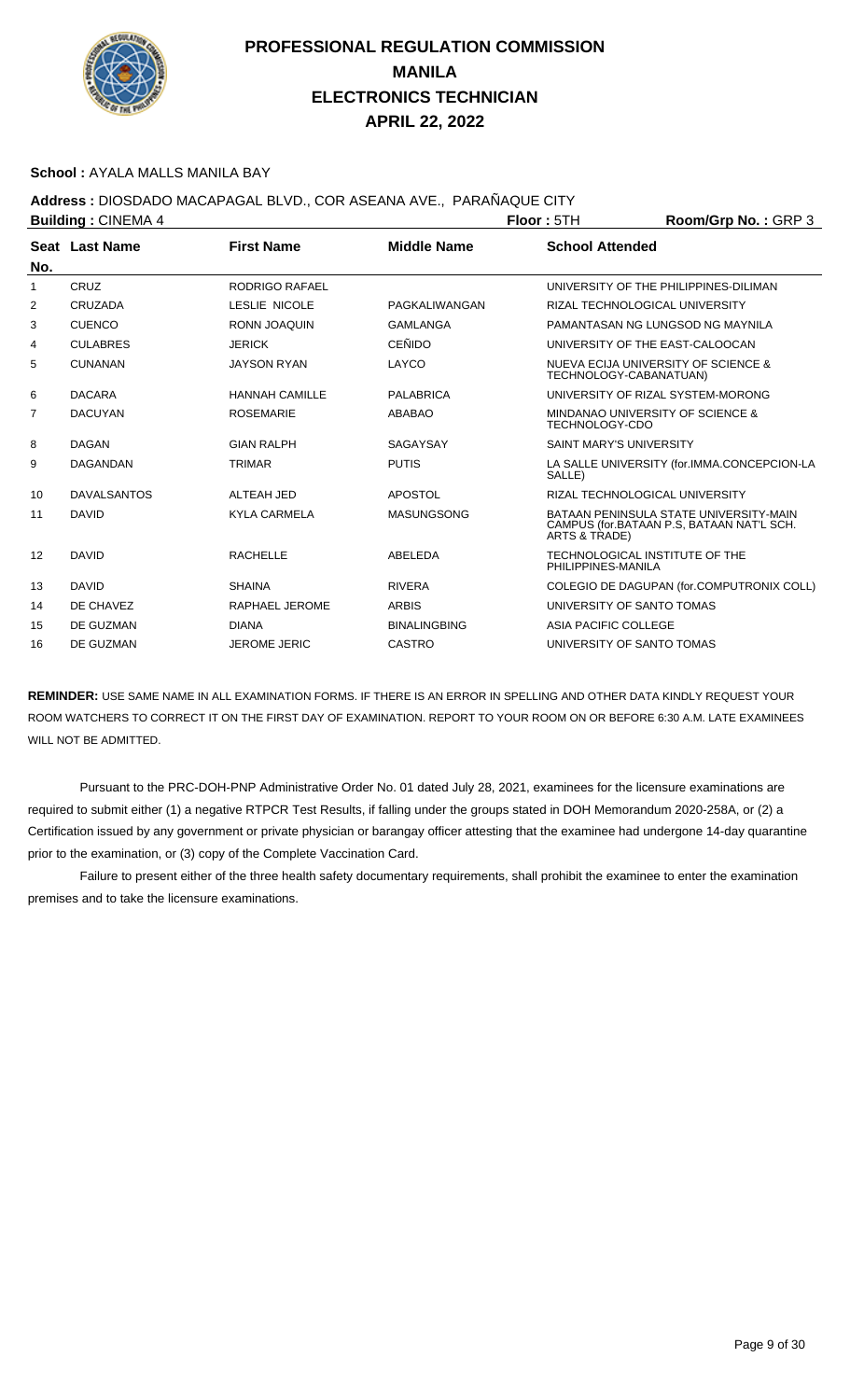

#### **School :** AYALA MALLS MANILA BAY

### **Address :** DIOSDADO MACAPAGAL BLVD., COR ASEANA AVE., PARAÑAQUE CITY

| <b>Building: CINEMA 4</b> |                    |                        |                    | <b>Floor: 5TH</b>                                      | Room/Grp No.: GRP 4                        |
|---------------------------|--------------------|------------------------|--------------------|--------------------------------------------------------|--------------------------------------------|
|                           | Seat Last Name     | <b>First Name</b>      | <b>Middle Name</b> | <b>School Attended</b>                                 |                                            |
| No.                       |                    |                        |                    |                                                        |                                            |
| 1                         | DE GUZMAN          | <b>RENZ JOSHUA</b>     | <b>REYES</b>       | UNIVERSITY OF SANTO TOMAS                              |                                            |
| 2                         | DE GUZMAN          | <b>RON-VINCENT</b>     | <b>DILIG</b>       | <b>BATAAN HEROES MEMORIAL COLLEGE</b>                  |                                            |
| 3                         | DE JESUS           | <b>MAREVIC</b>         | <b>AQUINO</b>      | RIZAL TECHNOLOGICAL UNIVERSITY                         |                                            |
| 4                         | DE LEON            | <b>CYRUS</b>           | <b>ORENCIO</b>     | TECHNOLOGICAL INSTITUTE OF THE<br>PHILIPPINES-MANILA   |                                            |
| 5                         | DE LEON            | <b>EFRAIN GERARD</b>   | DE GUZMAN          |                                                        | MAPUA UNIVERSITY (FOR M.I.T.) - MANILA     |
| 6                         | DE LOS REYES       | <b>RAMON LORENZO</b>   | <b>RIVERA</b>      | DE LA SALLE UNIVERSITY-DASMARIÑAS                      |                                            |
| 7                         | DE MESA            | <b>JHERALD</b>         | <b>CABLAO</b>      | MAIN-STA, MESA                                         | POLYTECHNIC UNIVERSITY OF THE PHILIPPINES- |
| 8                         | DE MESA            | <b>JOHN MICHAEL</b>    |                    | DE LA SALLE UNIVERSITY-MANILA                          |                                            |
| 9                         | DE PEDRO           | ROSE ANTONETTE         | <b>COMIA</b>       |                                                        | MAPUA UNIVERSITY (FOR M.I.T.) - MANILA     |
| 10                        | DE UMANIA          | <b>MARIA CHRISTINA</b> | <b>GABRIEL</b>     | BULACAN STATE UNIVERSITY (for.BCAT)-<br><b>MALOLOS</b> |                                            |
| 11                        | DE VERA            | <b>BABES</b>           | <b>ARCENAS</b>     | TECHNOLOGICAL UNIVERSITY OF THE<br>PHILIPPINES-MANILA  |                                            |
| 12                        | <b>DEL FIERRO</b>  | <b>SARAH LYNN</b>      | <b>TUAZON</b>      | NEW ERA UNIVERSITY                                     |                                            |
| 13                        | <b>DEL ROSARIO</b> | <b>ALVIN JOHN</b>      | <b>TUGAL</b>       | UNIVERSITY OF THE EAST-CALOOCAN                        |                                            |
| 14                        | <b>DEL VALLE</b>   | <b>CHRISTIAN</b>       | DE VENECIA         |                                                        | MAPUA UNIVERSITY (FOR M.I.T.) - MANILA     |
| 15                        | <b>DEL VILLAR</b>  | <b>KYLE REIFEL</b>     | <b>MALAZARTE</b>   |                                                        | MAPUA UNIVERSITY (FOR M.I.T.) - MANILA     |
| 16                        | <b>DELA CRUZ</b>   | <b>JOMARI</b>          | <b>BERNARDO</b>    | UNIVERSITY OF THE EAST-CALOOCAN                        |                                            |

**REMINDER:** USE SAME NAME IN ALL EXAMINATION FORMS. IF THERE IS AN ERROR IN SPELLING AND OTHER DATA KINDLY REQUEST YOUR ROOM WATCHERS TO CORRECT IT ON THE FIRST DAY OF EXAMINATION. REPORT TO YOUR ROOM ON OR BEFORE 6:30 A.M. LATE EXAMINEES WILL NOT BE ADMITTED.

 Pursuant to the PRC-DOH-PNP Administrative Order No. 01 dated July 28, 2021, examinees for the licensure examinations are required to submit either (1) a negative RTPCR Test Results, if falling under the groups stated in DOH Memorandum 2020-258A, or (2) a Certification issued by any government or private physician or barangay officer attesting that the examinee had undergone 14-day quarantine prior to the examination, or (3) copy of the Complete Vaccination Card.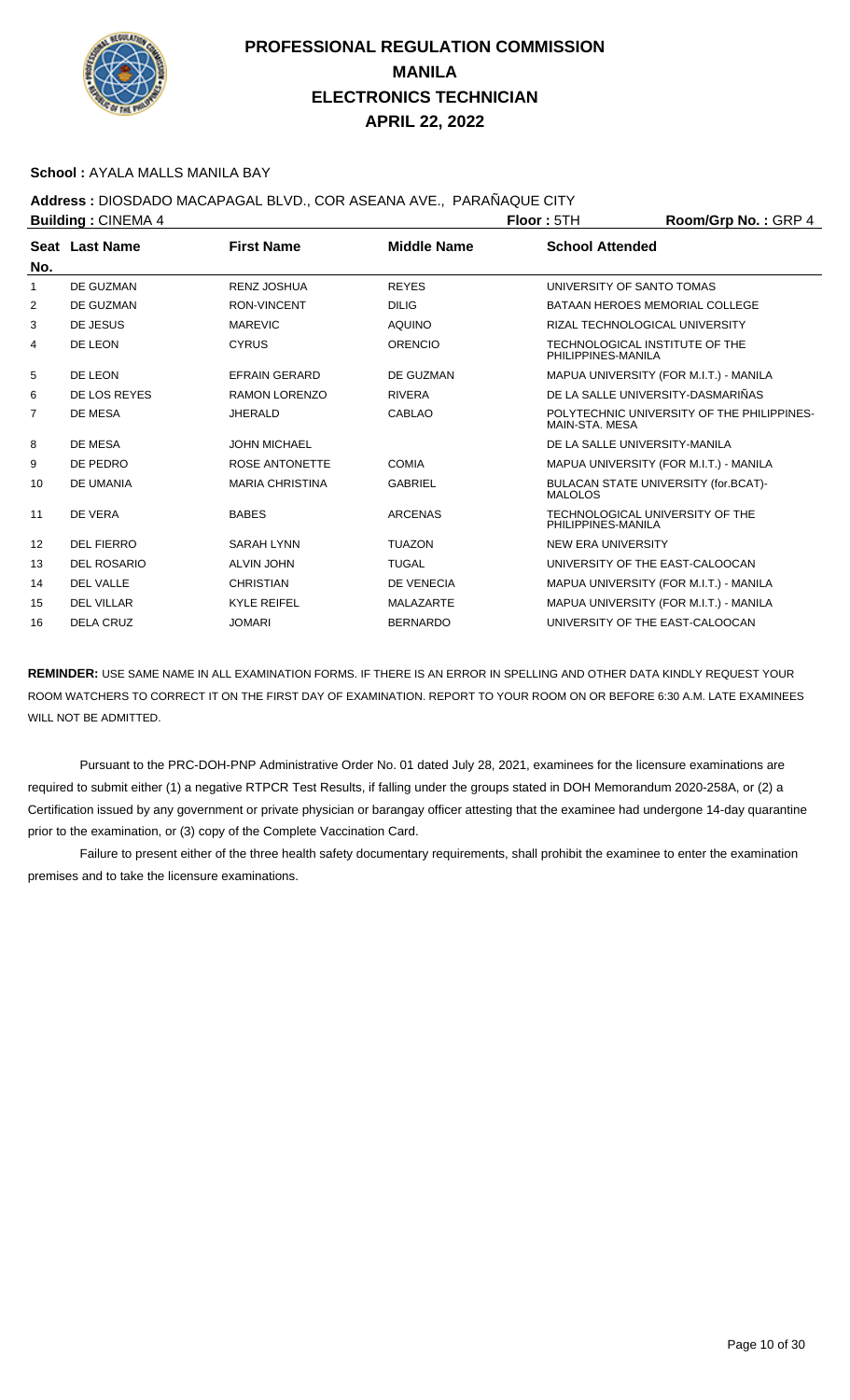

#### **School :** AYALA MALLS MANILA BAY

### **Address :** DIOSDADO MACAPAGAL BLVD., COR ASEANA AVE., PARAÑAQUE CITY

| <b>Building: CINEMA 4</b> |                     |                       |                    | <b>Floor: 5TH</b>                                     | Room/Grp No.: GRP 5                                                                 |
|---------------------------|---------------------|-----------------------|--------------------|-------------------------------------------------------|-------------------------------------------------------------------------------------|
| No.                       | Seat Last Name      | <b>First Name</b>     | <b>Middle Name</b> | <b>School Attended</b>                                |                                                                                     |
| 1                         | <b>DELA CRUZ</b>    | <b>JULIUS BRICE</b>   | <b>PERDON</b>      |                                                       | MAPUA UNIVERSITY (FOR M.I.T.) - MANILA                                              |
| 2                         | DELA CRUZ           | <b>KEN HARVEY</b>     | <b>BINGCANG</b>    |                                                       | UNIVERSITY OF THE PHILIPPINES-DILIMAN                                               |
| 3                         | DELA CRUZ           | <b>NICO LAUREN</b>    | <b>LOPEZ</b>       | JOSE RIZAL UNIVERSITY (for.JRC)                       |                                                                                     |
| 4                         | DELA CRUZ           | PAUL ANTHONY          | <b>SARQUILLA</b>   | DE LA SALLE UNIVERSITY-DASMARIÑAS                     |                                                                                     |
| 5                         | <b>DELA CRUZ</b>    | <b>PAUL FRANCIS</b>   | <b>ACOSTA</b>      | TECHNOLOGICAL UNIVERSITY OF THE<br>PHILIPPINES-TAGUIG |                                                                                     |
| 6                         | DELA CRUZ           | <b>STEFFI</b>         | <b>RUIZ</b>        | ARTS & TRADE)                                         | BATAAN PENINSULA STATE UNIVERSITY-MAIN<br>CAMPUS (for.BATAAN P.S, BATAAN NAT'L SCH. |
| 7                         | <b>DELA PAZ</b>     | ROBERT RAFAEL         | <b>GUPIT</b>       | DIVINE WORD COLLEGE OF CALAPAN                        |                                                                                     |
| 8                         | <b>DELEN</b>        | <b>NIKKI LORRAINE</b> | <b>ROSELA</b>      |                                                       | BATANGAS STATE UNIVERSITY - ALANGILAN                                               |
| 9                         | <b>DELOS REYES</b>  | <b>NIMROY</b>         | <b>CANILLA</b>     | UNIVERSITY OF SANTO TOMAS                             |                                                                                     |
| 10                        | <b>DELOS SANTOS</b> | <b>DANICKA FAITH</b>  | <b>PASCUA</b>      |                                                       | UNIVERSITY OF RIZAL SYSTEM-MORONG                                                   |
| 11                        | <b>DELOS SANTOS</b> | <b>FRANCIS</b>        | DE GUZMAN          |                                                       | MAPUA UNIVERSITY (FOR M.I.T.) - MANILA                                              |
| $12 \overline{ }$         | <b>DESQUITADO</b>   | <b>ROSEMARIE</b>      | VANZUELA           | MAIN-STA, MESA                                        | POLYTECHNIC UNIVERSITY OF THE PHILIPPINES-                                          |
| 13                        | <b>DIAZ</b>         | <b>BERNABE JR</b>     | <b>MALAKI</b>      |                                                       | MAPUA UNIVERSITY (FOR M.I.T.) - MANILA                                              |
| 14                        | <b>DIMABAYAO</b>    | <b>BRYAN</b>          | CRUZ               |                                                       | CENTRAL COLLEGES OF THE PHILIPPINES                                                 |
| 15                        | <b>DIMANARIG</b>    | <b>ARIEL JR</b>       | <b>URLANDA</b>     |                                                       | CAMARINES SUR POLYTECHNIC COLLEGE-NABUA                                             |
| 16                        | <b>DIMAYACYAC</b>   | <b>VAN RENZ</b>       | <b>ABANTE</b>      |                                                       | MAPUA UNIVERSITY (FOR M.I.T.) - MANILA                                              |

**REMINDER:** USE SAME NAME IN ALL EXAMINATION FORMS. IF THERE IS AN ERROR IN SPELLING AND OTHER DATA KINDLY REQUEST YOUR ROOM WATCHERS TO CORRECT IT ON THE FIRST DAY OF EXAMINATION. REPORT TO YOUR ROOM ON OR BEFORE 6:30 A.M. LATE EXAMINEES WILL NOT BE ADMITTED.

 Pursuant to the PRC-DOH-PNP Administrative Order No. 01 dated July 28, 2021, examinees for the licensure examinations are required to submit either (1) a negative RTPCR Test Results, if falling under the groups stated in DOH Memorandum 2020-258A, or (2) a Certification issued by any government or private physician or barangay officer attesting that the examinee had undergone 14-day quarantine prior to the examination, or (3) copy of the Complete Vaccination Card.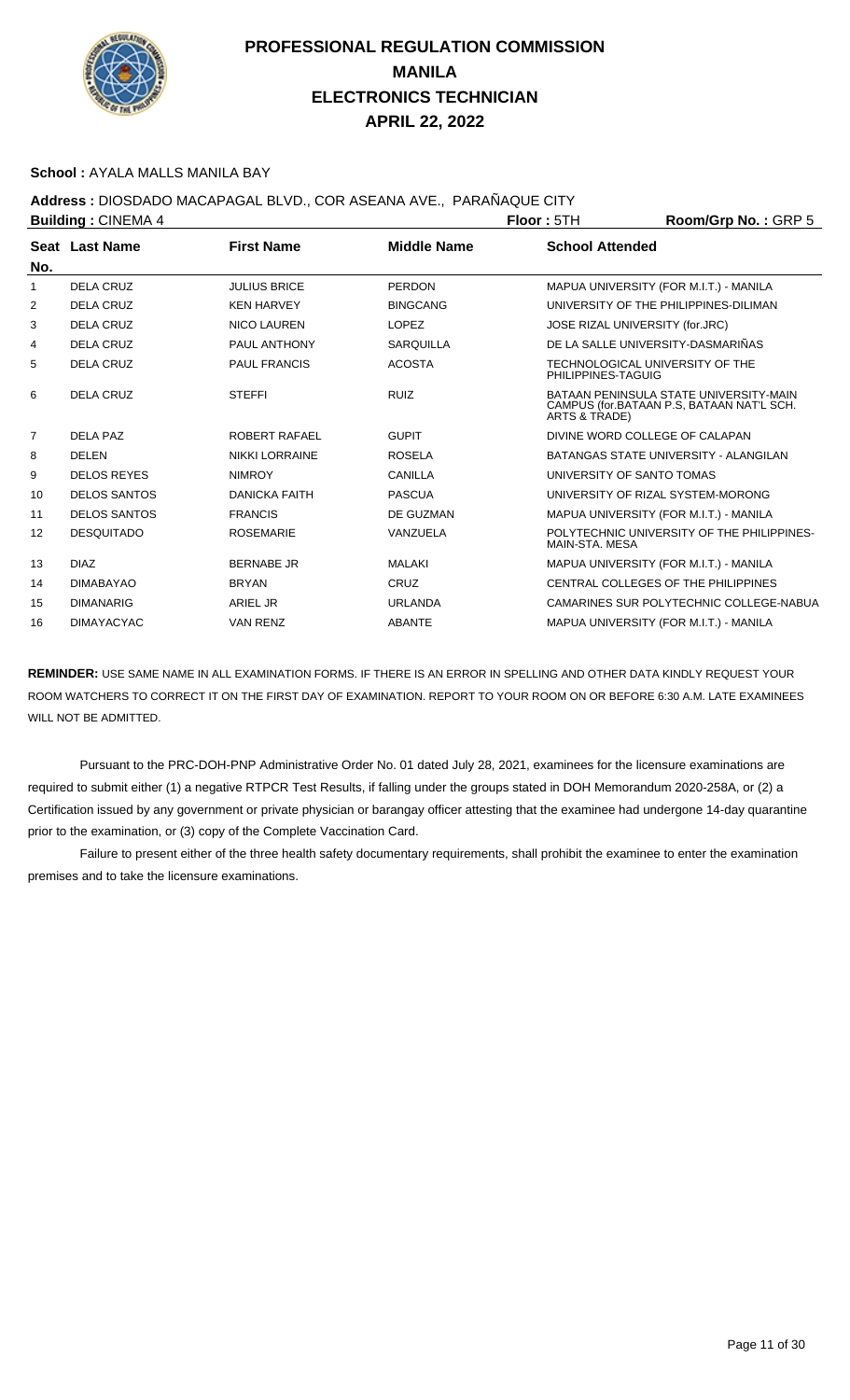

#### **School :** AYALA MALLS MANILA BAY

### **Address :** DIOSDADO MACAPAGAL BLVD., COR ASEANA AVE., PARAÑAQUE CITY

**Building : CINEMA 4 <b>Floor** : **Floor : 5TH Room/Grp No. : GRP 6 Seat** Last Name **No. Last Name First Name Middle Name School Attended** 1 DIMAYUGA NAUCIEN AGUILA BATANGAS STATE UNIVERSITY - ALANGILAN 2 DIMOLOY FRIDA NIñA TAYLAN MARIANO MARCOS STATE UNIVERSITY-RATAC 3 DIOLA DIVINA BARING TECHNOLOGICAL INSTITUTE OF THE PHILIPPINES-QUEZON CITY 4 DIOLA MERYLL FAYE ANTOINETTE CINCO TECHNOLOGICAL INSTITUTE OF THE PHILIPPINES-MANILA 5 DIOMANGAY JOY MAE DAYALO FEU INSTITUTE OF TECHNOLOGY (for FEU-E.A.C.) 6 DIOSO ALFREDO GONZALES TECHNOLOGICAL INSTITUTE OF THE PHILIPPINES-QUEZON CITY 7 DIVINAGRACIA NIKKO ESTIMO ASIA PACIFIC COLLEGE 8 DIVINO PAUL ADRIAN ESGUERRA MINDANAO STATE UNIVERSITY-ILIGAN INSTITUTE OF TECHNOLOG 9 DOMINGO JAIRUS JOSHUA BANSAN NUEVA VIZCAYA STATE UNIVERSITY (NVPC)- BAMBANG 10 DOMINO MARK DAVID TOLENTINO MALAYAN COLLEGES LAGUNA 11 DONATO MELVYN PALOMARES UNIVERSITY OF THE EAST-CALOOCAN 12 DONES CHELSEA GAIL TAN MAPUA UNIVERSITY (FOR M.I.T.) - MANILA 13 DUNGCA CRICELLE MAE MELINAS UNIVERSITY OF SANTO TOMAS 14 DURAN RHANDO JHON CABANTAC TECHNOLOGICAL UNIVERSITY OF THE PHILIPPINES-MANILA 15 DURANO JOHN RONALD BAUTISTA UNIVERSITY OF PERPETUAL HELP SYSTEM DALTA-LAS PINAS 16 ELESTERIO SHAREENA TESORERO TECHNOLOGICAL INSTITUTE OF THE PHILIPPINES-MANILA 17 ELEVADO AIESHA ZOE MARTINEZ MAPUA UNIVERSITY (FOR M.I.T.) - MANILA 18 ELLOSO JOSHUA CEZAR SANCHEZ TECHNOLOGICAL INSTITUTE OF THE PHILIPPINES-QUEZON CITY 19 ENDOZO ANGELIKA PANGANIBAN BATANGAS STATE UNIVERSITY - ALANGILAN 20 ESCALONA SHEELA MAE PAGLINAWAN BATANGAS STATE UNIVERSITY - ALANGILAN

**REMINDER:** USE SAME NAME IN ALL EXAMINATION FORMS. IF THERE IS AN ERROR IN SPELLING AND OTHER DATA KINDLY REQUEST YOUR ROOM WATCHERS TO CORRECT IT ON THE FIRST DAY OF EXAMINATION. REPORT TO YOUR ROOM ON OR BEFORE 6:30 A.M. LATE EXAMINEES WILL NOT BE ADMITTED.

 Pursuant to the PRC-DOH-PNP Administrative Order No. 01 dated July 28, 2021, examinees for the licensure examinations are required to submit either (1) a negative RTPCR Test Results, if falling under the groups stated in DOH Memorandum 2020-258A, or (2) a Certification issued by any government or private physician or barangay officer attesting that the examinee had undergone 14-day quarantine prior to the examination, or (3) copy of the Complete Vaccination Card.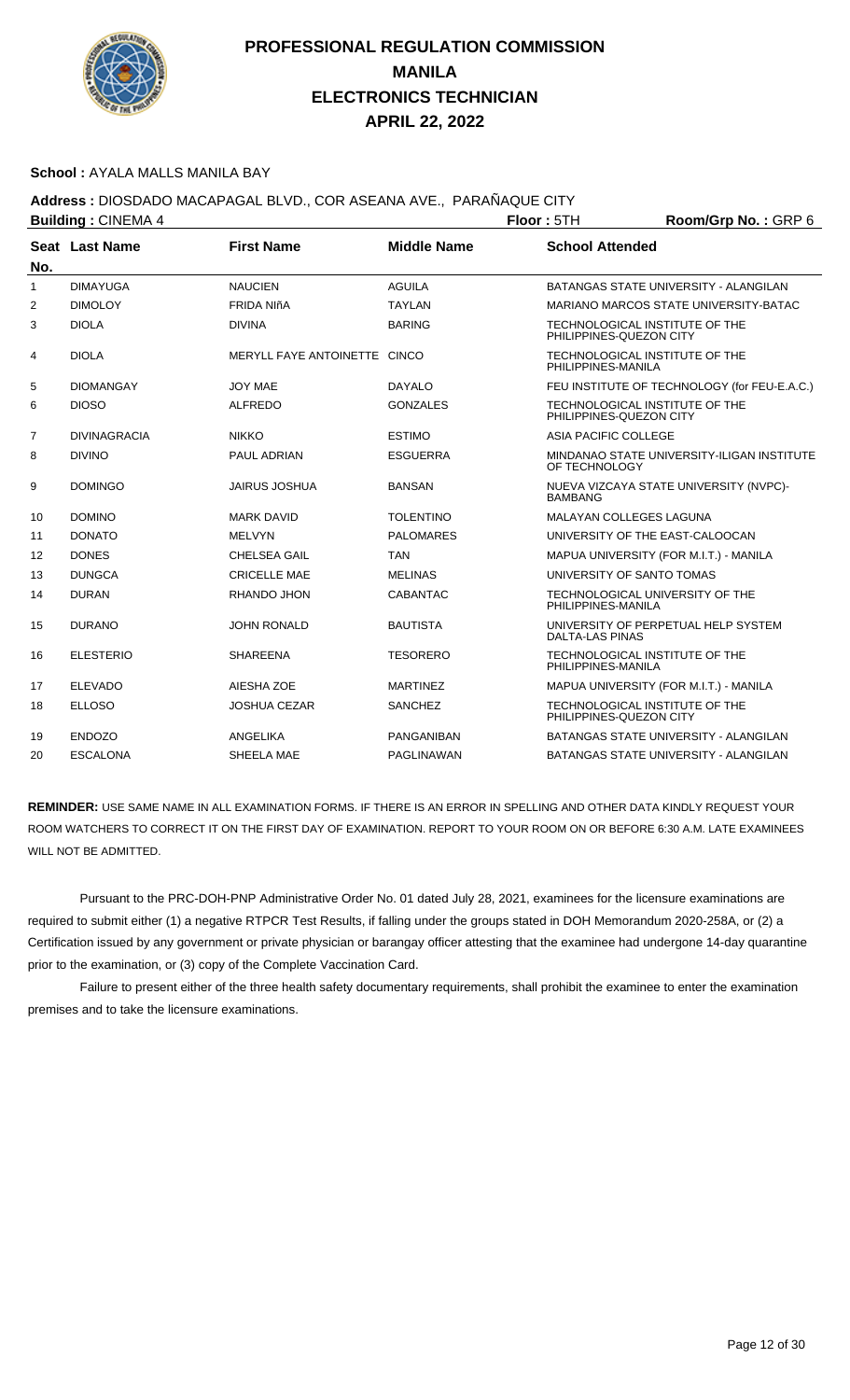

#### **School :** AYALA MALLS MANILA BAY

## **Address :** DIOSDADO MACAPAGAL BLVD., COR ASEANA AVE., PARAÑAQUE CITY

|                | <b>Building: CINEMA 5</b> |                       |                    | Floor: 5TH                                                 | Room/Grp No.: GRP 1                                                                 |
|----------------|---------------------------|-----------------------|--------------------|------------------------------------------------------------|-------------------------------------------------------------------------------------|
|                | Seat Last Name            | <b>First Name</b>     | <b>Middle Name</b> | <b>School Attended</b>                                     |                                                                                     |
| No.            |                           |                       |                    |                                                            |                                                                                     |
| $\mathbf{1}$   | <b>ESGUERRA</b>           | SHERINA JOY           | <b>SANTOS</b>      | <b>MALOLOS</b>                                             | BULACAN STATE UNIVERSITY (for.BCAT)-                                                |
| 2              | <b>ESGUERRA</b>           | <b>ZESLEY</b>         | <b>PEREJA</b>      | RIZAL TECHNOLOGICAL UNIVERSITY                             |                                                                                     |
| 3              | <b>ESPINA</b>             | <b>FRANCIS ALBERT</b> | <b>BILUNO</b>      | COLUMBAN COLLEGE-OLONGAPO CITY                             |                                                                                     |
| 4              | <b>ESPIRITU III</b>       | <b>FELICITO</b>       | <b>REYES</b>       | <b>MALOLOS</b>                                             | BULACAN STATE UNIVERSITY (for.BCAT)-                                                |
| 5              | <b>ESPIRITU</b>           | ANGELA                | <b>RUSO</b>        | TECHNOLOGICAL INSTITUTE OF THE<br>PHILIPPINES-MANILA       |                                                                                     |
| 6              | <b>ESPIRITU</b>           | <b>KATRINA YSABEL</b> | <b>GANITUEN</b>    | UNIVERSITY OF SANTO TOMAS                                  |                                                                                     |
| $\overline{7}$ | <b>ESPIRITU</b>           | <b>MARY JILLIAN</b>   | <b>OLIS</b>        | SCIENCE & TECHNOLOGY                                       | EULOGIO (AMANG) RODRIGUEZ INSTITUTE OF                                              |
| 8              | <b>ESQUIBEL</b>           | <b>ELEAZAR</b>        | <b>CAPON</b>       | EASTERN VISAYAS STATE UNIVERSITY<br>(for.LIT)TACLOBAN      |                                                                                     |
| 9              | <b>ESTRELLA</b>           | <b>CHRISTIAN</b>      | <b>BELEY</b>       | WESLEYAN UNIVERSITY-PHILIPPINES-<br><b>CABANATUAN CITY</b> |                                                                                     |
| 10             | <b>ESTRELLADO</b>         | <b>JILLIAN</b>        | <b>JARENIO</b>     | <b>AQUINAS UNIVERSITY</b>                                  |                                                                                     |
| 11             | <b>FAJARDO</b>            | <b>ANDREA LOUISE</b>  | PEÑARUBIA          | ASIA PACIFIC COLLEGE                                       |                                                                                     |
| 12             | <b>FAULVE</b>             | <b>GEOVANE JR</b>     | <b>RAMOS</b>       |                                                            | MAPUA UNIVERSITY (FOR M.I.T.) - MANILA                                              |
| 13             | <b>FELIPE</b>             | <b>JOHN BENEDICT</b>  | <b>NALUPA</b>      | UNIVERSITY OF PANGASINAN                                   |                                                                                     |
| 14             | <b>FERNANDEZ</b>          | <b>EMIL EUGENE</b>    | <b>NOHAY</b>       |                                                            | BATANGAS STATE UNIVERSITY - ALANGILAN                                               |
| 15             | <b>FERNANDEZ</b>          | <b>MARK JESUS</b>     | <b>MICABEL</b>     | JOSE RIZAL UNIVERSITY (for.JRC)                            |                                                                                     |
| 16             | <b>FERNANDO</b>           | <b>MICHAEL ANDRE</b>  | <b>ANICETE</b>     |                                                            | MAPUA UNIVERSITY (FOR M.I.T.) - MANILA                                              |
| 17             | <b>FLORES</b>             | <b>ALLAN RODMAN</b>   | <b>MENDOZA</b>     | AMA COMPUTER COLLEGE-MALOLOS                               |                                                                                     |
| 18             | <b>FLORES</b>             | KATRINA CASSANDRA     | <b>DELA ROSA</b>   | <b>ARTS &amp; TRADE)</b>                                   | BATAAN PENINSULA STATE UNIVERSITY-MAIN<br>CAMPUS (for.BATAAN P.S. BATAAN NAT'L SCH. |

**REMINDER:** USE SAME NAME IN ALL EXAMINATION FORMS. IF THERE IS AN ERROR IN SPELLING AND OTHER DATA KINDLY REQUEST YOUR ROOM WATCHERS TO CORRECT IT ON THE FIRST DAY OF EXAMINATION. REPORT TO YOUR ROOM ON OR BEFORE 6:30 A.M. LATE EXAMINEES WILL NOT BE ADMITTED.

 Pursuant to the PRC-DOH-PNP Administrative Order No. 01 dated July 28, 2021, examinees for the licensure examinations are required to submit either (1) a negative RTPCR Test Results, if falling under the groups stated in DOH Memorandum 2020-258A, or (2) a Certification issued by any government or private physician or barangay officer attesting that the examinee had undergone 14-day quarantine prior to the examination, or (3) copy of the Complete Vaccination Card.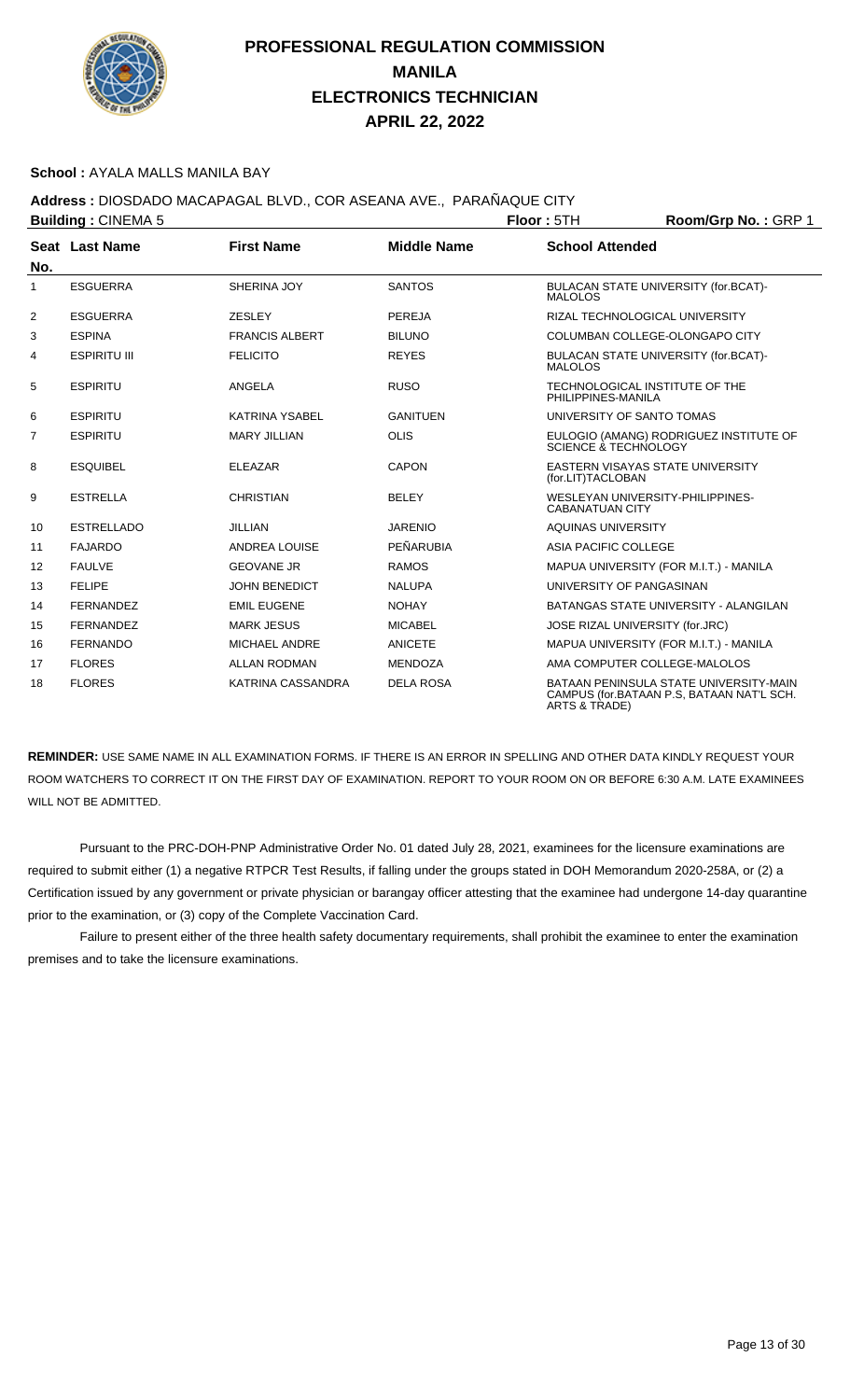

#### **School :** AYALA MALLS MANILA BAY

## **Address :** DIOSDADO MACAPAGAL BLVD., COR ASEANA AVE., PARAÑAQUE CITY

|                   | <b>Building: CINEMA 5</b> |                              |                    | Floor: 5TH<br>Room/Grp No.: GRP 2 |                                              |  |
|-------------------|---------------------------|------------------------------|--------------------|-----------------------------------|----------------------------------------------|--|
| No.               | Seat Last Name            | <b>First Name</b>            | <b>Middle Name</b> | <b>School Attended</b>            |                                              |  |
| $\mathbf{1}$      | <b>FOJAS</b>              | <b>MARIA RAPHAELA ELYSSE</b> | <b>RAMIREZ</b>     |                                   | UNIVERSITY OF THE PHILIPPINES-DILIMAN        |  |
| 2                 | <b>FRANCISCO</b>          | <b>CHRISTMARIE</b>           | DE CASTRO          |                                   | BATANGAS STATE UNIVERSITY - ALANGILAN        |  |
| 3                 | <b>FRANCISCO</b>          | DAVE ANGELO                  | <b>ALBERTO</b>     | <b>MALOLOS</b>                    | BULACAN STATE UNIVERSITY (for.BCAT)-         |  |
| 4                 | <b>FRANCISCO</b>          | <b>JAKE NICHOLE</b>          | <b>TOLENTINO</b>   |                                   | UNIVERSITY OF THE EAST-CALOOCAN              |  |
| 5                 | <b>FRANCISCO</b>          | <b>JOHN BRYAN</b>            | <b>OBIAS</b>       | <b>MALOLOS</b>                    | BULACAN STATE UNIVERSITY (for.BCAT)-         |  |
| 6                 | <b>FREOLO</b>             | <b>RENZ</b>                  | <b>GARCES</b>      |                                   | RIZAL TECHNOLOGICAL UNIVERSITY               |  |
| 7                 | <b>FRIAS</b>              | <b>IRISH</b>                 | <b>TORRES</b>      | <b>MARAGONDON</b>                 | POLYTECHNIC UNIVERSITY OF THE PHILIPPINES-   |  |
| 8                 | <b>FRIGINAL</b>           | VAL NEBUER ENAJ              | <b>FAMPULME</b>    | MAIN-STA, MESA                    | POLYTECHNIC UNIVERSITY OF THE PHILIPPINES-   |  |
| 9                 | <b>FRONDA</b>             | <b>MERYLL</b>                | <b>CHAVEZ</b>      | PHILIPPINES-VISAYAS               | TECHNOLOGICAL UNIVERSITY OF THE              |  |
| 10                | <b>FUENTES</b>            | LORENZ                       | <b>LUMPAYAO</b>    | OF TECHNOLOGY                     | MINDANAO STATE UNIVERSITY-ILIGAN INSTITUTE   |  |
| 11                | <b>GABRINEZ</b>           | <b>FRITZ JOHN</b>            | <b>DAFFON</b>      |                                   | DE LA SALLE UNIVERSITY-DASMARIÑAS            |  |
| $12 \overline{ }$ | <b>GALLARDO</b>           | <b>ROY</b>                   | <b>MORALES</b>     | <b>DALTA-LAS PINAS</b>            | UNIVERSITY OF PERPETUAL HELP SYSTEM          |  |
| 13                | <b>GALSIM</b>             | <b>SANDRA</b>                | <b>NUÑEZ</b>       | PHILIPPINES-MANILA                | TECHNOLOGICAL INSTITUTE OF THE               |  |
| 14                | <b>GALURA</b>             | <b>YVES BRYAN</b>            | <b>MENDOZA</b>     |                                   | FEU INSTITUTE OF TECHNOLOGY (for FEU-E.A.C.) |  |
| 15                | <b>GALVEZ</b>             | <b>EDUARDO JR</b>            | <b>CORNELIO</b>    | <b>MALOLOS</b>                    | BULACAN STATE UNIVERSITY (for.BCAT)-         |  |
| 16                | <b>GAMBOA</b>             | <b>JAYVEE</b>                | <b>TUBUNGBANUA</b> | <b>MARAGONDON</b>                 | POLYTECHNIC UNIVERSITY OF THE PHILIPPINES-   |  |
| 17                | <b>GAMBOA</b>             | <b>MICHAEL</b>               | <b>LIMOS</b>       |                                   | MAPUA UNIVERSITY (FOR M.I.T.) - MANILA       |  |
| 18                | <b>GARA</b>               | MA. FATIMA                   | <b>MENDOZA</b>     |                                   | BATAAN HEROES MEMORIAL COLLEGE               |  |

**REMINDER:** USE SAME NAME IN ALL EXAMINATION FORMS. IF THERE IS AN ERROR IN SPELLING AND OTHER DATA KINDLY REQUEST YOUR ROOM WATCHERS TO CORRECT IT ON THE FIRST DAY OF EXAMINATION. REPORT TO YOUR ROOM ON OR BEFORE 6:30 A.M. LATE EXAMINEES WILL NOT BE ADMITTED.

 Pursuant to the PRC-DOH-PNP Administrative Order No. 01 dated July 28, 2021, examinees for the licensure examinations are required to submit either (1) a negative RTPCR Test Results, if falling under the groups stated in DOH Memorandum 2020-258A, or (2) a Certification issued by any government or private physician or barangay officer attesting that the examinee had undergone 14-day quarantine prior to the examination, or (3) copy of the Complete Vaccination Card.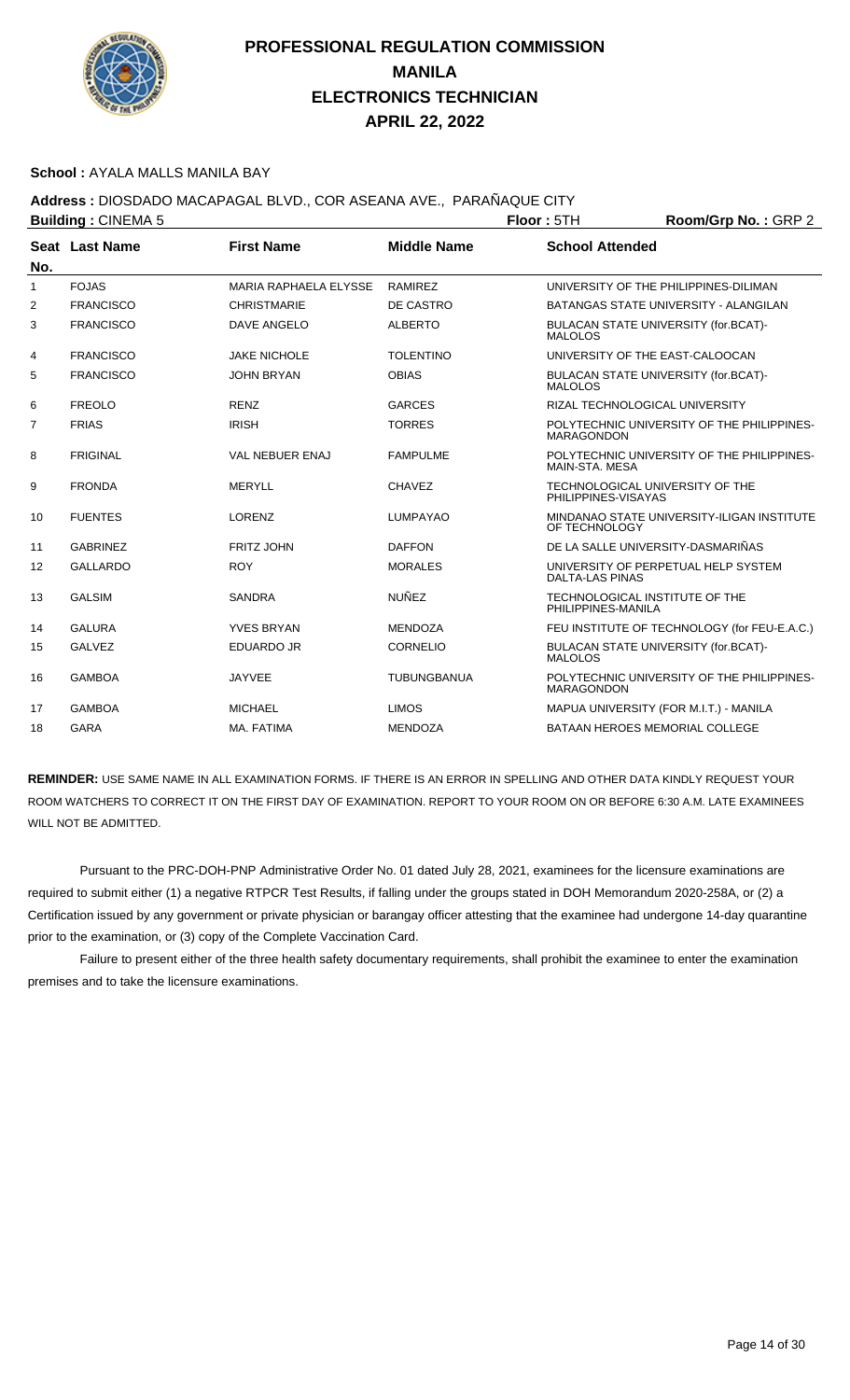

#### **School :** AYALA MALLS MANILA BAY

**Address :** DIOSDADO MACAPAGAL BLVD., COR ASEANA AVE., PARAÑAQUE CITY

|                   | <b>Building: CINEMA 5</b> |                          |                    | Floor: 5TH                | Room/Grp No.: GRP 3                          |
|-------------------|---------------------------|--------------------------|--------------------|---------------------------|----------------------------------------------|
|                   | Seat Last Name            | <b>First Name</b>        | <b>Middle Name</b> | <b>School Attended</b>    |                                              |
| No.               |                           |                          |                    |                           |                                              |
| 1                 | <b>GARCIA</b>             | <b>DANISE JADE</b>       | <b>ORTIZLUIS</b>   | CRUZ (LSPC) former (LCAT) | LAGUNA STATE POLYTECHNIC UNIVERSITY-STAT.    |
| 2                 | <b>GARCIA</b>             | <b>ERNESTO JR</b>        | <b>ANTIVO</b>      |                           | FEU INSTITUTE OF TECHNOLOGY (for FEU-E.A.C.) |
| 3                 | <b>GARCIA</b>             | <b>JOHN KENETH</b>       | A.                 | <b>ADAMSON UNIVERSITY</b> |                                              |
| 4                 | <b>GARCIA</b>             | <b>ROSBYNE MITZI</b>     | <b>MANALO</b>      |                           | BATANGAS STATE UNIVERSITY - ALANGILAN        |
| 5                 | <b>GASPAN</b>             | <b>MARTIN JOSEPH</b>     | <b>PASCUAL</b>     | PHILIPPINES-QUEZON CITY   | TECHNOLOGICAL INSTITUTE OF THE               |
| 6                 | <b>GEDO CRUZ</b>          | <b>BRYAN</b>             | <b>PALTAO</b>      |                           | FEU INSTITUTE OF TECHNOLOGY (for FEU-E.A.C.) |
| 7                 | <b>GEPANAGA</b>           | <b>CHRISTIAN MIGUEL</b>  | <b>DELA CRUZ</b>   | PHILIPPINES-MANILA        | TECHNOLOGICAL INSTITUTE OF THE               |
| 8                 | GO                        | <b>JANILE LINNEA</b>     | <b>MEJIA</b>       | UNIVERSITY OF PANGASINAN  |                                              |
| 9                 | <b>GOLFO</b>              | RICARDO CARLO            | <b>ESPAÑOLA</b>    |                           | MAPUA UNIVERSITY (FOR M.I.T.) - MANILA       |
| 10                | <b>GOLINGAY</b>           | <b>LAURENE ALMIRA</b>    | <b>TAGUINOD</b>    | PHILIPPINES-MANILA        | TECHNOLOGICAL INSTITUTE OF THE               |
| 11                | <b>GOMEZ</b>              | <b>CLAYTON JR</b>        | <b>FAELDAN</b>     | SCIENCE & TECHNOLOGY      | EULOGIO (AMANG) RODRIGUEZ INSTITUTE OF       |
| $12 \overline{ }$ | <b>GONZAGA</b>            | <b>JAN RUSSEL</b>        | <b>PANGILINAN</b>  |                           | MAPUA UNIVERSITY (FOR M.I.T.) - MANILA       |
| 13                | <b>GOROSTIAGA</b>         | <b>RACQUEL</b>           | <b>DEL ROSARIO</b> |                           | MAPUA UNIVERSITY (FOR M.I.T.) - MANILA       |
| 14                | <b>GOTLADERA</b>          | <b>ANICA LUCELLE</b>     | <b>GIME</b>        | SCIENCE & TECHNOLOGY      | EULOGIO (AMANG) RODRIGUEZ INSTITUTE OF       |
| 15                | <b>GUERRERO</b>           | <b>CHRISTINE ANGELIE</b> | CAMANO             |                           | MAPUA UNIVERSITY (FOR M.I.T.) - MANILA       |
| 16                | <b>GUEVARRA</b>           | <b>RENZ GIO</b>          | <b>FRANCISCO</b>   | PHILIPPINES-MANILA        | TECHNOLOGICAL INSTITUTE OF THE               |
| 17                | <b>GUEVARRA</b>           | <b>ROCEL</b>             | <b>GONZA</b>       | AEMILIANUM INSTITUTE      |                                              |
| 18                | <b>GUMALOT</b>            | PAULO JOAO               | CRUZ               |                           | COLEGIO DE SAN JUAN DE LETRAN-ABUCAY         |

**REMINDER:** USE SAME NAME IN ALL EXAMINATION FORMS. IF THERE IS AN ERROR IN SPELLING AND OTHER DATA KINDLY REQUEST YOUR ROOM WATCHERS TO CORRECT IT ON THE FIRST DAY OF EXAMINATION. REPORT TO YOUR ROOM ON OR BEFORE 6:30 A.M. LATE EXAMINEES WILL NOT BE ADMITTED.

 Pursuant to the PRC-DOH-PNP Administrative Order No. 01 dated July 28, 2021, examinees for the licensure examinations are required to submit either (1) a negative RTPCR Test Results, if falling under the groups stated in DOH Memorandum 2020-258A, or (2) a Certification issued by any government or private physician or barangay officer attesting that the examinee had undergone 14-day quarantine prior to the examination, or (3) copy of the Complete Vaccination Card.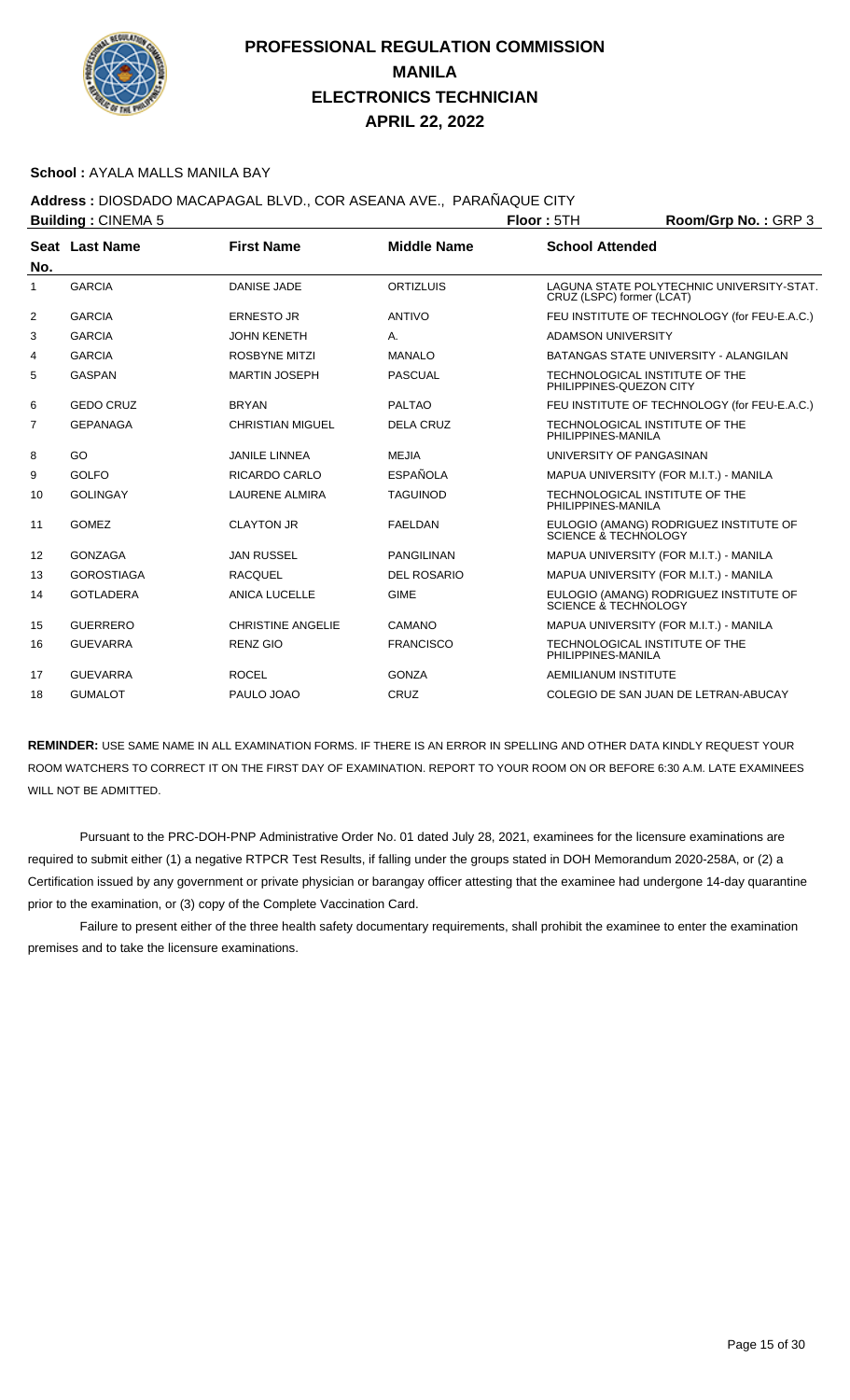

#### **School :** AYALA MALLS MANILA BAY

**Address :** DIOSDADO MACAPAGAL BLVD., COR ASEANA AVE., PARAÑAQUE CITY

|     | <b>Building: CINEMA 5</b> |                      |                    | Room/Grp No.: GRP 4<br>Floor: 5TH |                                            |
|-----|---------------------------|----------------------|--------------------|-----------------------------------|--------------------------------------------|
|     | Seat Last Name            | <b>First Name</b>    | <b>Middle Name</b> | <b>School Attended</b>            |                                            |
| No. |                           |                      |                    |                                   |                                            |
| 1   | <b>GUNDAY</b>             | <b>GEROLD</b>        | <b>RAMIREZ</b>     |                                   | ADVENTIST UNIVERSITY OF THE PHILIPPINES    |
| 2   | <b>HERNANDEZ</b>          | <b>MIA CLARISSE</b>  | <b>ROBLES</b>      | UNIVERSITY OF BATANGAS            |                                            |
| 3   | <b>HILADO</b>             | ALEXANDRA MICHAELA   | <b>JORILLO</b>     | NATIONAL UNIVERSITY-MANILA        |                                            |
| 4   | <b>HIMOR</b>              | <b>RALFAEL</b>       | <b>DELA CRUZ</b>   |                                   | UNIVERSITY OF THE PHILIPPINES-DILIMAN      |
| 5   | <b>HUMARANG</b>           | <b>KIM ANDREW</b>    | <b>NOVILLA</b>     |                                   | ADVENTIST UNIVERSITY OF THE PHILIPPINES    |
| 6   | <b>IBARRA</b>             | CHERYLL MOANA MARIE  | <b>DAGDAGAN</b>    |                                   | MARIANO MARCOS STATE UNIVERSITY-BATAC      |
| 7   | <b>IBARRA</b>             | <b>DIVINE GIRLIE</b> | <b>LIVED</b>       |                                   | MARIANO MARCOS STATE UNIVERSITY-BATAC      |
| 8   | <b>IBARRIENTOS</b>        | <b>SANIEL ANGELO</b> | <b>CEPEDA</b>      |                                   | CAMARINES SUR POLYTECHNIC COLLEGE-NABUA    |
| 9   | <b>IGNACIO</b>            | <b>JEYMART</b>       | <b>OBEJAS</b>      |                                   | UNIVERSITY OF RIZAL SYSTEM-MORONG          |
| 10  | <b>ILAGAN</b>             | <b>GUILLER JR</b>    | <b>SORIANO</b>     | <b>ADAMSON UNIVERSITY</b>         |                                            |
| 11  | <b>ILANO</b>              | <b>JOEL</b>          | <b>MAMANGON</b>    | SCIENCE & TECHNOLOGY              | EULOGIO (AMANG) RODRIGUEZ INSTITUTE OF     |
| 12  | <b>IMPERIO</b>            | <b>RYAN HENRY</b>    | <b>SAULOG</b>      |                                   | MAPUA UNIVERSITY (FOR M.I.T.) - MANILA     |
| 13  | <b>INOVEJAS</b>           | <b>JETHER</b>        | <b>FRUELDA</b>     | SCIENCE & TECHNOLOGY              | EULOGIO (AMANG) RODRIGUEZ INSTITUTE OF     |
| 14  | <b>JABAGAT</b>            | <b>REY MART</b>      | <b>DE FIESTA</b>   | OF TECHNOLOGY                     | MINDANAO STATE UNIVERSITY-ILIGAN INSTITUTE |
| 15  | <b>JANDOC</b>             | <b>ALLANA NICOLE</b> | <b>GURAY</b>       |                                   | MAPUA UNIVERSITY (FOR M.I.T.) - MANILA     |
| 16  | <b>JAVIER</b>             | <b>CELINE ASHLEY</b> | <b>MAGCAWAS</b>    |                                   | UNIVERSITY OF THE EAST-MANILA              |
| 17  | <b>JAVIER</b>             | MA. DESIREE          | <b>ANOG</b>        |                                   | UNIVERSITY OF SAINT LOUIS-TUGUEGARAO       |
| 18  | <b>JAVIER</b>             | <b>MART JETHRO</b>   | DE GUZMAN          | MANDALUYONG                       | DON BOSCO TECHNICAL COLLEGE-               |

**REMINDER:** USE SAME NAME IN ALL EXAMINATION FORMS. IF THERE IS AN ERROR IN SPELLING AND OTHER DATA KINDLY REQUEST YOUR ROOM WATCHERS TO CORRECT IT ON THE FIRST DAY OF EXAMINATION. REPORT TO YOUR ROOM ON OR BEFORE 6:30 A.M. LATE EXAMINEES WILL NOT BE ADMITTED.

 Pursuant to the PRC-DOH-PNP Administrative Order No. 01 dated July 28, 2021, examinees for the licensure examinations are required to submit either (1) a negative RTPCR Test Results, if falling under the groups stated in DOH Memorandum 2020-258A, or (2) a Certification issued by any government or private physician or barangay officer attesting that the examinee had undergone 14-day quarantine prior to the examination, or (3) copy of the Complete Vaccination Card.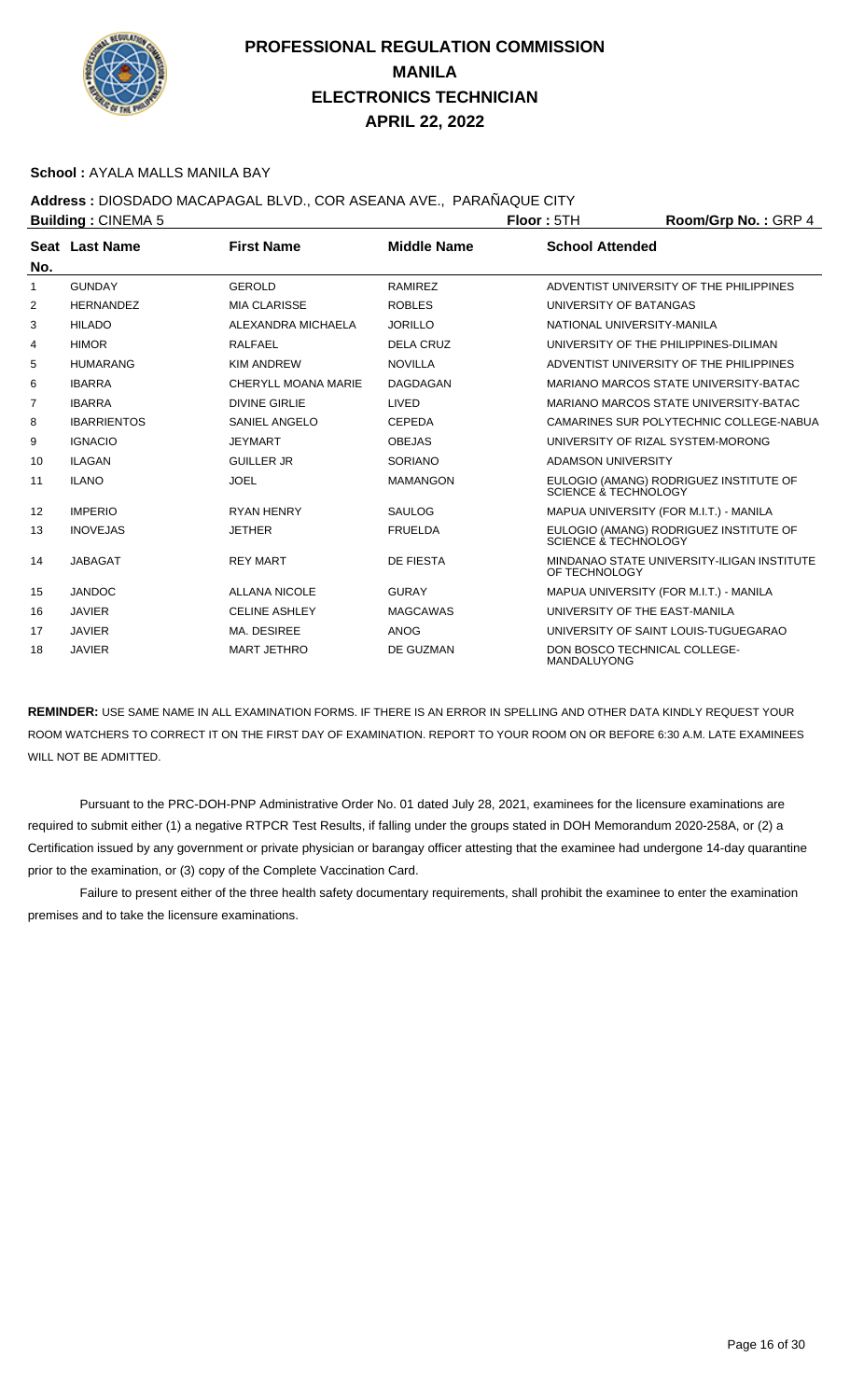

#### **School :** AYALA MALLS MANILA BAY

## **Address :** DIOSDADO MACAPAGAL BLVD., COR ASEANA AVE., PARAÑAQUE CITY

| <b>Building: CINEMA 5</b> |                  |                      | Floor: 5TH         | Room/Grp No.: GRP 5                                  |                                              |
|---------------------------|------------------|----------------------|--------------------|------------------------------------------------------|----------------------------------------------|
|                           | Seat Last Name   | <b>First Name</b>    | <b>Middle Name</b> | <b>School Attended</b>                               |                                              |
| No.                       |                  |                      |                    |                                                      |                                              |
| 1                         | <b>JERESANO</b>  | <b>CLAIRON</b>       | <b>LADIMO</b>      |                                                      | MAPUA UNIVERSITY (FOR M.I.T.) - MANILA       |
| 2                         | <b>JOVERES</b>   | <b>JOHN ERIC</b>     | <b>GARCIA</b>      | UNIVERSITY OF THE EAST-CALOOCAN                      |                                              |
| 3                         | <b>JUAN TONG</b> | <b>HEINZ ALFRED</b>  | <b>QUE</b>         |                                                      | MAPUA UNIVERSITY (FOR M.I.T.) - MANILA       |
| 4                         | <b>KALAW</b>     | <b>XAVIER</b>        | <b>MENDOZA</b>     |                                                      | BATANGAS STATE UNIVERSITY - ALANGILAN        |
| 5                         | <b>LACAR</b>     | <b>SILVESTRE III</b> | <b>AGONOY</b>      | JOSE RIZAL UNIVERSITY (for.JRC)                      |                                              |
| 6                         | LADAGA           | <b>ALIEZA</b>        | <b>TALIBSAO</b>    | PAMANTASAN NG CABUYAO                                |                                              |
| 7                         | <b>LAFORTEZA</b> | <b>JEFENDY</b>       | <b>IDOS</b>        |                                                      | COLEGIO DE DAGUPAN (for.COMPUTRONIX COLL)    |
| 8                         | LAFRADEZ         | ANGEL                | LAYOS              | <b>MALAYAN COLLEGES LAGUNA</b>                       |                                              |
| 9                         | <b>LAGALAGOT</b> | <b>HUBERT JOHN</b>   | <b>VILLEGAS</b>    | UNIVERSITY OF SAINT LA SALLE                         |                                              |
| 10                        | <b>LAGRIMAS</b>  | <b>NOAH</b>          | <b>BORE</b>        |                                                      | COLUMBAN COLLEGE-OLONGAPO CITY               |
| 11                        | LAGUARDIA        | <b>JOY CHRISTINE</b> | <b>BONDOC</b>      | RIZAL TECHNOLOGICAL UNIVERSITY                       |                                              |
| 12                        | LAMOGDANG        | <b>FRANCHESKA</b>    | <b>LANIOG</b>      |                                                      | CAMARINES SUR POLYTECHNIC COLLEGE-NABUA      |
| 13                        | <b>LAPITAN</b>   | ANN MARGARET         | <b>CORNEJA</b>     |                                                      | MAPUA UNIVERSITY (FOR M.I.T.) - MANILA       |
| 14                        | LAPUZ            | <b>JEROME LOUISE</b> | <b>RAGA</b>        | TECHNOLOGICAL INSTITUTE OF THE<br>PHILIPPINES-MANILA |                                              |
| 15                        | LARGOSA          | <b>JAYSON</b>        | <b>MOLINA</b>      |                                                      | CAMARINES SUR POLYTECHNIC COLLEGE-NABUA      |
| 16                        | <b>LATONIO</b>   | <b>JUAN CARLO</b>    | <b>RAMOS</b>       | UNIVERSITY OF SANTO TOMAS                            |                                              |
| 17                        | LAVARIAS         | <b>EMMANUEL JOHN</b> | <b>ALCANTARA</b>   |                                                      | FEU INSTITUTE OF TECHNOLOGY (for FEU-E.A.C.) |
| 18                        | LAVIN            | <b>ERWIN JOSEPH</b>  | <b>REPRADO</b>     | CRUZ (LSPC) former (LCAT)                            | LAGUNA STATE POLYTECHNIC UNIVERSITY-STAT.    |

**REMINDER:** USE SAME NAME IN ALL EXAMINATION FORMS. IF THERE IS AN ERROR IN SPELLING AND OTHER DATA KINDLY REQUEST YOUR ROOM WATCHERS TO CORRECT IT ON THE FIRST DAY OF EXAMINATION. REPORT TO YOUR ROOM ON OR BEFORE 6:30 A.M. LATE EXAMINEES WILL NOT BE ADMITTED.

 Pursuant to the PRC-DOH-PNP Administrative Order No. 01 dated July 28, 2021, examinees for the licensure examinations are required to submit either (1) a negative RTPCR Test Results, if falling under the groups stated in DOH Memorandum 2020-258A, or (2) a Certification issued by any government or private physician or barangay officer attesting that the examinee had undergone 14-day quarantine prior to the examination, or (3) copy of the Complete Vaccination Card.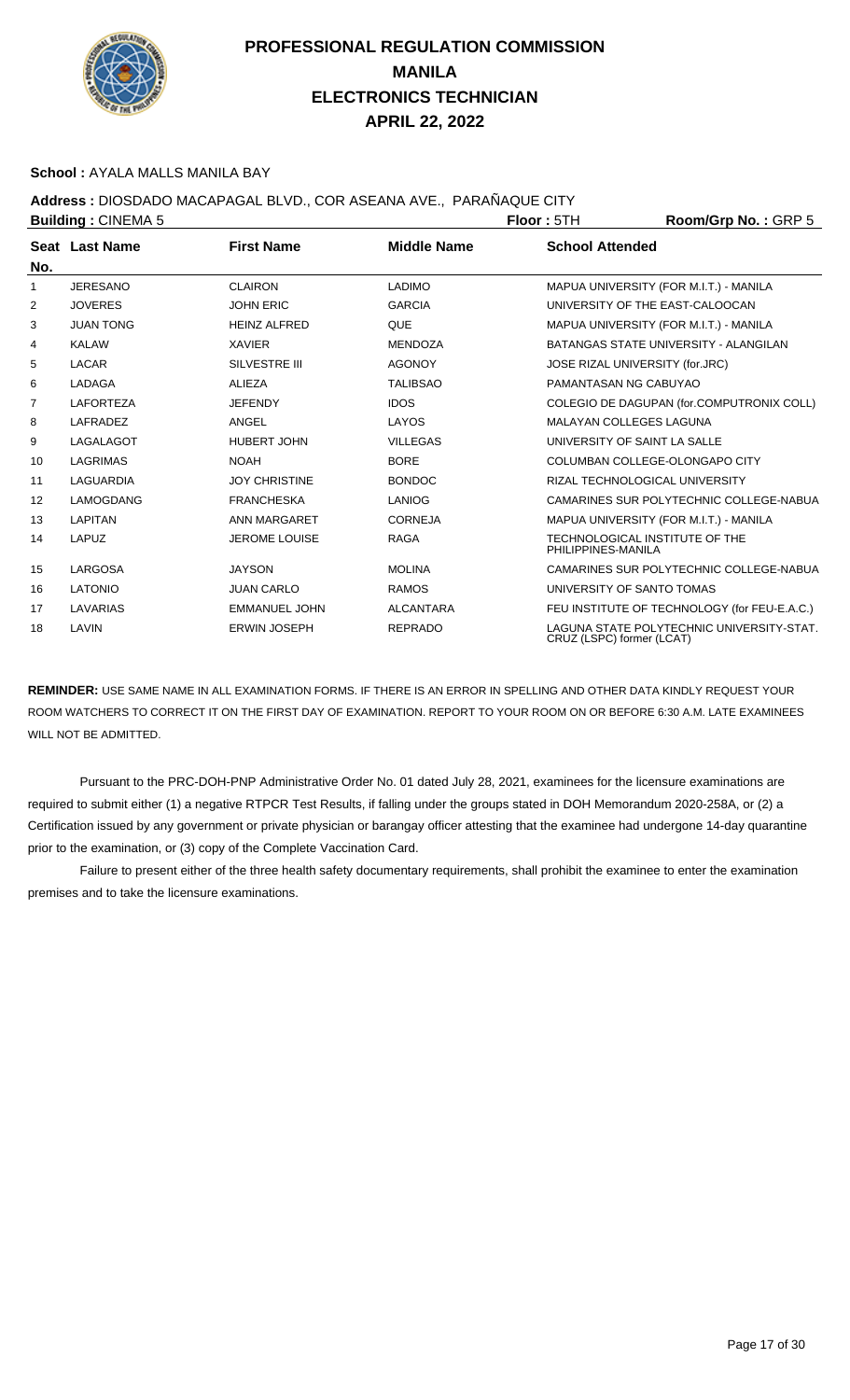

#### **School :** AYALA MALLS MANILA BAY

## **Address :** DIOSDADO MACAPAGAL BLVD., COR ASEANA AVE., PARAÑAQUE CITY

|                | <b>Building: CINEMA 5</b> |                          |                     | Room/Grp No.: GRP 6<br>Floor: 5TH |                                            |  |
|----------------|---------------------------|--------------------------|---------------------|-----------------------------------|--------------------------------------------|--|
|                | Seat Last Name            | <b>First Name</b>        | <b>Middle Name</b>  | <b>School Attended</b>            |                                            |  |
| No.            |                           |                          |                     |                                   |                                            |  |
| $\mathbf{1}$   | LAZARO                    | <b>RUSSEL</b>            | <b>ESTEVES</b>      | UNIVERSITY OF THE EAST-CALOOCAN   |                                            |  |
| 2              | <b>LEGASPI</b>            | <b>KATRINA MAE</b>       | CRUZ                | UNIVERSITY OF SANTO TOMAS         |                                            |  |
| 3              | LIM                       | <b>MARIA ISABEL</b>      | YAP                 |                                   | MAPUA UNIVERSITY (FOR M.I.T.) - MANILA     |  |
| 4              | <b>LINATO</b>             | <b>MIKAELA NICOLE</b>    | CARREON             | DE LA SALLE UNIVERSITY-LIPA       |                                            |  |
| 5              | <b>LINESES</b>            | <b>CHARMAINE</b>         | <b>HERNANDEZ</b>    | DIVINE WORD COLLEGE OF CALAPAN    |                                            |  |
| 6              | <b>LLANERA</b>            | <b>JONNA MAE</b>         | <b>PEL</b>          | <b>HOLY ANGEL UNIVERSITY</b>      |                                            |  |
| $\overline{7}$ | <b>LLORENTE</b>           | <b>RICA ANN</b>          | <b>PLACEDES</b>     |                                   | CAMARINES SUR POLYTECHNIC COLLEGE-NABUA    |  |
| 8              | <b>LOPE</b>               | <b>EDRHIZA MAE</b>       | <b>LINGON</b>       | STA, ROSA                         | POLYTECHNIC UNIVERSITY OF THE PHILIPPINES- |  |
| 9              | LOPE                      | <b>ERDWIN JOHN</b>       | <b>LINGON</b>       | <b>STA, ROSA</b>                  | POLYTECHNIC UNIVERSITY OF THE PHILIPPINES- |  |
| 10             | LOYOLA                    | <b>PAULO</b>             | <b>GATITA</b>       | INC.- CANLUBANG                   | DUALTECH TRAINING CENTER FOUNDATION,       |  |
| 11             | <b>LUCI</b>               | RHICA MAE                | <b>LOQUIAS</b>      | MARINDUQUE STATE COLLEGE-BOAC     |                                            |  |
| 12             | LUGTU                     | <b>GILENE CHRISTELLE</b> |                     | ATENEO DE MANILA UNIVERSITY-Q.C.  |                                            |  |
| 13             | <b>LUMANGLAS</b>          | <b>ANNA MONIQUE</b>      | <b>TORRANO</b>      |                                   | BATANGAS STATE UNIVERSITY - ALANGILAN      |  |
| 14             | LUNA                      | <b>KIMBERLY</b>          | <b>FRANCISCO</b>    | UNIVERSITY OF SANTO TOMAS         |                                            |  |
| 15             | <b>LUVINDINO</b>          | <b>JULIE ANNE</b>        | <b>DIVINAGRACIA</b> | MAIN-STA, MESA                    | POLYTECHNIC UNIVERSITY OF THE PHILIPPINES- |  |
| 16             | <b>MACABIDANG</b>         | <b>MARK ANGELO</b>       | <b>ADRALES</b>      | DE LA SALLE UNIVERSITY-DASMARIÑAS |                                            |  |
| 17             | <b>MACALANGCOM</b>        | <b>RAYAN</b>             | <b>VILLAPANDO</b>   |                                   | MAPUA UNIVERSITY (FOR M.I.T.) - MANILA     |  |
| 18             | <b>MADRIAGA</b>           | NHIEL JOSHUA             | <b>CORRAL</b>       | MAIN-STA, MESA                    | POLYTECHNIC UNIVERSITY OF THE PHILIPPINES- |  |
| 19             | <b>MAGHINAY</b>           | <b>HERMON LEMUEL</b>     | <b>CABAHUG</b>      |                                   | COLEGIO DE SAN JUAN DE LETRAN-CALAMBA      |  |
| 20             | <b>MAGNAYE</b>            | <b>JOSHUA DAVID</b>      | <b>ROSAL</b>        | <b>ROGATIONIST COLLEGE</b>        |                                            |  |
|                |                           |                          |                     |                                   |                                            |  |

**REMINDER:** USE SAME NAME IN ALL EXAMINATION FORMS. IF THERE IS AN ERROR IN SPELLING AND OTHER DATA KINDLY REQUEST YOUR ROOM WATCHERS TO CORRECT IT ON THE FIRST DAY OF EXAMINATION. REPORT TO YOUR ROOM ON OR BEFORE 6:30 A.M. LATE EXAMINEES WILL NOT BE ADMITTED.

 Pursuant to the PRC-DOH-PNP Administrative Order No. 01 dated July 28, 2021, examinees for the licensure examinations are required to submit either (1) a negative RTPCR Test Results, if falling under the groups stated in DOH Memorandum 2020-258A, or (2) a Certification issued by any government or private physician or barangay officer attesting that the examinee had undergone 14-day quarantine prior to the examination, or (3) copy of the Complete Vaccination Card.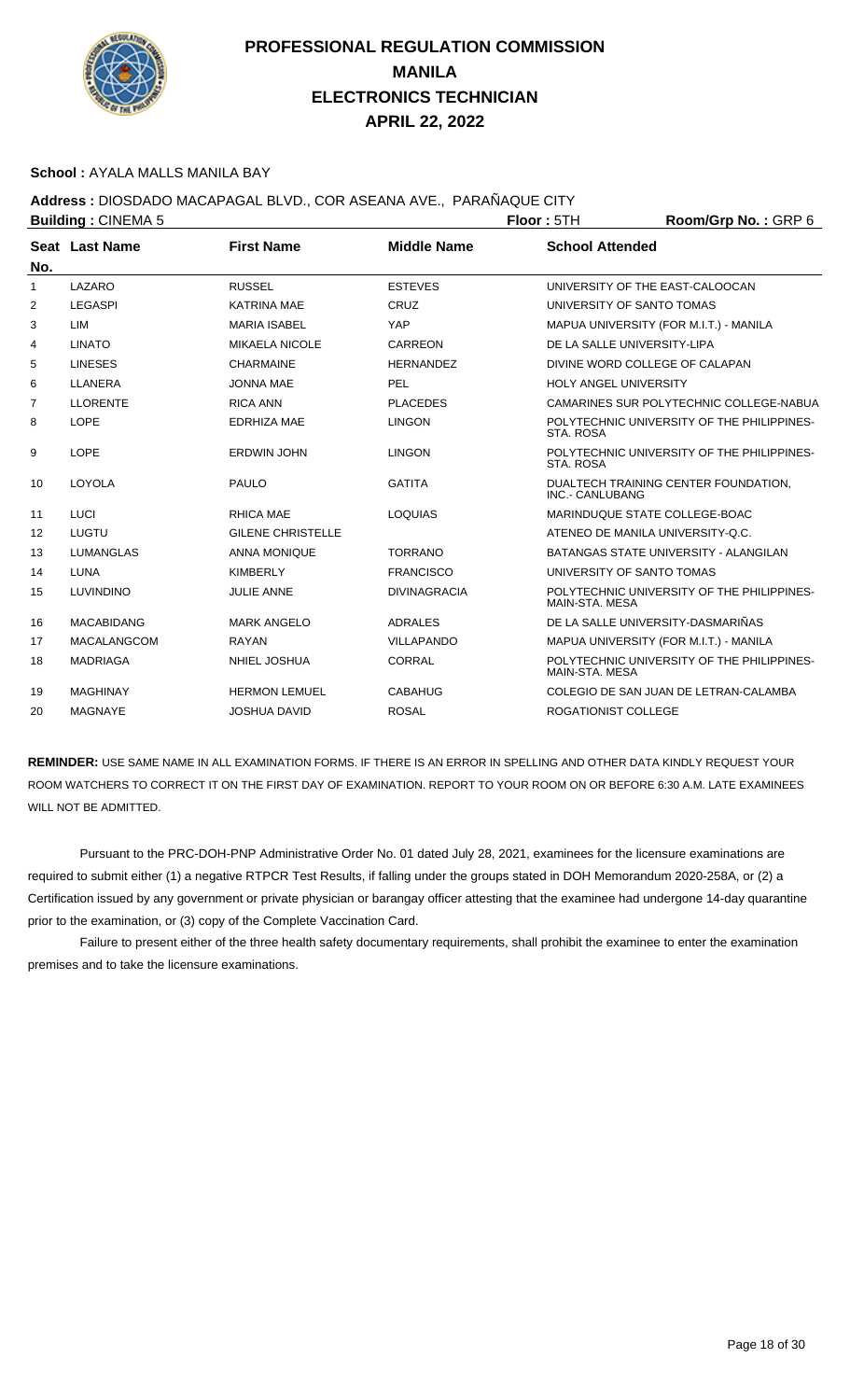

#### **School :** AYALA MALLS MANILA BAY

## **Address :** DIOSDADO MACAPAGAL BLVD., COR ASEANA AVE., PARAÑAQUE CITY

|              | <b>Building: CINEMA 5</b> |                        |                    | <b>Floor: 5TH</b>         | Room/Grp No.: GRP 7                          |
|--------------|---------------------------|------------------------|--------------------|---------------------------|----------------------------------------------|
| No.          | Seat Last Name            | <b>First Name</b>      | <b>Middle Name</b> | <b>School Attended</b>    |                                              |
| $\mathbf{1}$ | <b>MAGNAYE</b>            | <b>KRYSTLE MAE</b>     | <b>BRINGAS</b>     |                           | BATANGAS STATE UNIVERSITY - ALANGILAN        |
| 2            | <b>MAGPILE</b>            | <b>CLARICE JASMIN</b>  | <b>SUEÑO</b>       |                           | UNIVERSITY OF THE PHILIPPINES-DILIMAN        |
| 3            | <b>MALAZARTE</b>          | <b>GERARDO JR</b>      | <b>MOJICA</b>      |                           | RIZAL TECHNOLOGICAL UNIVERSITY               |
| 4            | <b>MALIGAYA</b>           | <b>ROXANNE</b>         | <b>HICARO</b>      |                           | FEU INSTITUTE OF TECHNOLOGY (for FEU-E.A.C.) |
| 5            | <b>MALIGLIG</b>           | ABBYGALE               | <b>DALDE</b>       |                           | <b>BATANGAS STATE UNIVERSITY - ALANGILAN</b> |
| 6            | <b>MALVATAAN</b>          | <b>MARK DOMINIQUE</b>  | <b>DAVID</b>       |                           | RIZAL TECHNOLOGICAL UNIVERSITY               |
| 7            | <b>MAMANGUN</b>           | <b>JOHN DOMINIQUE</b>  | <b>PINEDA</b>      |                           | MAPUA UNIVERSITY (FOR M.I.T.) - MANILA       |
| 8            | <b>MANALO</b>             | <b>BENJAMIN</b>        | <b>BRIZUELA</b>    |                           | UNIVERSITY OF THE PHILIPPINES-DILIMAN        |
| 9            | <b>MANALO</b>             | <b>MARK JULIUS</b>     | <b>DIOKNO</b>      |                           | RIZAL TECHNOLOGICAL UNIVERSITY               |
| 10           | <b>MANDAP</b>             | AARON JIMSON           | LIM                |                           | ATENEO DE MANILA UNIVERSITY-Q.C.             |
| 11           | MARAÑA                    | <b>LUDYREIN ELAINE</b> | <b>BERTE</b>       | MAIN-STA, MESA            | POLYTECHNIC UNIVERSITY OF THE PHILIPPINES-   |
| 12           | <b>MARANAN</b>            | <b>DIANNE</b>          | <b>ROSALES</b>     |                           | UNIVERSITY OF THE EAST-MANILA                |
| 13           | <b>MARASIGAN</b>          | <b>MYLA</b>            | <b>MENDOZA</b>     | UNIVERSITY OF BATANGAS    |                                              |
| 14           | <b>MARCELINO</b>          | <b>RAYMUND MIGUEL</b>  | <b>DIZON</b>       | UNIVERSITY OF SANTO TOMAS |                                              |
| 15           | <b>MARCOS</b>             | <b>IAN GABRIEL</b>     | <b>ARANA</b>       |                           | UNIVERSITY OF THE EAST-CALOOCAN              |
| 16           | <b>MARCOS</b>             | <b>JOSE MARIA IV</b>   | <b>OCLARIT</b>     | PHILIPPINES-QUEZON CITY   | TECHNOLOGICAL INSTITUTE OF THE               |
| 17           | <b>MARCOS</b>             | <b>STEVE KERL</b>      | <b>FRANCO</b>      |                           | RIZAL TECHNOLOGICAL UNIVERSITY               |
| 18           | <b>MARTINEZ</b>           | <b>CHERRY LOU</b>      | <b>DAQUIZ</b>      |                           | <b>BATAAN HEROES MEMORIAL COLLEGE</b>        |
| 19           | <b>MARTIZANO</b>          | <b>WARREN</b>          | <b>OCENAR</b>      | PHILIPPINES-TAGUIG        | TECHNOLOGICAL UNIVERSITY OF THE              |
| 20           | <b>MASANGKAY</b>          | <b>MITZ RYCEL</b>      | <b>TIOZON</b>      | PHILIPPINES-MANILA        | TECHNOLOGICAL INSTITUTE OF THE               |

**REMINDER:** USE SAME NAME IN ALL EXAMINATION FORMS. IF THERE IS AN ERROR IN SPELLING AND OTHER DATA KINDLY REQUEST YOUR ROOM WATCHERS TO CORRECT IT ON THE FIRST DAY OF EXAMINATION. REPORT TO YOUR ROOM ON OR BEFORE 6:30 A.M. LATE EXAMINEES WILL NOT BE ADMITTED.

 Pursuant to the PRC-DOH-PNP Administrative Order No. 01 dated July 28, 2021, examinees for the licensure examinations are required to submit either (1) a negative RTPCR Test Results, if falling under the groups stated in DOH Memorandum 2020-258A, or (2) a Certification issued by any government or private physician or barangay officer attesting that the examinee had undergone 14-day quarantine prior to the examination, or (3) copy of the Complete Vaccination Card.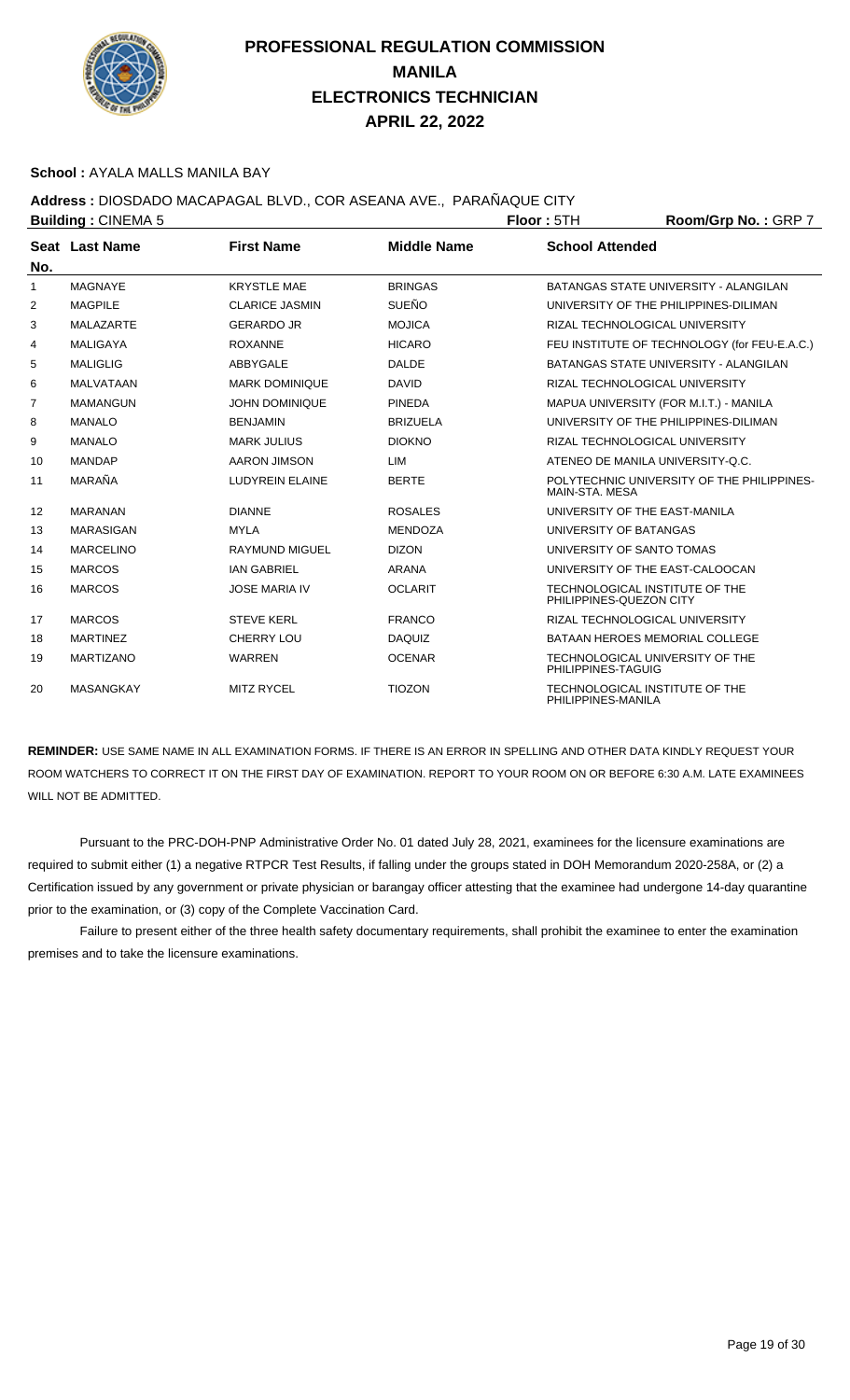

#### **School :** AYALA MALLS MANILA BAY

## **Address :** DIOSDADO MACAPAGAL BLVD., COR ASEANA AVE., PARAÑAQUE CITY

|              | <b>Building: CINEMA 5</b> |                         |                    | Room/Grp No.: GRP 8<br>Floor: 5TH                     |                                            |  |
|--------------|---------------------------|-------------------------|--------------------|-------------------------------------------------------|--------------------------------------------|--|
| No.          | Seat Last Name            | <b>First Name</b>       | <b>Middle Name</b> | <b>School Attended</b>                                |                                            |  |
| $\mathbf{1}$ | <b>MATAAC</b>             | <b>KATHLEEN</b>         | <b>HALIBAS</b>     | MARINDUQUE STATE COLLEGE-BOAC                         |                                            |  |
| 2            | <b>MATEO</b>              | <b>KAREN FAYE</b>       | <b>DELA CRUZ</b>   |                                                       | MAPUA UNIVERSITY (FOR M.I.T.) - MANILA     |  |
| 3            | <b>MAULANIN</b>           | <b>NICAELA</b>          | DE CHAVEZ          | MAIN-STA, MESA                                        | POLYTECHNIC UNIVERSITY OF THE PHILIPPINES- |  |
| 4            | MAYLED                    | <b>JUSTIN PAUL</b>      | <b>NUQUI</b>       |                                                       | MAPUA UNIVERSITY (FOR M.I.T.) - MANILA     |  |
| 5            | <b>MAYOR</b>              | <b>ZETT RENDYL</b>      | <b>ANTONIO</b>     |                                                       | MAPUA UNIVERSITY (FOR M.I.T.) - MANILA     |  |
| 6            | <b>MEDINA</b>             | <b>CLAIRE</b>           | <b>LINTAG</b>      | BATAAN HEROES MEMORIAL COLLEGE                        |                                            |  |
| 7            | <b>MENDOZA</b>            | <b>AARON</b>            | <b>SAGUN</b>       | UNIVERSITY OF SANTO TOMAS                             |                                            |  |
| 8            | <b>MENDOZA</b>            | <b>EMIL JANN</b>        | <b>VILLAROZA</b>   | TECHNOLOGICAL INSTITUTE OF THE<br>PHILIPPINES-MANILA  |                                            |  |
| 9            | <b>MENDOZA</b>            | <b>JANN DENNIS</b>      | <b>VILLAROZA</b>   | TECHNOLOGICAL INSTITUTE OF THE<br>PHILIPPINES-MANILA  |                                            |  |
| 10           | <b>MENDOZA</b>            | <b>MARIA ANNDREA</b>    | <b>ANDAL</b>       |                                                       | BATANGAS STATE UNIVERSITY - ALANGILAN      |  |
| 11           | <b>MENDOZA</b>            | <b>SETH JAN I</b>       | <b>IGUIN</b>       | TECHNOLOGICAL INSTITUTE OF THE<br>PHILIPPINES-MANILA  |                                            |  |
| 12           | <b>MERENCILLO</b>         | <b>GENESIS</b>          | PEÑAFLOR           | SCIENCE & TECHNOLOGY                                  | EULOGIO (AMANG) RODRIGUEZ INSTITUTE OF     |  |
| 13           | <b>MIGUEL</b>             | JERIAN MARI             | <b>RICOHERMOSO</b> | LAGUNA                                                | UNIVERSITY OF PERPETUAL HELP SYSTEM-       |  |
| 14           | <b>MIGUEL</b>             | <b>SHANIA XYLENE</b>    | <b>AGGABAO</b>     | TECHNOLOGICAL INSTITUTE OF THE<br>PHILIPPINES-MANILA  |                                            |  |
| 15           | <b>MINAY</b>              | LEAH LOU                | LARA               | MAIN-STA, MESA                                        | POLYTECHNIC UNIVERSITY OF THE PHILIPPINES- |  |
| 16           | <b>MITRA</b>              | JERVELYN KAE            | <b>FETALCO</b>     |                                                       | ADVENTIST UNIVERSITY OF THE PHILIPPINES    |  |
| 17           | <b>MOJICA</b>             | <b>GHER CHRISTIAN</b>   | <b>BALLESTEROS</b> | ASIA PACIFIC COLLEGE                                  |                                            |  |
| 18           | <b>MOKHTAR</b>            | <b>XAVIER</b>           | <b>CALAYCAY</b>    | JOSE RIZAL UNIVERSITY (for.JRC)                       |                                            |  |
| 19           | <b>MOLDEZ</b>             | <b>ZHARINA LORRAINE</b> | <b>CELESTINO</b>   | DE LA SALLE UNIVERSITY-DASMARIÑAS                     |                                            |  |
| 20           | <b>MONDIA</b>             | <b>JOHN LAURENCE</b>    | <b>LUMAMPAO</b>    | MAIN-STA, MESA                                        | POLYTECHNIC UNIVERSITY OF THE PHILIPPINES- |  |
| 21           | <b>MONTANO</b>            | <b>JUAN VENDETTA</b>    | <b>AGGABAO</b>     | TECHNOLOGICAL UNIVERSITY OF THE<br>PHILIPPINES-MANILA |                                            |  |

**REMINDER:** USE SAME NAME IN ALL EXAMINATION FORMS. IF THERE IS AN ERROR IN SPELLING AND OTHER DATA KINDLY REQUEST YOUR ROOM WATCHERS TO CORRECT IT ON THE FIRST DAY OF EXAMINATION. REPORT TO YOUR ROOM ON OR BEFORE 6:30 A.M. LATE EXAMINEES WILL NOT BE ADMITTED.

 Pursuant to the PRC-DOH-PNP Administrative Order No. 01 dated July 28, 2021, examinees for the licensure examinations are required to submit either (1) a negative RTPCR Test Results, if falling under the groups stated in DOH Memorandum 2020-258A, or (2) a Certification issued by any government or private physician or barangay officer attesting that the examinee had undergone 14-day quarantine prior to the examination, or (3) copy of the Complete Vaccination Card.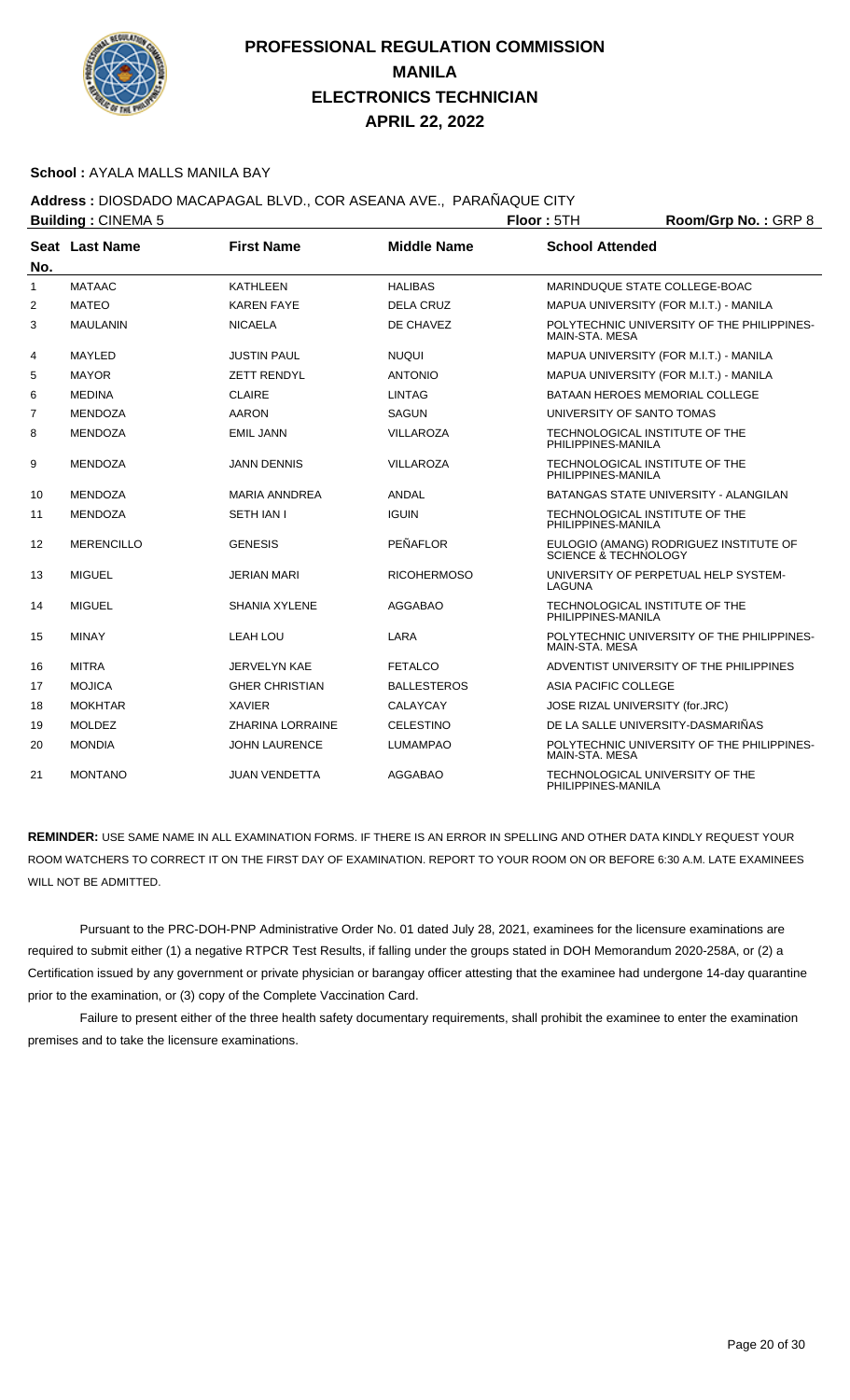

#### **School :** AYALA MALLS MANILA BAY

## **Address :** DIOSDADO MACAPAGAL BLVD., COR ASEANA AVE., PARAÑAQUE CITY

|     | <b>Building: CINEMA 6</b> |                          | Floor: 5TH         | Room/Grp No.: GRP 1                                       |                                                                                     |
|-----|---------------------------|--------------------------|--------------------|-----------------------------------------------------------|-------------------------------------------------------------------------------------|
| No. | Seat Last Name            | <b>First Name</b>        | <b>Middle Name</b> | <b>School Attended</b>                                    |                                                                                     |
| 1   | <b>MONTEMAYOR</b>         | MA, FATIMA IRIELA        | <b>ABALOS</b>      |                                                           | MAPUA UNIVERSITY (FOR M.I.T.) - MANILA                                              |
| 2   | <b>MORALES</b>            | <b>GERARD JOSEPH</b>     | <b>DIZON</b>       |                                                           | MAPUA UNIVERSITY (FOR M.I.T.) - MANILA                                              |
| 3   | <b>MORANO</b>             | SHEENA MAE               | <b>BILUGAN</b>     |                                                           | COLEGIO DE SAN JUAN DE LETRAN-ABUCAY                                                |
| 4   | <b>MORANTE</b>            | <b>LOUISE ANDREW</b>     | <b>ISLA</b>        | MAIN-STA, MESA                                            | POLYTECHNIC UNIVERSITY OF THE PHILIPPINES-                                          |
| 5   | <b>MUJE</b>               | <b>JANINE MAE</b>        | <b>ACEDERA</b>     | DIVINE WORD COLLEGE OF CALAPAN                            |                                                                                     |
| 6   | <b>MUNGCAL</b>            | <b>IVAN JERICHO</b>      | <b>MARTINEZ</b>    | TECHNOLOGICAL INSTITUTE OF THE<br>PHILIPPINES-MANILA      |                                                                                     |
| 7   | <b>MUÑOZ</b>              | <b>JEANNY</b>            | <b>AGUSTIN</b>     | ARTS & TRADE)                                             | BATAAN PENINSULA STATE UNIVERSITY-MAIN<br>CAMPUS (for.BATAAN P.S. BATAAN NAT'L SCH. |
| 8   | <b>MUSTAFA</b>            | <b>RYAN</b>              | <b>MOHAMMED</b>    |                                                           | COLEGIO DE SAN JUAN DE LETRAN-ABUCAY                                                |
| 9   | <b>NAAG</b>               | <b>LUIGI ANGELO</b>      | VASQUEZ            | TECHNOLOGICAL UNIVERSITY OF THE<br>PHILIPPINES-MANILA     |                                                                                     |
| 10  | <b>NARCIDA</b>            | <b>FRANCESCA BEA</b>     | <b>VICTORIANO</b>  |                                                           | UNIVERSITY OF THE PHILIPPINES-DILIMAN                                               |
| 11  | <b>NATIVIDAD</b>          | <b>SEAN FRANCIS</b>      | <b>MAILOM</b>      | DE LA SALLE UNIVERSITY-CANLUBANG                          |                                                                                     |
| 12  | <b>NATO</b>               | <b>GENESIS DIANA</b>     | SANGALANG          | AMA COMPUTER COLLEGE-CALAMBA                              |                                                                                     |
| 13  | <b>NAVALES</b>            | <b>MICHELLE</b>          | ORTEGA             | TECHNOLOGICAL INSTITUTE OF THE<br>PHILIPPINES-QUEZON CITY |                                                                                     |
| 14  | <b>NUÑEZ</b>              | ROMEO III                | <b>MONDIA</b>      | UNIVERSITY OF THE EAST-CALOOCAN                           |                                                                                     |
| 15  | <b>OBEDENCIO</b>          | <b>ALEC JOVEN</b>        | <b>LEAL</b>        | UNIVERSITY OF THE EAST-MANILA                             |                                                                                     |
| 16  | <b>OLAIS</b>              | <b>LEA MARIE THERESA</b> | <b>CABAGUING</b>   | UNIVERSITY OF THE EAST-CALOOCAN                           |                                                                                     |
| 17  | <b>OLIVA</b>              | <b>FRENCIS KENNETH</b>   | <b>GUZMAN</b>      | UNIVERSITY OF LA SALETTE-SANTIAGO                         |                                                                                     |
| 18  | <b>OLPINDO</b>            | <b>LORENZO</b>           | <b>ENCARNACION</b> |                                                           | UNIVERSITY OF THE PHILIPPINES-DILIMAN                                               |
| 19  | ONGJANGCO                 | <b>SHIEBA</b>            | <b>MOLOS</b>       | UNIVERSITY OF MAKATI                                      |                                                                                     |
| 20  | ORDOÑEZ                   | <b>AJETA</b>             | <b>RUIZ</b>        | TECHNOLOGICAL UNIVERSITY OF THE<br>PHILIPPINES-TAGUIG     |                                                                                     |
| 21  | ORDOÑEZ                   | <b>JAN RONNEL</b>        | <b>RODIL</b>       | DE LA SALLE UNIVERSITY-DASMARIÑAS                         |                                                                                     |
| 22  | <b>ORIAS</b>              | <b>CHARLES PATRICK</b>   | <b>SEMAÑA</b>      | RIZAL TECHNOLOGICAL UNIVERSITY                            |                                                                                     |

**REMINDER:** USE SAME NAME IN ALL EXAMINATION FORMS. IF THERE IS AN ERROR IN SPELLING AND OTHER DATA KINDLY REQUEST YOUR ROOM WATCHERS TO CORRECT IT ON THE FIRST DAY OF EXAMINATION. REPORT TO YOUR ROOM ON OR BEFORE 6:30 A.M. LATE EXAMINEES WILL NOT BE ADMITTED.

 Pursuant to the PRC-DOH-PNP Administrative Order No. 01 dated July 28, 2021, examinees for the licensure examinations are required to submit either (1) a negative RTPCR Test Results, if falling under the groups stated in DOH Memorandum 2020-258A, or (2) a Certification issued by any government or private physician or barangay officer attesting that the examinee had undergone 14-day quarantine prior to the examination, or (3) copy of the Complete Vaccination Card.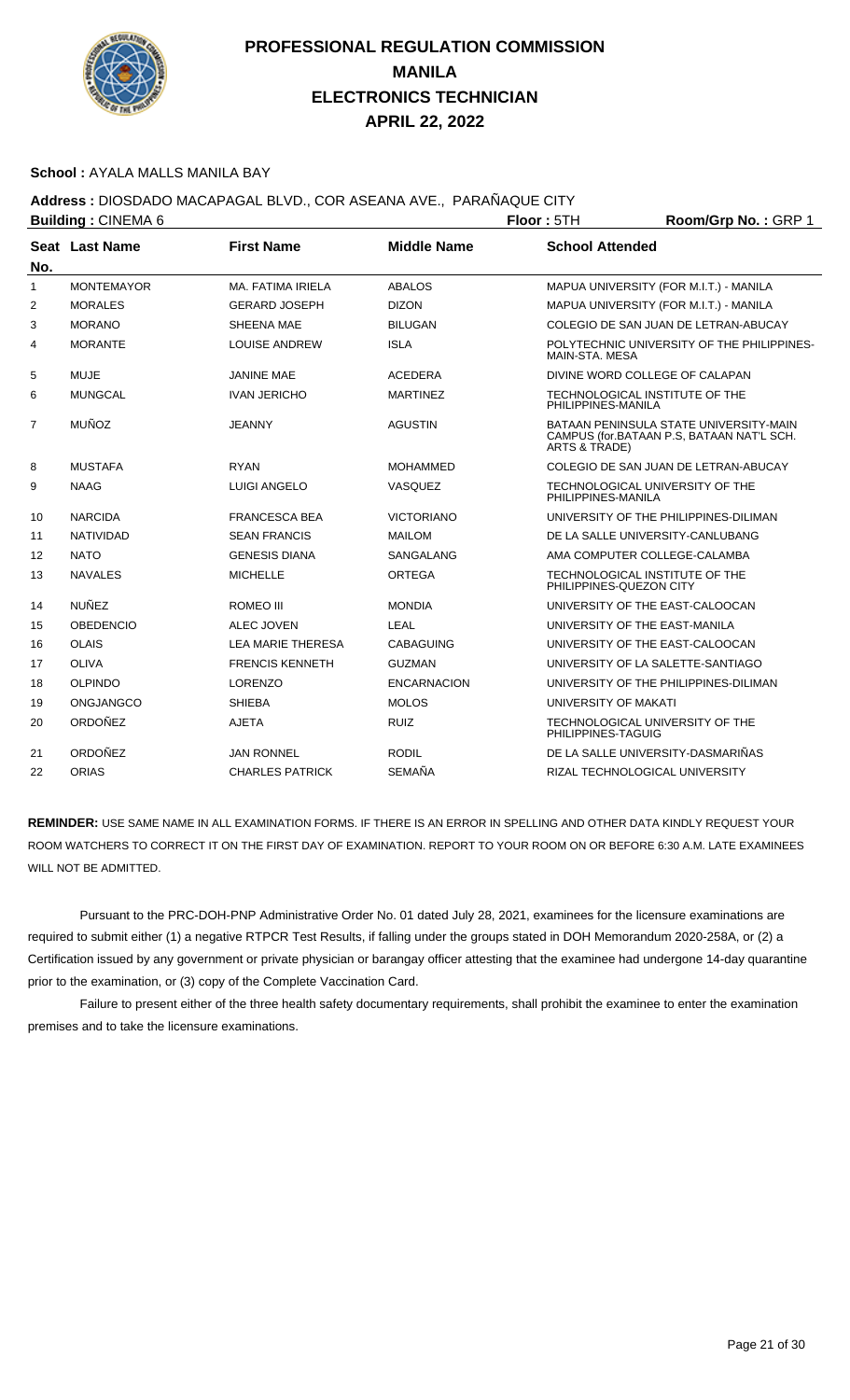

#### **School :** AYALA MALLS MANILA BAY

## **Address :** DIOSDADO MACAPAGAL BLVD., COR ASEANA AVE., PARAÑAQUE CITY

|              | <b>Building: CINEMA 6</b> | Floor: 5TH               |                    |                                | Room/Grp No.: GRP 2                        |
|--------------|---------------------------|--------------------------|--------------------|--------------------------------|--------------------------------------------|
|              | Seat Last Name            | <b>First Name</b>        | <b>Middle Name</b> | <b>School Attended</b>         |                                            |
| No.          |                           |                          |                    |                                |                                            |
| $\mathbf{1}$ | ORTILE                    | <b>JAEFFREN</b>          | <b>ONONG</b>       |                                | COLEGIO DE SAN GABRIEL ARCANGEL            |
| 2            | PAGALARAN                 | <b>MIKE JESTER</b>       | <b>NAVARRO</b>     |                                | UNIVERSITY OF SAINT LA SALLE               |
| 3            | <b>PAGUIO</b>             | <b>JAMES JOEN</b>        | <b>TUBALLES</b>    |                                | BATAAN HEROES MEMORIAL COLLEGE             |
| 4            | <b>PAJARILLO</b>          | <b>DEXTER JASON</b>      | <b>LACSON</b>      |                                | UNIVERSITY OF THE PHILIPPINES-DILIMAN      |
| 5            | <b>PAMADA</b>             | <b>KRIENSHA HANNAH</b>   | <b>SACE</b>        |                                | RIZAL TECHNOLOGICAL UNIVERSITY             |
| 6            | <b>PAMBID</b>             | LUIS DANIEL              | <b>ALA</b>         |                                | MAPUA UNIVERSITY (FOR M.I.T.) - MANILA     |
| 7            | <b>PANALIGAN</b>          | <b>JEAN PAOLO</b>        | <b>MANZANO</b>     | NATIONAL UNIVERSITY-MANILA     |                                            |
| 8            | <b>PANER</b>              | <b>CHRISTIAN VINCENT</b> | <b>NGITTIT</b>     | <b>SAINT MARY'S UNIVERSITY</b> |                                            |
| 9            | <b>PANGANIBAN</b>         | <b>IAN PATRICK</b>       | DAYANDAYAN         | UNIVERSITY OF SANTO TOMAS      |                                            |
| 10           | <b>PANTALUNAN</b>         | <b>CINDY</b>             | <b>CONCHA</b>      | PHILIPPINES-QUEZON CITY        | TECHNOLOGICAL INSTITUTE OF THE             |
| 11           | <b>PARAGAS</b>            | ALBERT ELLI              | <b>GUERRERO</b>    |                                | MAPUA UNIVERSITY (FOR M.I.T.) - MANILA     |
| 12           | <b>PARAISO</b>            | <b>GLEANE MAR</b>        | MANALAYSAY         | <b>MALOLOS</b>                 | BULACAN STATE UNIVERSITY (for.BCAT)-       |
| 13           | <b>PARCO</b>              | <b>KRISTINE MHAE</b>     | <b>RUETAS</b>      |                                | MAPUA UNIVERSITY (FOR M.I.T.) - MANILA     |
| 14           | <b>PAREJA</b>             | <b>CHRISTLE</b>          | <b>MALIMBAN</b>    | AGR'L. COLL.)                  | CAVITE STATE UNIVERSITY (DON SEVERINO      |
| 15           | PARREÑO                   | <b>ROY RODRIGO</b>       | VASQUEZ            | NATIONAL UNIVERSITY-MANILA     |                                            |
| 16           | <b>PARUNGAO</b>           | <b>LYLE CHRISTIAN</b>    | <b>BALMEDINA</b>   |                                | MAPUA UNIVERSITY (FOR M.I.T.) - MANILA     |
| 17           | PASAHOL                   | SHERRIE ANN              | <b>HERNANDEZ</b>   |                                | BATANGAS STATE UNIVERSITY - ALANGILAN      |
| 18           | <b>PASCUA</b>             | <b>CHRISTINE JOY</b>     | DE VERA            | <b>BATAAN</b>                  | POLYTECHNIC UNIVERSITY OF THE PHILIPPINES- |
| 19           | <b>PASCUAL</b>            | <b>JOSHUA DAVID</b>      | <b>RAMALES</b>     | MAIN-STA, MESA                 | POLYTECHNIC UNIVERSITY OF THE PHILIPPINES- |
| 20           | <b>PASCUAL</b>            | <b>LANCE VINCENT</b>     | <b>VELA</b>        |                                | MAPUA UNIVERSITY (FOR M.I.T.) - MANILA     |
| 21           | <b>PASCUAL</b>            | <b>SEKIJOHN</b>          | <b>BATRINA</b>     | SCIENCE & TECHNOLOGY           | EULOGIO (AMANG) RODRIGUEZ INSTITUTE OF     |
| 22           | <b>PASENIO</b>            | <b>MARY CHRISTINE</b>    | DE GUZMAN          |                                | DE LA SALLE UNIVERSITY-DASMARIÑAS          |

**REMINDER:** USE SAME NAME IN ALL EXAMINATION FORMS. IF THERE IS AN ERROR IN SPELLING AND OTHER DATA KINDLY REQUEST YOUR ROOM WATCHERS TO CORRECT IT ON THE FIRST DAY OF EXAMINATION. REPORT TO YOUR ROOM ON OR BEFORE 6:30 A.M. LATE EXAMINEES WILL NOT BE ADMITTED.

 Pursuant to the PRC-DOH-PNP Administrative Order No. 01 dated July 28, 2021, examinees for the licensure examinations are required to submit either (1) a negative RTPCR Test Results, if falling under the groups stated in DOH Memorandum 2020-258A, or (2) a Certification issued by any government or private physician or barangay officer attesting that the examinee had undergone 14-day quarantine prior to the examination, or (3) copy of the Complete Vaccination Card.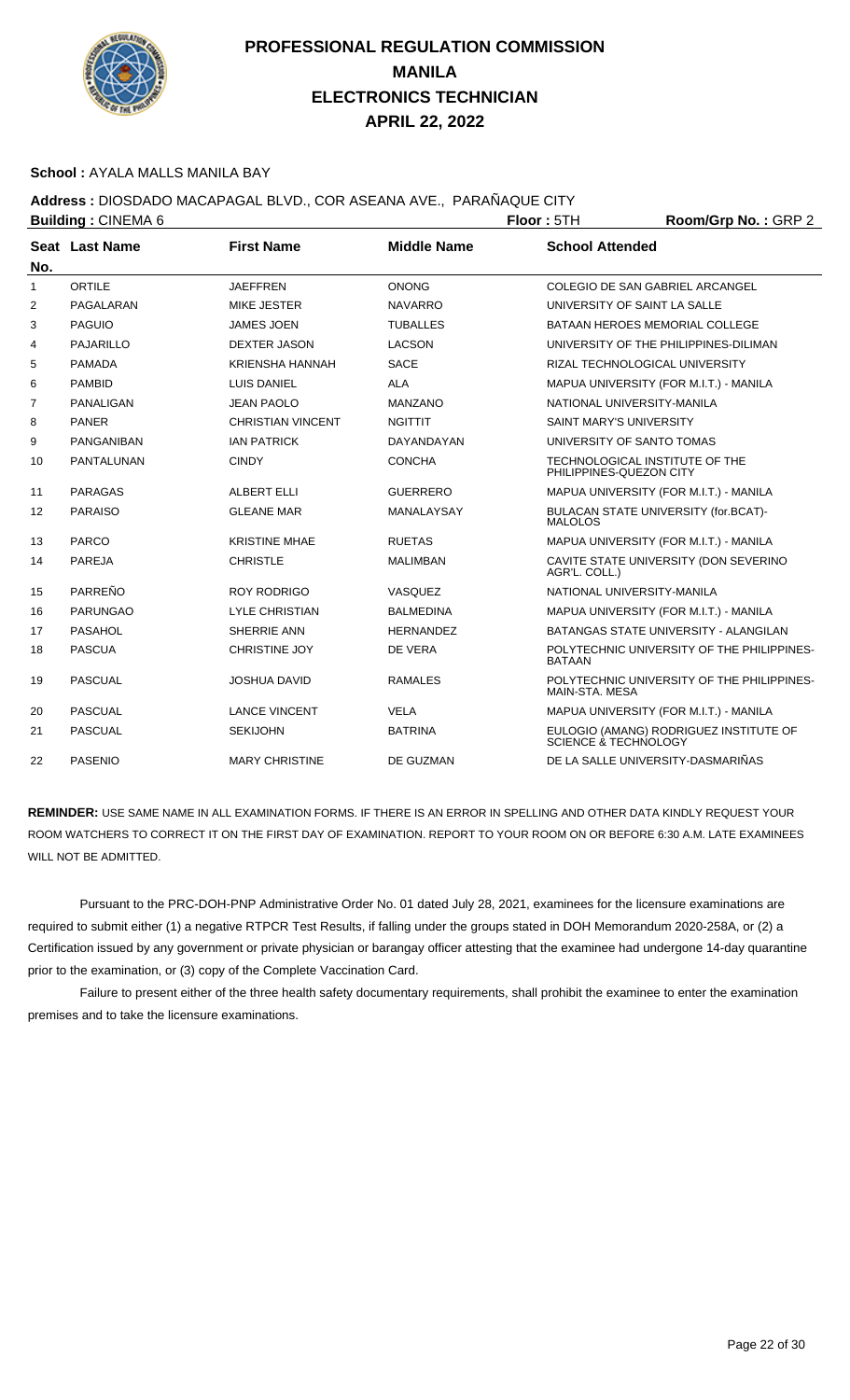

#### **School :** AYALA MALLS MANILA BAY

### **Address :** DIOSDADO MACAPAGAL BLVD., COR ASEANA AVE., PARAÑAQUE CITY

|                   | <b>Building: CINEMA 6</b> |                            |                    | Floor: 5TH                | Room/Grp No.: GRP 3                        |
|-------------------|---------------------------|----------------------------|--------------------|---------------------------|--------------------------------------------|
|                   | Seat Last Name            | <b>First Name</b>          | <b>Middle Name</b> | <b>School Attended</b>    |                                            |
| No.               |                           |                            |                    |                           |                                            |
| 1                 | <b>PASIA</b>              | PAULINE JOYCE              | ARAÑO              |                           | BATANGAS STATE UNIVERSITY - ALANGILAN      |
| 2                 | PAZ                       | <b>JOLINA</b>              | <b>GARCIA</b>      | ASIA PACIFIC COLLEGE      |                                            |
| 3                 | <b>PEDROSO</b>            | <b>DANEILEVIC</b>          | <b>CASTOR</b>      | PHILIPPINES-QUEZON CITY   | TECHNOLOGICAL INSTITUTE OF THE             |
| 4                 | PELAYO                    | <b>JASON CRIS</b>          | ALVAREZ            |                           | MAPUA UNIVERSITY (FOR M.I.T.) - MANILA     |
| 5                 | PELOBILLO                 | ALYANNA JOYCE              | <b>MIRANDA</b>     | PHILIPPINES-MANILA        | TECHNOLOGICAL INSTITUTE OF THE             |
| 6                 | PEÑALOZA                  | <b>VIRNEL</b>              | <b>BOCTON</b>      | <b>BATAAN</b>             | POLYTECHNIC UNIVERSITY OF THE PHILIPPINES- |
| $\overline{7}$    | <b>PEPINO</b>             | <b>HAROLD</b>              | <b>BAYBAYANON</b>  | PHILIPPINES-MANILA        | TECHNOLOGICAL INSTITUTE OF THE             |
| 8                 | PEREDA                    | <b>LLOYD ANDREW MIGUEL</b> | <b>RODEO</b>       |                           | DE LA SALLE UNIVERSITY-DASMARIÑAS          |
| 9                 | PETILLA                   | <b>JEREMY DANIEL</b>       | <b>GANIRON</b>     | UNIVERSITY OF SANTO TOMAS |                                            |
| 10                | <b>PIELAGO</b>            | <b>MA TRIZHA IVY</b>       | <b>MERCENE</b>     |                           | MARINDUQUE STATE COLLEGE-BOAC              |
| 11                | <b>PINEDA</b>             | <b>KEVIN LUIS MARKUS</b>   | <b>MARIANO</b>     |                           | MAPUA UNIVERSITY (FOR M.I.T.) - MANILA     |
| $12 \overline{ }$ | <b>PIZARRO</b>            | <b>KENNETH</b>             | <b>GUTIERREZ</b>   |                           | BATAAN HEROES MEMORIAL COLLEGE             |
| 13                | <b>POL</b>                | NICOLE BIANCA              | <b>BALDOVINO</b>   | UNIVERSITY OF SANTO TOMAS |                                            |
| 14                | <b>PORTEZO</b>            | <b>CHARLIE JR</b>          | <b>VARGAS</b>      | UNIVERSITY OF MAKATI      |                                            |
| 15                | <b>PORTUS</b>             | <b>MARK JERALD</b>         | <b>CELIRA</b>      |                           | BATANGAS STATE UNIVERSITY - ALANGILAN      |
| 16                | <b>PRADO</b>              | <b>GERLYN</b>              | LALAGUNA           | SCIENCE & TECHNOLOGY      | EULOGIO (AMANG) RODRIGUEZ INSTITUTE OF     |
| 17                | <b>PRADO</b>              | <b>JOHN BRYAN NEIL</b>     | YU                 | PHILIPPINES-MANILA        | TECHNOLOGICAL INSTITUTE OF THE             |
| 18                | <b>PRADO</b>              | <b>MARK JUSTINE</b>        | <b>GARCIA</b>      |                           | MAPUA UNIVERSITY (FOR M.I.T.) - MANILA     |
| 19                | PREZA                     | <b>ALEXHIA</b>             | <b>DAGGAO</b>      |                           | UNIVERSITY OF THE EAST-MANILA              |
| 20                | <b>PROSPERO</b>           | <b>LANCE KOBY</b>          | GOZUM              | UNIVERSITY OF SANTO TOMAS |                                            |
| 21                | <b>PULGA</b>              | <b>AERA MHAY</b>           | <b>SINGA</b>       |                           | COLEGIO DE SAN JUAN DE LETRAN-INTRAMUROS   |
| 22                | <b>PUNO</b>               | <b>ELSBETH RANDEL</b>      | <b>DELA CRUZ</b>   | LYCEUM SUBIC BAY, INC.    |                                            |

**REMINDER:** USE SAME NAME IN ALL EXAMINATION FORMS. IF THERE IS AN ERROR IN SPELLING AND OTHER DATA KINDLY REQUEST YOUR ROOM WATCHERS TO CORRECT IT ON THE FIRST DAY OF EXAMINATION. REPORT TO YOUR ROOM ON OR BEFORE 6:30 A.M. LATE EXAMINEES WILL NOT BE ADMITTED.

 Pursuant to the PRC-DOH-PNP Administrative Order No. 01 dated July 28, 2021, examinees for the licensure examinations are required to submit either (1) a negative RTPCR Test Results, if falling under the groups stated in DOH Memorandum 2020-258A, or (2) a Certification issued by any government or private physician or barangay officer attesting that the examinee had undergone 14-day quarantine prior to the examination, or (3) copy of the Complete Vaccination Card.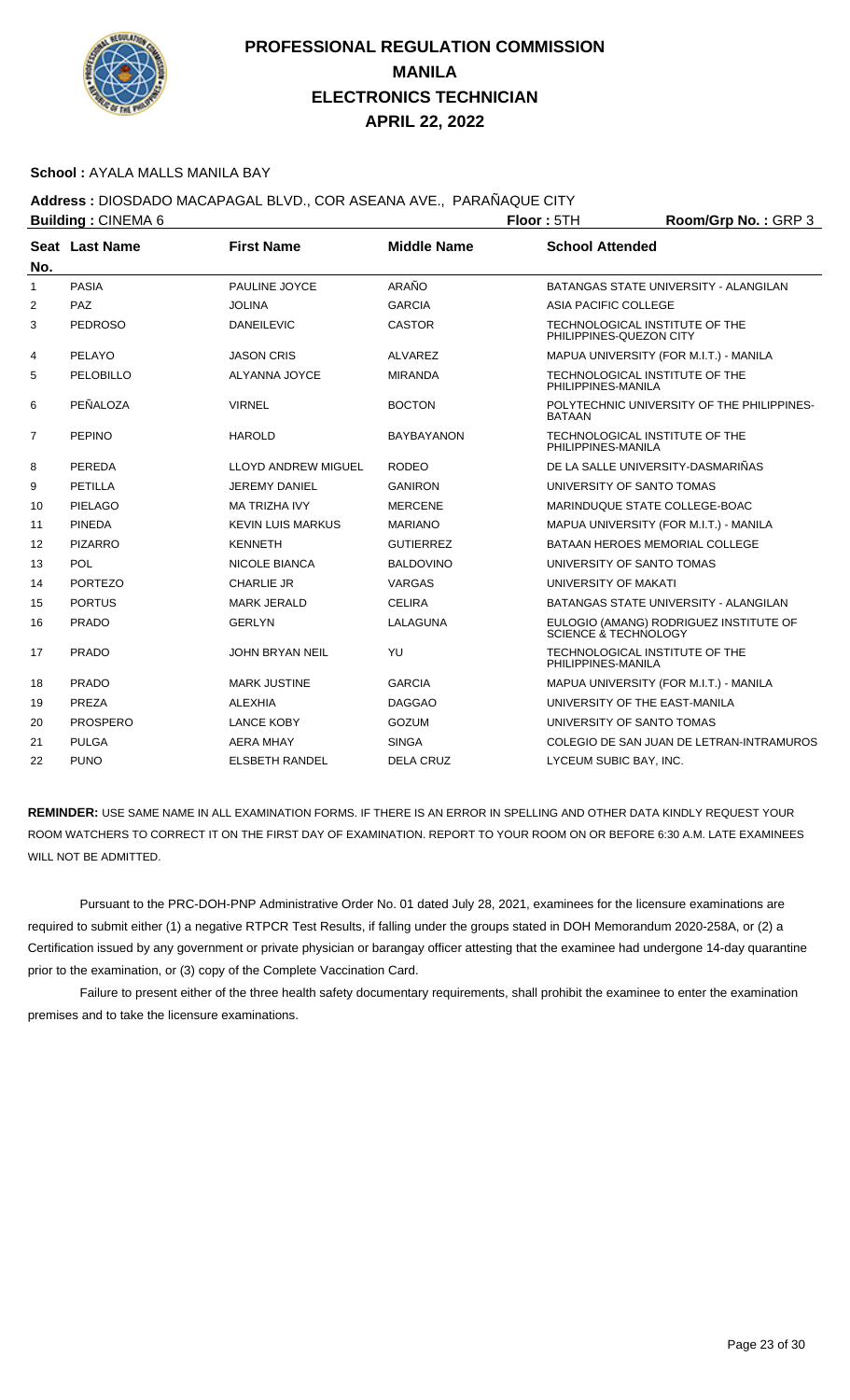

#### **School :** AYALA MALLS MANILA BAY

## **Address :** DIOSDADO MACAPAGAL BLVD., COR ASEANA AVE., PARAÑAQUE CITY

|                | <b>Building: CINEMA 6</b> |                           |                    | Floor: 5TH<br>Room/Grp No.: GRP 4 |                                                                 |  |
|----------------|---------------------------|---------------------------|--------------------|-----------------------------------|-----------------------------------------------------------------|--|
|                | Seat Last Name            | <b>First Name</b>         | <b>Middle Name</b> | <b>School Attended</b>            |                                                                 |  |
| No.            |                           |                           |                    |                                   |                                                                 |  |
| $\mathbf{1}$   | <b>PUSE</b>               | PONCIANO JR               | <b>JIMENEZ</b>     | <b>PANGANIBAN</b>                 | <b>CAMARINES NORTE STATE COLLEGE-</b>                           |  |
| 2              | <b>PUYAT</b>              | <b>CHARLOTTE</b>          | CARAMAT            |                                   | MAPUA UNIVERSITY (FOR M.I.T.) - MANILA                          |  |
| 3              | QUIDLAT                   | <b>ANNIE MAE</b>          | <b>OZARAGA</b>     | OF TECHNOLOGY                     | MINDANAO STATE UNIVERSITY-ILIGAN INSTITUTE                      |  |
| 4              | <b>QUINTANA</b>           | <b>MAE FLOR</b>           | <b>GOTUAL</b>      |                                   | MAPUA UNIVERSITY (FOR M.I.T.) - MANILA                          |  |
| 5              | <b>QUINTO</b>             | <b>ELLA NICOLE</b>        | <b>ORONCE</b>      | PHILIPPINES-TAGUIG                | TECHNOLOGICAL UNIVERSITY OF THE                                 |  |
| 6              | <b>QUIROS</b>             | <b>ADRIANE PATRICK</b>    | <b>MEDES</b>       |                                   | UNIVERSITY OF RIZAL SYSTEM-ANTIPOLO                             |  |
| $\overline{7}$ | <b>RABUYA</b>             | <b>LIANE ANGELI</b>       | YBAÑEZ             | UNIVERSITY OF SAN CARLOS          |                                                                 |  |
| 8              | <b>RAFANAN</b>            | <b>EDWIN DANIEL</b>       | <b>FOJAS</b>       |                                   | DE LA SALLE UNIVERSITY-DASMARIÑAS                               |  |
| 9              | <b>RAFOL</b>              | <b>MARIA CRISTINA</b>     | <b>RUIZ</b>        | NATIONAL UNIVERSITY-MANILA        |                                                                 |  |
| 10             | <b>RAMA</b>               | <b>KRYSTAL MAE DENISE</b> | <b>SORIANO</b>     | NATIONAL UNIVERSITY-MANILA        |                                                                 |  |
| 11             | <b>RAMAS</b>              | <b>ROBERTO JR</b>         | <b>UNTALAN</b>     | SCIENCE & TECHNOLOGY              | EULOGIO (AMANG) RODRIGUEZ INSTITUTE OF                          |  |
| 12             | <b>RAMOS</b>              | <b>ALEAH LARIZ</b>        | <b>ROQUE</b>       |                                   | UNIVERSITY OF THE EAST-CALOOCAN                                 |  |
| 13             | <b>RAMOS</b>              | <b>ERIKA</b>              | <b>MANGUILIN</b>   |                                   | UNIVERSITY OF THE EAST-MANILA                                   |  |
| 14             | <b>RAMOS</b>              | <b>JOHN PATRICK</b>       | CRUZ               |                                   | UNIVERSITY OF RIZAL SYSTEM-MORONG                               |  |
| 15             | <b>RAMOS</b>              | <b>JOSEPHINE</b>          | <b>CARPIO</b>      |                                   | BATANGAS STATE UNIVERSITY - ALANGILAN                           |  |
| 16             | <b>RAMOS</b>              | <b>ROBERT JASON</b>       | <b>DATAR</b>       |                                   | IMUS INSTITUTE OF SCIENCE AND<br>TECHNOLOGY(FOR IMUS INSTITUTE) |  |
| 17             | <b>RANCHES</b>            | <b>KIRK NIEL</b>          | DE GUZMAN          | LYCEUM SUBIC BAY, INC.            |                                                                 |  |
| 18             | <b>RASE</b>               | <b>TRISHIA</b>            | <b>FRANCISCO</b>   |                                   | DE LA SALLE UNIVERSITY-DASMARIÑAS                               |  |
| 19             | <b>RECUENCO</b>           | <b>JONH DYRYLL</b>        | LARANJO            | STA, ROSA                         | POLYTECHNIC UNIVERSITY OF THE PHILIPPINES-                      |  |
| 20             | <b>REPUTANA</b>           | <b>JOVANNY</b>            | <b>ALOLOR</b>      | OF TECHNOLOGY                     | MINDANAO STATE UNIVERSITY-ILIGAN INSTITUTE                      |  |
| 21             | <b>REYES</b>              | <b>CHRISTIAN</b>          | <b>BALMES</b>      |                                   | BATANGAS STATE UNIVERSITY - ALANGILAN                           |  |
| 22             | <b>REYES</b>              | <b>CHRISTIAN FRANCIS</b>  | <b>FERNANDEZ</b>   |                                   | RIZAL TECHNOLOGICAL UNIVERSITY                                  |  |

**REMINDER:** USE SAME NAME IN ALL EXAMINATION FORMS. IF THERE IS AN ERROR IN SPELLING AND OTHER DATA KINDLY REQUEST YOUR ROOM WATCHERS TO CORRECT IT ON THE FIRST DAY OF EXAMINATION. REPORT TO YOUR ROOM ON OR BEFORE 6:30 A.M. LATE EXAMINEES WILL NOT BE ADMITTED.

 Pursuant to the PRC-DOH-PNP Administrative Order No. 01 dated July 28, 2021, examinees for the licensure examinations are required to submit either (1) a negative RTPCR Test Results, if falling under the groups stated in DOH Memorandum 2020-258A, or (2) a Certification issued by any government or private physician or barangay officer attesting that the examinee had undergone 14-day quarantine prior to the examination, or (3) copy of the Complete Vaccination Card.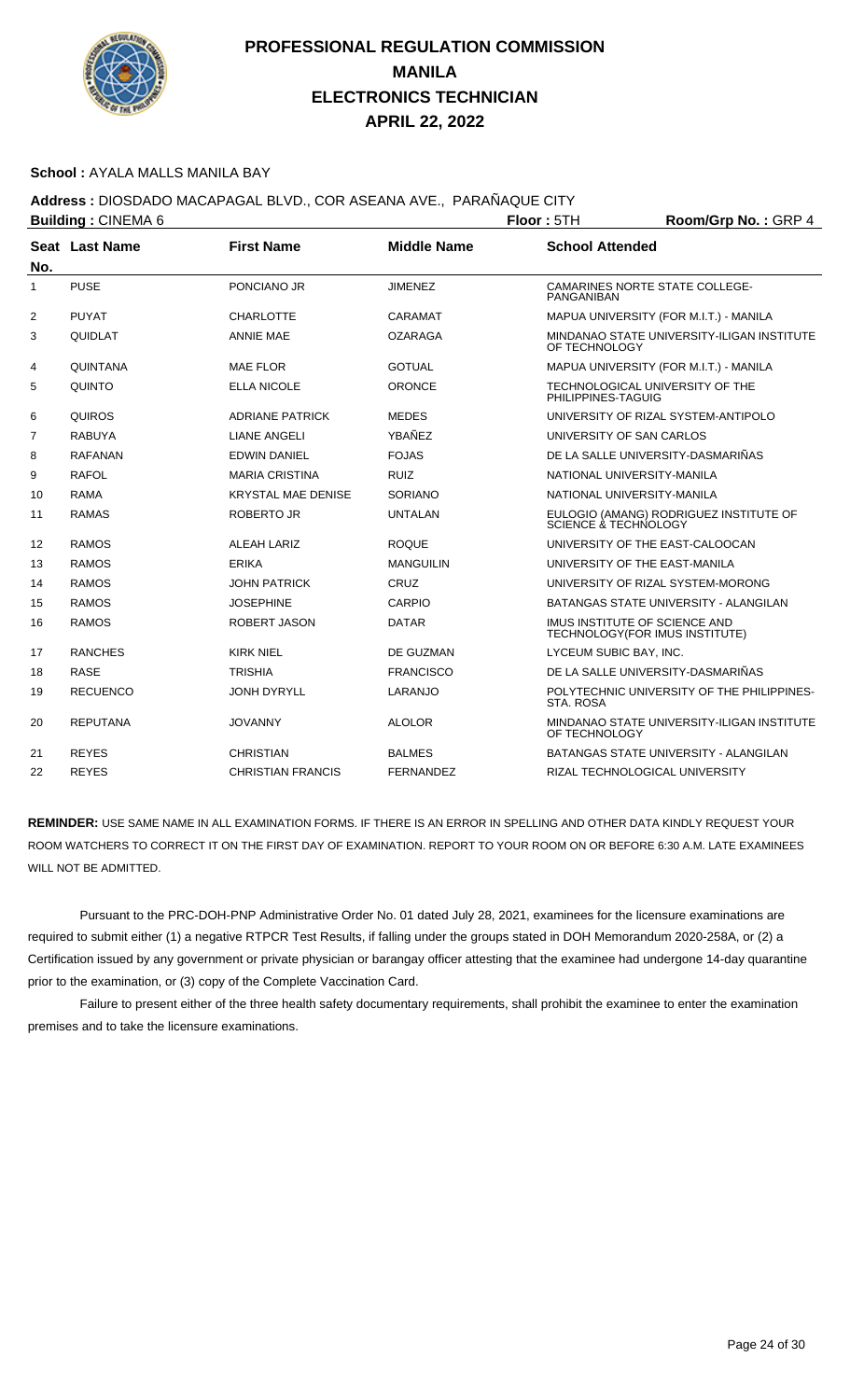

#### **School :** AYALA MALLS MANILA BAY

## **Address :** DIOSDADO MACAPAGAL BLVD., COR ASEANA AVE., PARAÑAQUE CITY

|     | <b>Building: CINEMA 6</b> |                          |                    | Floor: 5TH                    | Room/Grp No.: GRP 5                        |
|-----|---------------------------|--------------------------|--------------------|-------------------------------|--------------------------------------------|
| No. | Seat Last Name            | <b>First Name</b>        | <b>Middle Name</b> | <b>School Attended</b>        |                                            |
| 1   | <b>REYES</b>              | <b>RICHARD</b>           | <b>BODOLLO</b>     |                               | DE LA SALLE UNIVERSITY-DASMARIÑAS          |
| 2   | <b>REYES</b>              | <b>VINCENT ARVIE</b>     | CASTELO            |                               | UNIVERSITY OF RIZAL SYSTEM-MORONG          |
| 3   | <b>REZANO</b>             | <b>JOSE MANUEL</b>       | <b>DISTRAJO</b>    |                               | DE LA SALLE UNIVERSITY-DASMARIÑAS          |
| 4   | <b>RIANO</b>              | <b>JUAY MAE</b>          | <b>RAMILO</b>      |                               | ADVENTIST UNIVERSITY OF THE PHILIPPINES    |
| 5   | <b>RILLORAZA</b>          | ALYSSA MARGAUX           | <b>MAGBITANG</b>   | UNIVERSITY OF SANTO TOMAS     |                                            |
| 6   | <b>RIMANDO</b>            | <b>DEANNE CRIS</b>       | <b>LLARENAS</b>    |                               | MAPUA UNIVERSITY (FOR M.I.T.) - MANILA     |
| 7   | <b>RIVERA</b>             | <b>GLYCA</b>             | <b>SERISOLA</b>    |                               | LYCEUM OF THE PHILIPPINES - CAVITE         |
| 8   | <b>RIVERA</b>             | <b>LEX BENJAMIN</b>      | <b>LIAD</b>        |                               | QUEZON CITY POLYTECHNIC UNIVERSITY         |
| 9   | <b>RODRIGO</b>            | PAUL CARLO ROMIE         |                    | NATIONAL UNIVERSITY-MANILA    |                                            |
| 10  | <b>RODRIGUEZ</b>          | <b>DARWIN</b>            | <b>ANGELES</b>     | STA, ROSA                     | POLYTECHNIC UNIVERSITY OF THE PHILIPPINES- |
| 11  | <b>RODRIGUEZ</b>          | <b>PATRICK VINCE</b>     | <b>LICHAUCO</b>    | ASIA PACIFIC COLLEGE          |                                            |
| 12  | <b>RODRIGUEZ</b>          | <b>WILSON JER</b>        | <b>RAMOS</b>       | <b>MALOLOS</b>                | BULACAN STATE UNIVERSITY (for.BCAT)-       |
| 13  | <b>ROLDAN</b>             | <b>JOANNA ROSE</b>       | <b>OCAMPO</b>      | <b>MALOLOS</b>                | BULACAN STATE UNIVERSITY (for.BCAT)-       |
| 14  | <b>RONQUILLO</b>          | CHRISTIAN OLIVER         | <b>MAGNAYE</b>     |                               | BATANGAS STATE UNIVERSITY - ALANGILAN      |
| 15  | <b>RONQUILLO</b>          | <b>CHRISTIAN PATRICK</b> | <b>LEDESMA</b>     | UNIVERSITY OF SANTO TOMAS     |                                            |
| 16  | <b>ROSETE</b>             | <b>JAN RYAN</b>          |                    | UNIVERSITY OF SANTO TOMAS     |                                            |
| 17  | <b>ROSQUETA</b>           | <b>EVELYN</b>            | <b>ORDOÑA</b>      | PHILIPPINES-TAGUIG            | TECHNOLOGICAL UNIVERSITY OF THE            |
| 18  | <b>ROXAS</b>              | <b>BENEDIC JOSEPH</b>    |                    |                               | MAPUA UNIVERSITY (FOR M.I.T.) - MANILA     |
| 19  | <b>RUBIANO</b>            | <b>WILLARD</b>           | <b>DELA CRUZ</b>   |                               | <b>BATAAN HEROES MEMORIAL COLLEGE</b>      |
| 20  | <b>RUDA</b>               | <b>ROSAL MAY</b>         | <b>GOMERA</b>      | OF TECHNOLOGY                 | MINDANAO STATE UNIVERSITY-ILIGAN INSTITUTE |
| 21  | <b>SACATANI</b>           | <b>NOEL</b>              | <b>GRANADO</b>     | <b>SAINT LOUIS UNIVERSITY</b> |                                            |
| 22  | <b>SAGAO</b>              | <b>ELAINE</b>            | <b>DIAZ</b>        |                               | MAPUA UNIVERSITY (FOR M.I.T.) - MANILA     |

**REMINDER:** USE SAME NAME IN ALL EXAMINATION FORMS. IF THERE IS AN ERROR IN SPELLING AND OTHER DATA KINDLY REQUEST YOUR ROOM WATCHERS TO CORRECT IT ON THE FIRST DAY OF EXAMINATION. REPORT TO YOUR ROOM ON OR BEFORE 6:30 A.M. LATE EXAMINEES WILL NOT BE ADMITTED.

 Pursuant to the PRC-DOH-PNP Administrative Order No. 01 dated July 28, 2021, examinees for the licensure examinations are required to submit either (1) a negative RTPCR Test Results, if falling under the groups stated in DOH Memorandum 2020-258A, or (2) a Certification issued by any government or private physician or barangay officer attesting that the examinee had undergone 14-day quarantine prior to the examination, or (3) copy of the Complete Vaccination Card.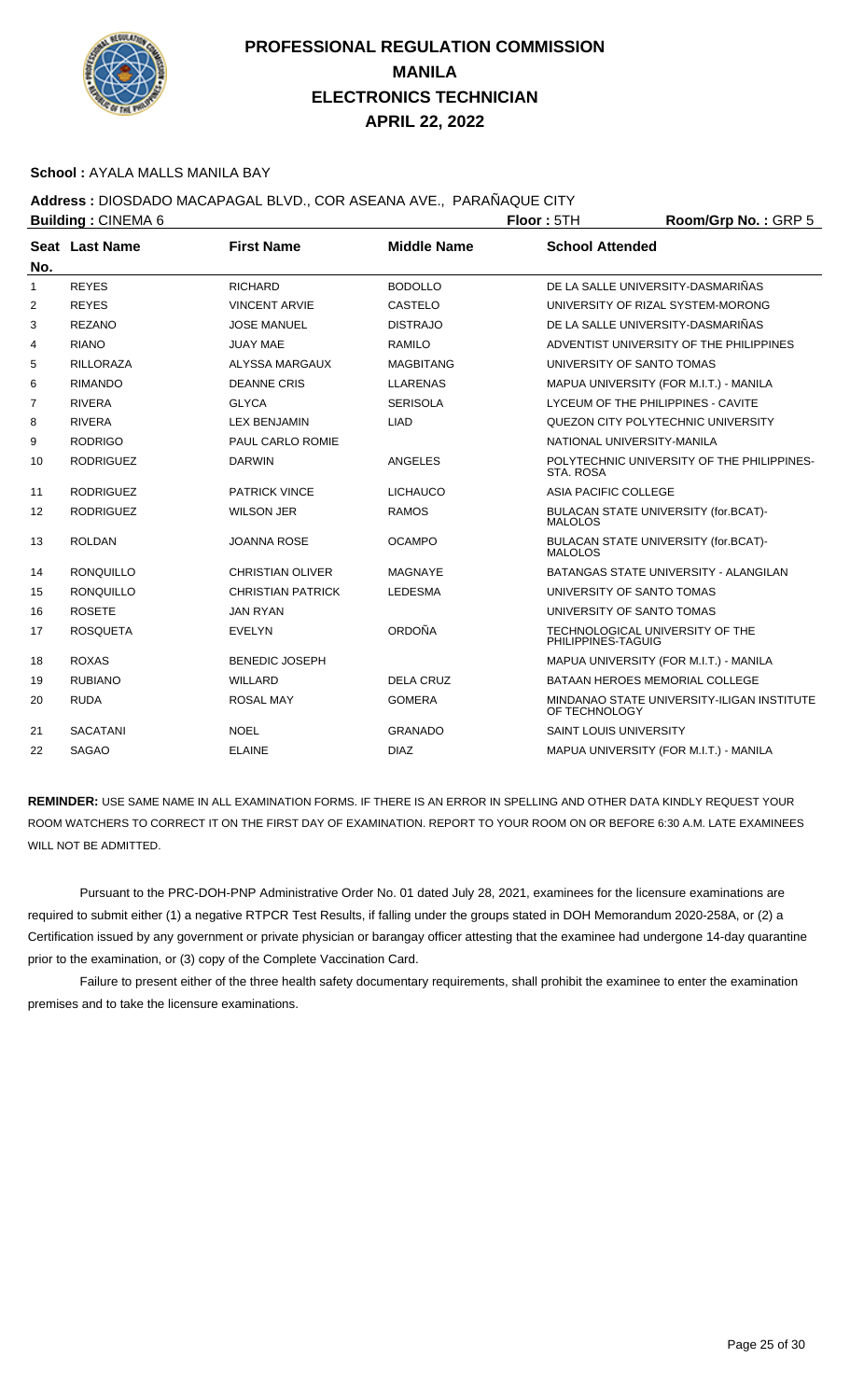

#### **School :** AYALA MALLS MANILA BAY

### **Address :** DIOSDADO MACAPAGAL BLVD., COR ASEANA AVE., PARAÑAQUE CITY

| <b>Building: CINEMA 6</b> |                 |                          |                    | Floor: 5TH                                                 | Room/Grp No.: GRP 1                          |
|---------------------------|-----------------|--------------------------|--------------------|------------------------------------------------------------|----------------------------------------------|
|                           | Seat Last Name  | <b>First Name</b>        | <b>Middle Name</b> | <b>School Attended</b>                                     |                                              |
| No.                       |                 |                          |                    |                                                            |                                              |
| -1                        | <b>SALALIMA</b> | <b>JHEREMIE LOIS</b>     | <b>BAUTISTA</b>    | UNIVERSITY OF THE EAST-CALOOCAN                            |                                              |
| 2                         | <b>SALANGA</b>  | <b>VICTOR JANN BOIE</b>  | <b>MINIMO</b>      |                                                            | UNIVERSITY OF THE PHILIPPINES-DILIMAN        |
| 3                         | <b>SALAPARE</b> | <b>BILLY JOE</b>         | <b>TUASON</b>      | WESLEYAN UNIVERSITY-PHILIPPINES-<br><b>CABANATUAN CITY</b> |                                              |
| 4                         | <b>SALAZAR</b>  | <b>BRIAN ALLYN</b>       | <b>LAPINID</b>     | MAIN-STA, MESA                                             | POLYTECHNIC UNIVERSITY OF THE PHILIPPINES-   |
| 5                         | <b>SALAZAR</b>  | <b>GERARD GLENN</b>      | <b>VENTURANZA</b>  |                                                            | MAPUA UNIVERSITY (FOR M.I.T.) - MANILA       |
| 6                         | <b>SALAZAR</b>  | <b>JOMIL</b>             | <b>ABOY</b>        | COLEGIO DE SAN GABRIEL ARCANGEL                            |                                              |
| 7                         | <b>SALAZAR</b>  | MA. BEATRIZ              | <b>ENRIQUEZ</b>    | UNIVERSITY OF SANTO TOMAS                                  |                                              |
| 8                         | <b>SALDI</b>    | <b>AUSTINE CHRISTIAN</b> | <b>PARAME</b>      | <b>STATE UNIVERSITY</b>                                    | DON HONORIO VENTURA TECHNOLOGICAL            |
| 9                         | <b>SALES</b>    | <b>ANGELA FAYE</b>       | QUINAGORAN         |                                                            | MAPUA UNIVERSITY (FOR M.I.T.) - MANILA       |
| 10                        | <b>SALIBIO</b>  | <b>VINCENT EMMANUEL</b>  | <b>PADASAS</b>     |                                                            | PAMANTASAN NG I UNGSOD NG MAYNILA            |
| 11                        | <b>SAMSON</b>   | <b>RYAN GABRIEL</b>      | <b>ESTRADA</b>     | UNIVERSITY OF SANTO TOMAS                                  |                                              |
| 12                        | SANGALANG       | <b>DANIELLE ANNE</b>     | <b>REYES</b>       | UNIVERSITY OF SANTO TOMAS                                  |                                              |
| 13                        | SANGALANG       | <b>GABRIEL CARLO</b>     | <b>PILAR</b>       |                                                            | MAPUA UNIVERSITY (FOR M.I.T.) - MANILA       |
| 14                        | SANGGALANG      | <b>CHRISTIAN</b>         | <b>GRIMALDO</b>    | UNIVERSITY OF SANTO TOMAS                                  |                                              |
| 15                        | <b>SANGON</b>   | <b>JASPER</b>            | <b>DEMATE</b>      | TECHNOLOGICAL INSTITUTE OF THE<br>PHILIPPINES-QUEZON CITY  |                                              |
| 16                        | <b>SANTOR</b>   | <b>JOHN BERNARD</b>      | <b>BERNARDO</b>    |                                                            | FEU INSTITUTE OF TECHNOLOGY (for FEU-E.A.C.) |
| 17                        | <b>SANTOS</b>   | ANGELA MAE               | <b>AYAPANA</b>     |                                                            | MAPUA UNIVERSITY (FOR M.I.T.) - MANILA       |
| 18                        | <b>SANTOS</b>   | <b>BERNADETTE MAE</b>    | <b>SANTOS</b>      |                                                            | FEU INSTITUTE OF TECHNOLOGY (for FEU-E.A.C.) |
| 19                        | <b>SANTOS</b>   | <b>CAMILLE</b>           | <b>REFORMA</b>     | AQUINAS UNIVERSITY                                         |                                              |
| 20                        | <b>SANTOS</b>   | <b>CHRISTIAN</b>         | <b>REGADO</b>      | DE LA SALLE UNIVERSITY-DASMARIÑAS                          |                                              |
|                           |                 |                          |                    |                                                            |                                              |

**REMINDER:** USE SAME NAME IN ALL EXAMINATION FORMS. IF THERE IS AN ERROR IN SPELLING AND OTHER DATA KINDLY REQUEST YOUR ROOM WATCHERS TO CORRECT IT ON THE FIRST DAY OF EXAMINATION. REPORT TO YOUR ROOM ON OR BEFORE 6:30 A.M. LATE EXAMINEES WILL NOT BE ADMITTED.

 Pursuant to the PRC-DOH-PNP Administrative Order No. 01 dated July 28, 2021, examinees for the licensure examinations are required to submit either (1) a negative RTPCR Test Results, if falling under the groups stated in DOH Memorandum 2020-258A, or (2) a Certification issued by any government or private physician or barangay officer attesting that the examinee had undergone 14-day quarantine prior to the examination, or (3) copy of the Complete Vaccination Card.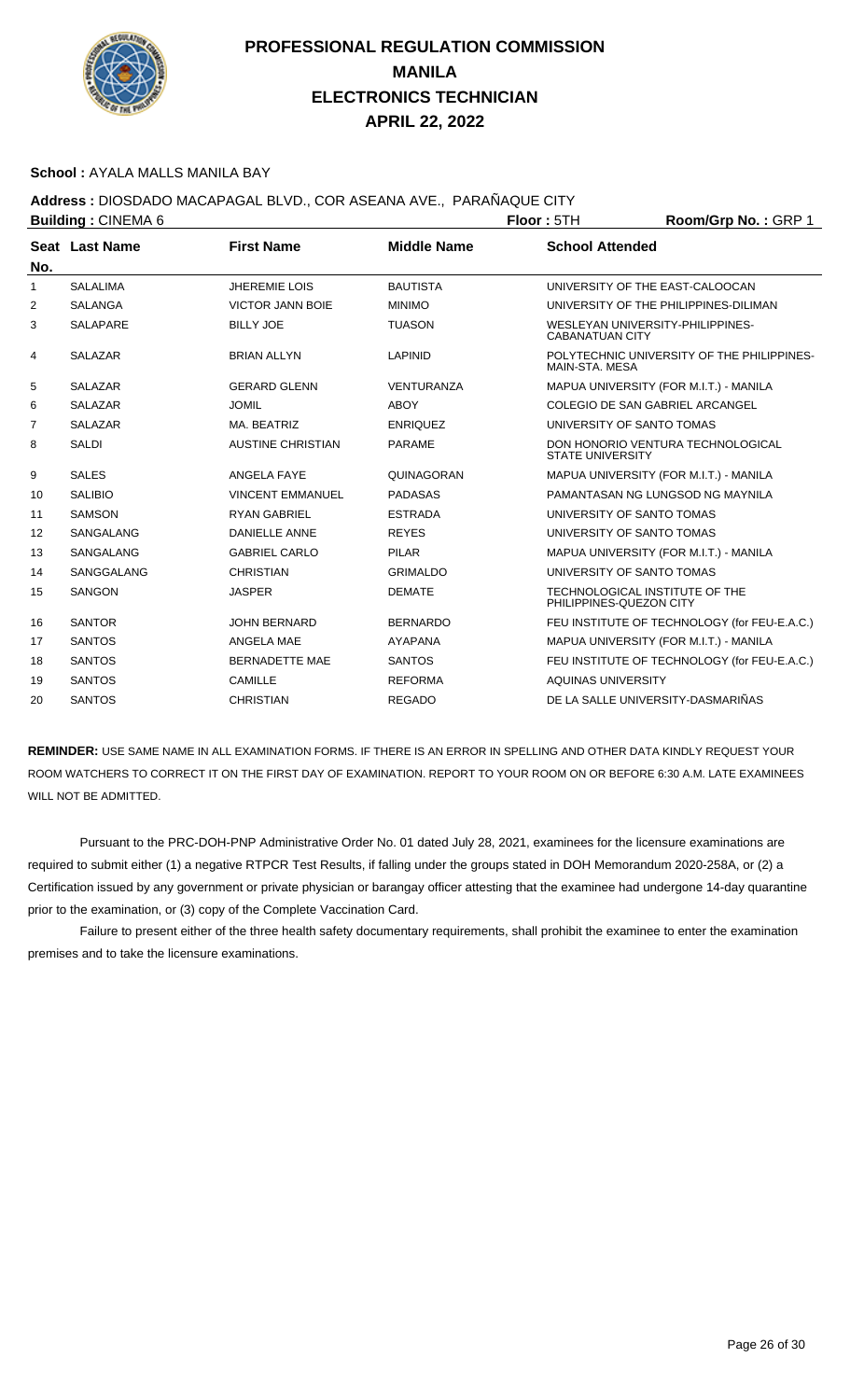

#### **School :** AYALA MALLS MANILA BAY

**Address :** DIOSDADO MACAPAGAL BLVD., COR ASEANA AVE., PARAÑAQUE CITY

| <b>Building: CINEMA 6</b> |                    |                            |                    | Floor: 5TH             | Room/Grp No.: GRP 2                                                         |  |
|---------------------------|--------------------|----------------------------|--------------------|------------------------|-----------------------------------------------------------------------------|--|
|                           | Seat Last Name     | <b>First Name</b>          | <b>Middle Name</b> | <b>School Attended</b> |                                                                             |  |
| No.                       |                    |                            |                    |                        |                                                                             |  |
| 1                         | <b>SANTOS</b>      | <b>JOSE MARI</b>           | <b>BENITO</b>      |                        | MAPUA UNIVERSITY (FOR M.I.T.) - MANILA                                      |  |
| 2                         | <b>SANTOS</b>      | <b>KYLE JOSHUA DUBBIEL</b> | <b>CONCEPCION</b>  |                        | TECHNOLOGICAL INSTITUTE OF THE<br>PHILIPPINES-QUEZON CITY                   |  |
| 3                         | <b>SANTOS</b>      | <b>RHEENA CAMILLE</b>      | <b>DIAZ</b>        |                        | RIZAL TECHNOLOGICAL UNIVERSITY                                              |  |
| 4                         | <b>SANTOS</b>      | <b>RUBEN JR</b>            | <b>DUMAYAG</b>     | UNIVERSITY OF MAKATI   |                                                                             |  |
| 5                         | SAPALASAN          | <b>DERIS ISABEL</b>        | <b>ALVARAN</b>     |                        | DE LA SALLE UNIVERSITY-DASMARIÑAS                                           |  |
| 6                         | SAPALASAN          | <b>SEAN CARLO</b>          | <b>AGUSTIN</b>     |                        | DE LA SALLE UNIVERSITY-DASMARIÑAS                                           |  |
| $\overline{7}$            | <b>SARI</b>        | <b>RALPH LAURENZE</b>      | <b>NORCIO</b>      |                        | MAPUA UNIVERSITY (FOR M.I.T.) - MANILA                                      |  |
| 8                         | <b>SARMIENTO</b>   | <b>CARL JASON</b>          | LEVITA             |                        | <b>BATANGAS STATE UNIVERSITY - ALANGILAN</b>                                |  |
| 9                         | <b>SERNAL</b>      | <b>MARIELLE</b>            | PEJI               |                        | LYCEUM OF THE PHILIPPINES - CAVITE                                          |  |
| 10                        | <b>SEXON</b>       | <b>JOEL</b>                | <b>ALFONSO</b>     | TECHNOLOGY)            | MARIKINA POLYTECHNIC COLLEGE (formerly<br>MARIKINA INSTITUTE OF SCIENCE AND |  |
| 11                        | <b>SIAT</b>        | <b>JAMES PHILIP</b>        | <b>ROSAS</b>       |                        | FEU INSTITUTE OF TECHNOLOGY (for FEU-E.A.C.)                                |  |
| 12                        | <b>SILHAY</b>      | <b>GUILA MARIE</b>         | <b>PESONGCO</b>    |                        | UNIVERSITY OF THE EAST-CALOOCAN                                             |  |
| 13                        | <b>SIMPLICIANO</b> | <b>JULIA</b>               | <b>ESPINO</b>      | PHILIPPINES-MANILA     | TECHNOLOGICAL UNIVERSITY OF THE                                             |  |
| 14                        | <b>SINCHONGCO</b>  | <b>TAMICO ELAINE</b>       |                    |                        | DE LA SALLE UNIVERSITY-DASMARIÑAS                                           |  |
| 15                        | <b>SISCAR</b>      | <b>INNA GABRIELLE</b>      | <b>RABUSA</b>      |                        | CENTRAL COLLEGES OF THE PHILIPPINES                                         |  |
| 16                        | SOL                | <b>JEAN JOSELLE</b>        | <b>VIRREY</b>      | MAIN-STA, MESA         | POLYTECHNIC UNIVERSITY OF THE PHILIPPINES-                                  |  |
| 17                        | SONGCO             | <b>MARIA GENEVIEVE</b>     | <b>MAGSINO</b>     |                        | FEU INSTITUTE OF TECHNOLOGY (for FEU-E.A.C.)                                |  |
| 18                        | SORALLO            | <b>DAVY BRIAN</b>          | <b>LIWAS</b>       |                        | MAPUA UNIVERSITY (FOR M.I.T.) - MANILA                                      |  |
| 19                        | <b>SORIANO</b>     | <b>JOHN CARLO</b>          | <b>DRIZ</b>        |                        | RIZAL TECHNOLOGICAL UNIVERSITY                                              |  |
| 20                        | <b>SOSA</b>        | <b>JOHN ANTHONY</b>        | <b>DALIDA</b>      | AGR'L. COLL.)          | CAVITE STATE UNIVERSITY (DON SEVERINO                                       |  |

**REMINDER:** USE SAME NAME IN ALL EXAMINATION FORMS. IF THERE IS AN ERROR IN SPELLING AND OTHER DATA KINDLY REQUEST YOUR ROOM WATCHERS TO CORRECT IT ON THE FIRST DAY OF EXAMINATION. REPORT TO YOUR ROOM ON OR BEFORE 6:30 A.M. LATE EXAMINEES WILL NOT BE ADMITTED.

 Pursuant to the PRC-DOH-PNP Administrative Order No. 01 dated July 28, 2021, examinees for the licensure examinations are required to submit either (1) a negative RTPCR Test Results, if falling under the groups stated in DOH Memorandum 2020-258A, or (2) a Certification issued by any government or private physician or barangay officer attesting that the examinee had undergone 14-day quarantine prior to the examination, or (3) copy of the Complete Vaccination Card.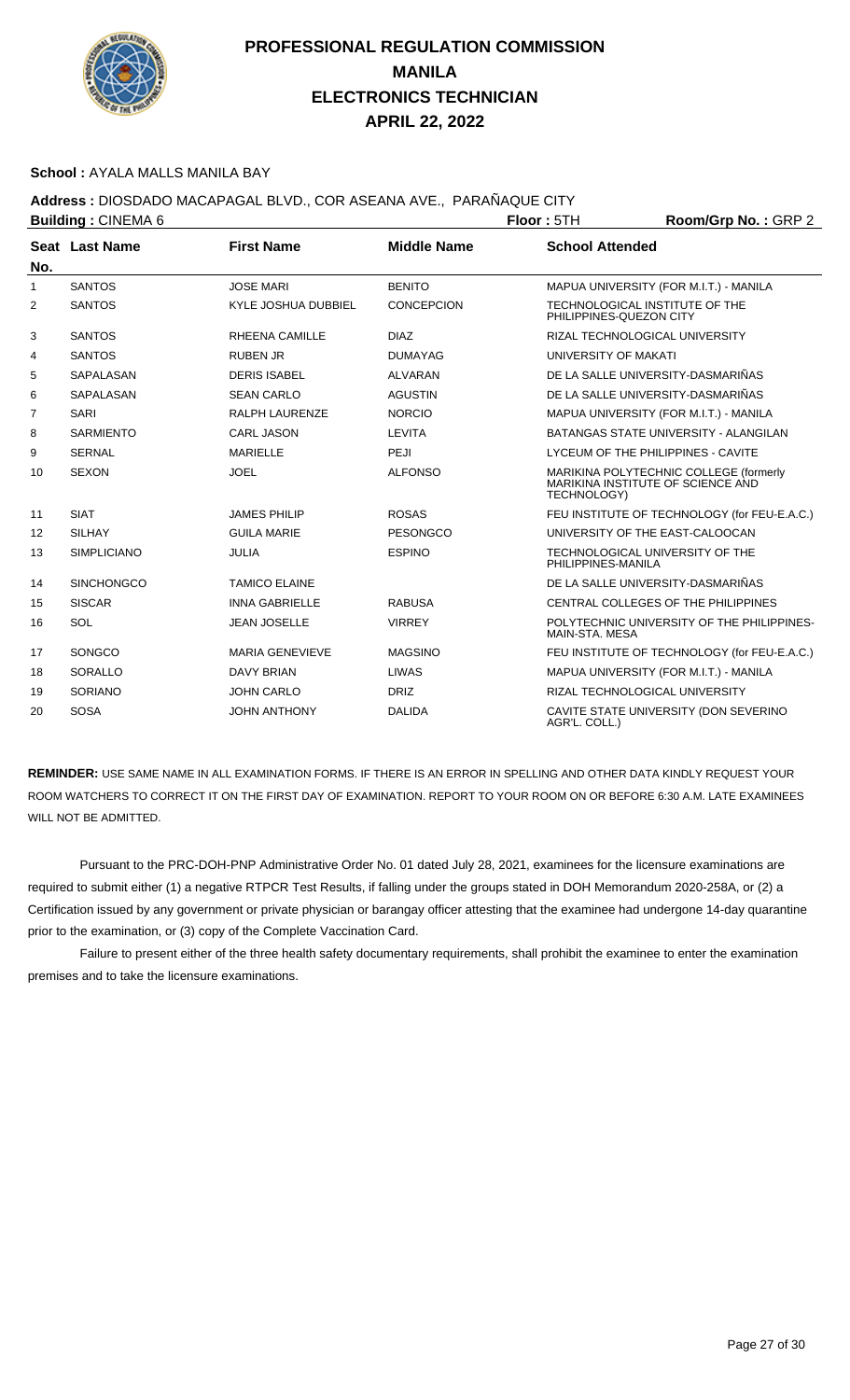

#### **School :** AYALA MALLS MANILA BAY

## **Address :** DIOSDADO MACAPAGAL BLVD., COR ASEANA AVE., PARAÑAQUE CITY

|                | <b>Building: CINEMA 6</b> |                          | Floor: 5TH         | Room/Grp No.: GRP 3            |                                              |
|----------------|---------------------------|--------------------------|--------------------|--------------------------------|----------------------------------------------|
|                | Seat Last Name            | <b>First Name</b>        | <b>Middle Name</b> | <b>School Attended</b>         |                                              |
| No.            |                           |                          |                    |                                |                                              |
| $\mathbf{1}$   | <b>SUGUITAN</b>           | <b>BILL JOSEPH</b>       | <b>OMERES</b>      |                                | DE LA SALLE UNIVERSITY-DASMARIÑAS            |
| 2              | <b>SUMILANG</b>           | <b>MAHARLIKA MATTHEW</b> | CALMA              | UNIVERSITY OF SANTO TOMAS      |                                              |
| 3              | <b>SY</b>                 | <b>MARK ANGELO</b>       | <b>DELA TORRE</b>  |                                | RIZAL TECHNOLOGICAL UNIVERSITY               |
| 4              | <b>TABANGAY</b>           | <b>JULIE MAE</b>         | <b>GADIANO</b>     | SCIENCE & TECHNOLOGY           | EULOGIO (AMANG) RODRIGUEZ INSTITUTE OF       |
| 5              | <b>TABUYAN</b>            | <b>ROLLISON JOSHUA</b>   | <b>IGNACIO</b>     |                                | PAMANTASAN NG LUNGSOD NG MAYNILA             |
| 6              | <b>TAMAYO</b>             | <b>ALYSSA KRISTEL</b>    | <b>NAGASAO</b>     | PHILIPPINES-TAGUIG             | TECHNOLOGICAL UNIVERSITY OF THE              |
| $\overline{7}$ | <b>TAMAYO</b>             | LOWELL JOHN              | <b>ADONA</b>       | <b>MALOLOS</b>                 | BULACAN STATE UNIVERSITY (for.BCAT)-         |
| 8              | <b>TARNATE</b>            | <b>TRISHA MARIE</b>      | <b>AGUIRRE</b>     |                                | BATANGAS STATE UNIVERSITY - ALANGILAN        |
| 9              | <b>TARONGOY</b>           | <b>LARREN JAY</b>        | <b>RIVERA</b>      | TECHNOLOGY(FOR. CSPC - NAGA)   | BICOL STATE COLLEGE OF APPLIED SCIENCES &    |
| 10             | <b>TE</b>                 | <b>NEIL ANDERSON</b>     | <b>TOBIG</b>       | UNIVERSITY OF SANTO TOMAS      |                                              |
| 11             | <b>TEJADA</b>             | <b>VHANNETTE</b>         | <b>SIGA</b>        |                                | UNIVERSITY OF RIZAL SYSTEM-MORONG            |
| 12             | <b>TEJERO</b>             | <b>RHODMAR</b>           | <b>MIRANDA</b>     | MAIN-STA. MESA                 | POLYTECHNIC UNIVERSITY OF THE PHILIPPINES-   |
| 13             | <b>TEOPE</b>              | PAUL ABRAHAM             | <b>TAGUILASO</b>   |                                | PAMANTASAN NG LUNGSOD NG MAYNILA             |
| 14             | <b>TIONGCO</b>            | <b>JUAN POCHOLO</b>      | <b>DE LUNA</b>     | <b>MALAYAN COLLEGES LAGUNA</b> |                                              |
| 15             | <b>TIRO</b>               | <b>AVELINO JR</b>        | <b>INOC</b>        | <b>MANILA</b>                  | LYCEUM OF THE PHILIPPINES UNIVERSITY-        |
| 16             | <b>TIU</b>                | <b>KYN AUDREE</b>        |                    |                                | MAPUA UNIVERSITY (FOR M.I.T.) - MANILA       |
| 17             | <b>TIUZEN</b>             | CHARIZZE                 | <b>SUAREZ</b>      |                                | FEU INSTITUTE OF TECHNOLOGY (for FEU-E.A.C.) |
| 18             | <b>TOLENTINO</b>          | <b>ARVIN PETER</b>       | <b>ARISTOZA</b>    | <b>MALAYAN COLLEGES LAGUNA</b> |                                              |
| 19             | <b>TOLENTINO</b>          | <b>NEIL DAN</b>          | VILLANUEVA         |                                | ADVENTIST UNIVERSITY OF THE PHILIPPINES      |
| 20             | <b>TOLENTINO</b>          | <b>OMAR</b>              | <b>BATACAN</b>     |                                | MAPUA UNIVERSITY (FOR M.I.T.) - MANILA       |
| 21             | <b>TONGCO</b>             | <b>JORYL KAYLE</b>       | <b>SANTOS</b>      |                                | BATAAN HEROES MEMORIAL COLLEGE               |
| 22             | <b>TORREGOZA</b>          | <b>ALVIN</b>             | <b>TIVIDAD</b>     |                                | QUEZON CITY POLYTECHNIC UNIVERSITY           |

**REMINDER:** USE SAME NAME IN ALL EXAMINATION FORMS. IF THERE IS AN ERROR IN SPELLING AND OTHER DATA KINDLY REQUEST YOUR ROOM WATCHERS TO CORRECT IT ON THE FIRST DAY OF EXAMINATION. REPORT TO YOUR ROOM ON OR BEFORE 6:30 A.M. LATE EXAMINEES WILL NOT BE ADMITTED.

 Pursuant to the PRC-DOH-PNP Administrative Order No. 01 dated July 28, 2021, examinees for the licensure examinations are required to submit either (1) a negative RTPCR Test Results, if falling under the groups stated in DOH Memorandum 2020-258A, or (2) a Certification issued by any government or private physician or barangay officer attesting that the examinee had undergone 14-day quarantine prior to the examination, or (3) copy of the Complete Vaccination Card.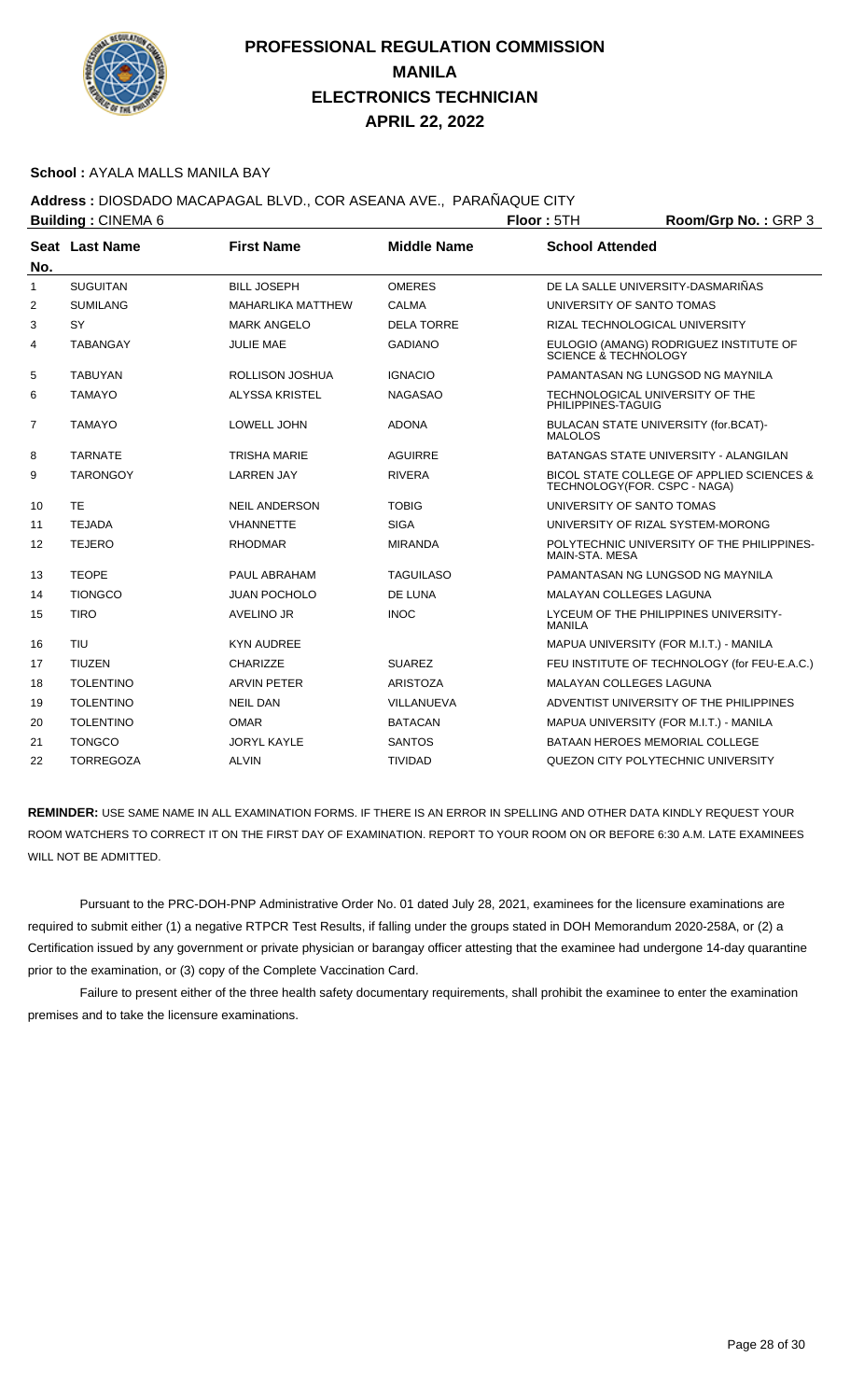

#### **School :** AYALA MALLS MANILA BAY

## **Address :** DIOSDADO MACAPAGAL BLVD., COR ASEANA AVE., PARAÑAQUE CITY

| <b>Building: CINEMA 6</b> |                 |                              |                    | Floor: 5TH                     | Room/Grp No.: GRP 4                          |
|---------------------------|-----------------|------------------------------|--------------------|--------------------------------|----------------------------------------------|
|                           | Seat Last Name  | <b>First Name</b>            | <b>Middle Name</b> | <b>School Attended</b>         |                                              |
| No.                       |                 |                              |                    |                                |                                              |
| $\mathbf{1}$              | <b>TORRES</b>   | <b>MARK JOSEPH</b>           | DE GUZMAN          |                                | ASIAN COLLEGE OF SCIENCE & TECHNOLOGY-QC     |
| 2                         | <b>TRINIDAD</b> | <b>JESTER MAVERICK</b>       | DE LEON            |                                | DE LA SALLE UNIVERSITY-DASMARIÑAS            |
| 3                         | <b>TULIO</b>    | <b>CYRIL ERICK</b>           | <b>RIVERA</b>      |                                | MAPUA UNIVERSITY (FOR M.I.T.) - MANILA       |
| 4                         | <b>TUNGOL</b>   | <b>DANIELLE JOHN</b>         | <b>DAVID</b>       |                                | UNIVERSITY OF THE EAST-MANILA                |
| 5                         | <b>TUQUERO</b>  | <b>AUDREY MAE</b>            | LUZANO             |                                | UNIVERSITY OF THE EAST-CALOOCAN              |
| 6                         | <b>TUTOP</b>    | <b>CHRISTIAN</b>             | <b>MONTEALEGRE</b> |                                | AMA COMPUTER COLLEGE-MALOLOS                 |
| $\overline{7}$            | <b>UGALINO</b>  | <b>JANN HENDRICK</b>         | <b>GACUSANA</b>    |                                | MAPUA UNIVERSITY (FOR M.I.T.) - MANILA       |
| 8                         | <b>UGAY</b>     | <b>JAYRUM</b>                | <b>ORTEGA</b>      | PHILIPPINES-MANILA             | TECHNOLOGICAL UNIVERSITY OF THE              |
| 9                         | <b>URCIA</b>    | <b>VICTOR ARIEL ADRIAN</b>   | <b>BRIOSO</b>      | PASAY                          | PHILIPPINE STATE COLLEGE OF AERONAUTICS-     |
| 10                        | <b>USITA</b>    | PRINCESS ANN                 | <b>NITE</b>        |                                | RIZAL TECHNOLOGICAL UNIVERSITY               |
| 11                        | <b>UVAS</b>     | <b>JOHN RUSSEL</b>           | <b>TABARANGAO</b>  |                                | RIZAL TECHNOLOGICAL UNIVERSITY               |
| 12                        | VALBUENA        | <b>JAN DANIELLE</b>          | <b>INOCENCIO</b>   | MAIN-STA, MESA                 | POLYTECHNIC UNIVERSITY OF THE PHILIPPINES-   |
| 13                        | VALDEZ          | <b>JEROME</b>                | <b>LAJARA</b>      | PHILIPPINES-MANILA             | TECHNOLOGICAL INSTITUTE OF THE               |
| 14                        | VALDEZ          | LARRY JR                     | <b>TUMITIT</b>     | <b>SAINT MARY'S UNIVERSITY</b> |                                              |
| 15                        | VALDEZ          | <b>MARIEL</b>                | <b>REYES</b>       |                                | BATAAN HEROES MEMORIAL COLLEGE               |
| 16                        | <b>VALENCIA</b> | AIFER CLAED                  | <b>BRAGAIS</b>     |                                | BATANGAS STATE UNIVERSITY - ALANGILAN        |
| 17                        | VALENZUELA      | <b>CATHERINE</b>             | <b>GAPAS</b>       | PHILIPPINES-MANILA             | TECHNOLOGICAL INSTITUTE OF THE               |
| 18                        | VALENZUELA      | <b>JOHN RENIELLE</b>         | <b>FAJARDO</b>     |                                | MAPUA UNIVERSITY (FOR M.I.T.) - MANILA       |
| 19                        | <b>VALEROS</b>  | ANGELICA                     | <b>CALIMLIM</b>    | MAIN-STA. MESA                 | POLYTECHNIC UNIVERSITY OF THE PHILIPPINES-   |
| 20                        | VALKENBURGH     | <b>JEAN-PHILIPPE MAYNARD</b> | <b>OROPILLA</b>    |                                | COLEGIO DE DAGUPAN (for.COMPUTRONIX COLL)    |
| 21                        | <b>VALLES</b>   | <b>ELEAZAR</b>               |                    | UNIVERSITY OF SANTO TOMAS      |                                              |
| 22                        | <b>VALLESER</b> | <b>FRANCES MAE</b>           | MALABANAN          |                                | <b>BATANGAS STATE UNIVERSITY - ALANGILAN</b> |

**REMINDER:** USE SAME NAME IN ALL EXAMINATION FORMS. IF THERE IS AN ERROR IN SPELLING AND OTHER DATA KINDLY REQUEST YOUR ROOM WATCHERS TO CORRECT IT ON THE FIRST DAY OF EXAMINATION. REPORT TO YOUR ROOM ON OR BEFORE 6:30 A.M. LATE EXAMINEES WILL NOT BE ADMITTED.

 Pursuant to the PRC-DOH-PNP Administrative Order No. 01 dated July 28, 2021, examinees for the licensure examinations are required to submit either (1) a negative RTPCR Test Results, if falling under the groups stated in DOH Memorandum 2020-258A, or (2) a Certification issued by any government or private physician or barangay officer attesting that the examinee had undergone 14-day quarantine prior to the examination, or (3) copy of the Complete Vaccination Card.